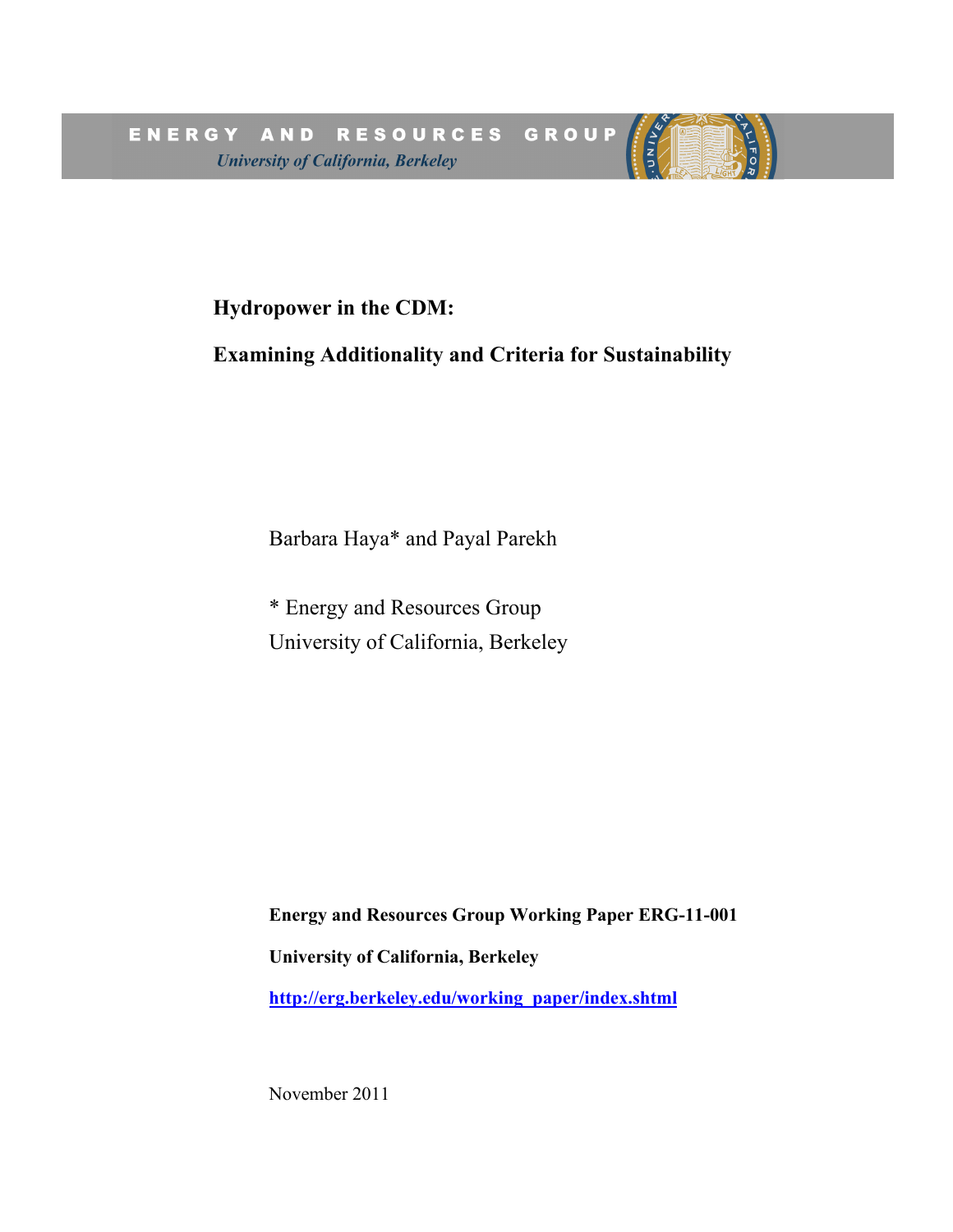#### **The Energy and Resources Group working paper series**

This is a paper in the Energy and Resources Group working paper series.

This paper is issued to disseminate results of and information about research at the University of California. Any conclusions or opinions expressed are those of the author(s) and not necessarily those of the Regents of the University of California, the Energy and Resources Group or the sponsors of the research. Readers with further interest in or questions about the subject matter of the paper are encouraged to contact the author(s) directly.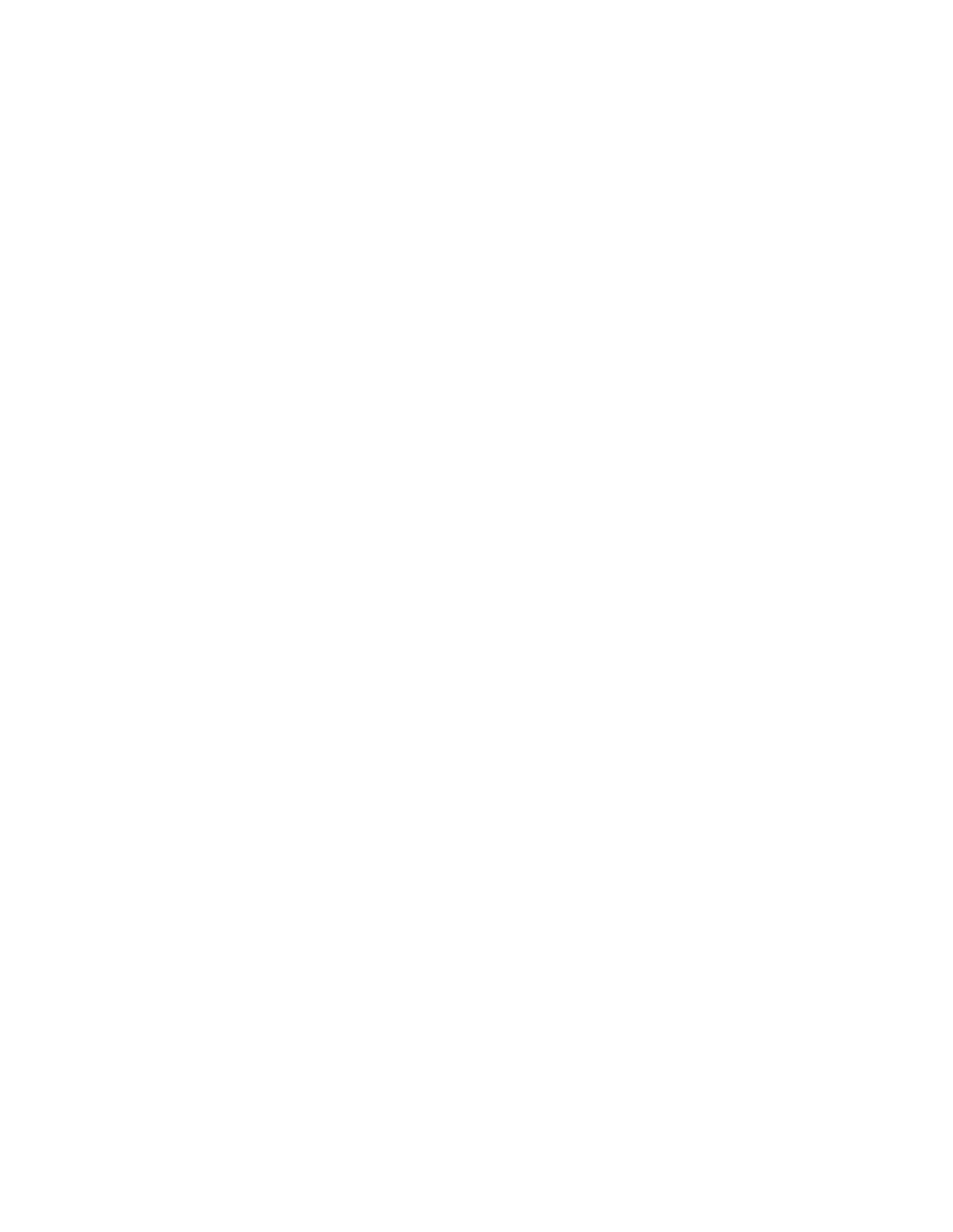# **TABLE OF CONTENTS**

| 1 |     |                                                                                |  |  |  |  |
|---|-----|--------------------------------------------------------------------------------|--|--|--|--|
| 2 |     |                                                                                |  |  |  |  |
|   | 2.1 |                                                                                |  |  |  |  |
|   | 2.2 |                                                                                |  |  |  |  |
|   | 2.3 |                                                                                |  |  |  |  |
| 3 |     |                                                                                |  |  |  |  |
|   | 3.1 |                                                                                |  |  |  |  |
|   | 3.2 | Is the investment analysis accurate and verifiable for hydropower projects? 13 |  |  |  |  |
|   | 3.3 |                                                                                |  |  |  |  |
|   | 3.4 |                                                                                |  |  |  |  |
| 4 |     |                                                                                |  |  |  |  |
|   | 4.1 |                                                                                |  |  |  |  |
|   | 4.2 |                                                                                |  |  |  |  |
|   | 4.3 |                                                                                |  |  |  |  |
| 5 |     |                                                                                |  |  |  |  |
|   | 5.1 |                                                                                |  |  |  |  |
|   | 5.2 |                                                                                |  |  |  |  |
|   | 5.3 |                                                                                |  |  |  |  |
| 6 |     |                                                                                |  |  |  |  |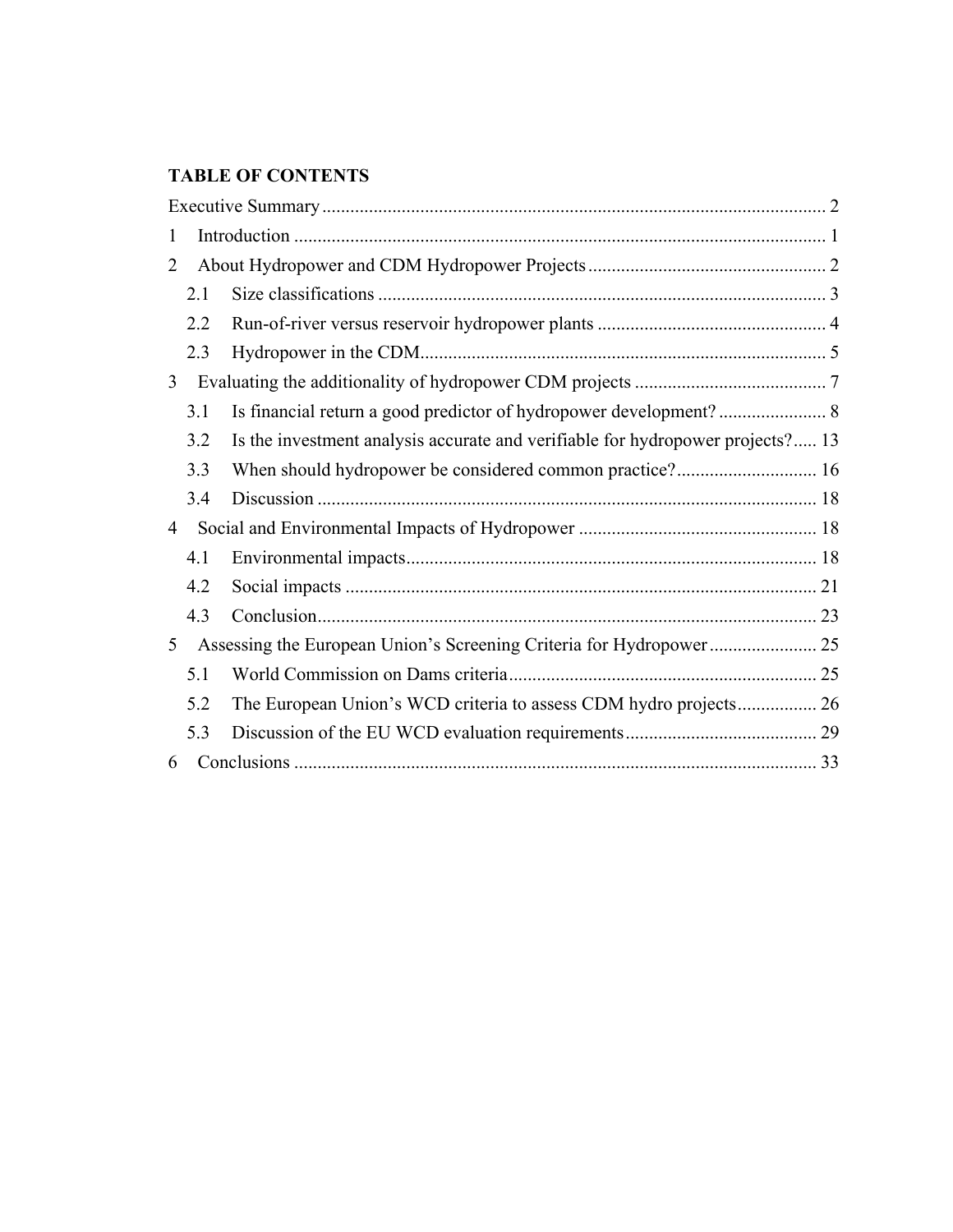# **Executive Summary**

Hydropower makes up 16% of installed electricity capacity worldwide and is in many cases already cost competitive and/or strongly supported by government policies. Hydropower makes up 30% of all carbon offsets projects registered under the Kyoto Protocol's Clean Development Mechanism (CDM) – just over 1000 projects as of 1 September 2011, the most of any project type. Hydropower also often has negative and sometimes severe impacts on river ecosystems and communities, including displacement of communities, loss of agricultural land, and decline in biodiversity. This means that effective criteria to ensure that accepted CDM hydropower projects generate new and additional emissions reductions and do not cause substantial social and environmental harm is critical. Otherwise, allowing hydropower to participate in the CDM risks generating large numbers of credits from business-as-usual projects that do not represent real emissions reductions, and risks transferring costs of climate change mitigation from polluters in the North to poor communities in the South.

This paper examines means for filtering CDM projects that have high likelihoods of generating real and new (additional) emissions reductions, and of avoiding substantial adverse social and environmental impacts. We focus the additionality analysis on China and India with a combined 78% of registered hydropower CDM projects, and on the Least Developed Countries (LDCs) which are the only host countries from which the European Union (EU) will accept CDM carbon credits for projects registered post-2012. We also evaluate the EU's assessment of compliance with World Commission on Dams (WCD) guidelines, a requirement for all large hydropower projects that wish to sell carbon credits into the European Emissions Trading Scheme.

#### **ADDITIONALITY**

The CDM requires each approved project to be 'additional': that it only went forward because of the extra financial support provided by the sale of carbon credits and would not have gone forward otherwise. Assuring that each project is additional is integral to the integrity of the CDM. Each business-as-usual project that is allowed to register under the CDM allows an industrialized country to emit more than their targets without causing the equivalent emissions to be reduced in a developing country.

Most large and small hydropower project proponents use the *Additionality Tool's investment analysis* to prove additionality, generally viewed as having the most potential to be accurate if performed well. The investment analysis is used to show that a project is not financially viable without additional funding available through the sale of carbon credits. The CDM's *Additionality Tool* also requires a common practice assessment as a credibility check; if a technology type is common practice, the proposed CDM project is not eligible for CDM crediting unless it can be shown to be "essentially distinct" from other similar projects in the same region.

Hydropower in the CDM: Examining Additionality and Criteria for Sustainability 2 Our analysis of factors that influence hydropower development decisions suggest the following conclusions: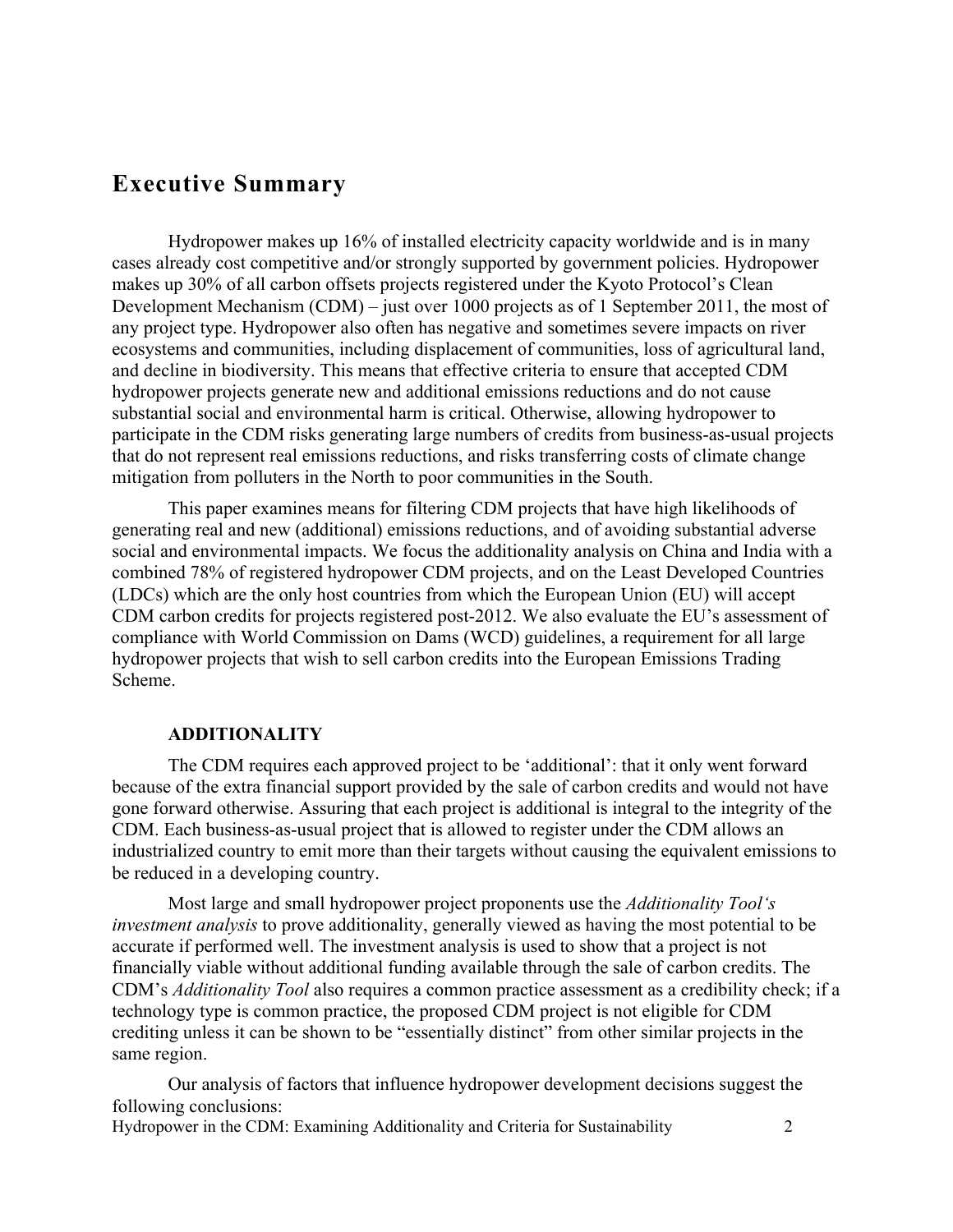## Large hydropower should be excluded from the CDM in all countries because it is common practice, unlikely to be additional and additionality testing is inaccurate.

Large hydropower is a conventional technology that is being built in large quantities worldwide without carbon credits and should be consider common practice. China and India, the two countries with most hydropower CDM projects, have aggressive targets for building out their hydropower resources in attempts to meet soaring power demand and to address energy security concerns related to growing dependence in both countries on imported coal.

Furthermore, additionality testing is inherently inaccurate for large hydropower. First, financial return is not a good predictor of whether a large hydropower project will be built because non-financial factors have a large influence on decisions to develop these projects. In China, India, the LDCs and other countries, the government plays a dominant role in deciding how much and which hydropower projects are built; additionality testing is not meant to predict the planning processes of governments that take into account many factors other than those directly related to cost. The interest in building large hydropower in China, India and other countries supersedes the relatively small effect CDM carbon credits have on hydropower project financial return. Second, uncertainty in investment analysis inputs – particularly in the viability benchmark, expected capital costs, and cost and production risk – allows project developers to choose input values strategically in order to show that their projects are less financially viable than they really are.

Small hydropower projects should only be allowed under the CDM where they are not already being built or are being built at much slower rates than they would with carbon credits, and in countries in which the governments are less able to financially support the technology. Small hydropower typically benefits from less political backing than large hydropower and so is more likely to involve private developers, making financial return more predictive of the development decision. However, the investment analysis is unreliable for small hydropower projects for the same reason it is unreliable for large hydropower – uncertainty in input values. Small hydropower is already being built in some countries at substantial rates and therefore would not pass the common practice test in those areas. In countries where there already is development of small hydropower projects, such as in China and India with supportive subsidies and tariffs, allowing small hydropower projects to register under the CDM means potentially allowing a substantial portion of non-additional projects to register. Instead, types of small hydropower, defined by their size, location, and perhaps other objective characteristics, should be used to identify projects that are not currently being built, but which could be effectively enabled by the help of carbon credits. The effects of the CDM should be evaluated over time and should be clearly discernible for project types to continue to be eligible for crediting.

The common practice assessment should be strengthened. Our assessment of how the common practice test is being applied to hydropower projects shows that the definition of what constitutes common practice needs to be more stringent. At present, by allowing the boundaries of the assessment to be defined narrowly, and "essentially distinct" to be defined broadly, practically any project can be shown to not be common practice. Projects under construction and projects in the CDM pipeline should be included in the common practice assessment for technologies such as hydropower that are already being built without the CDM. If a technology is deemed to be common practice through the common practice assessment, a proposed CDM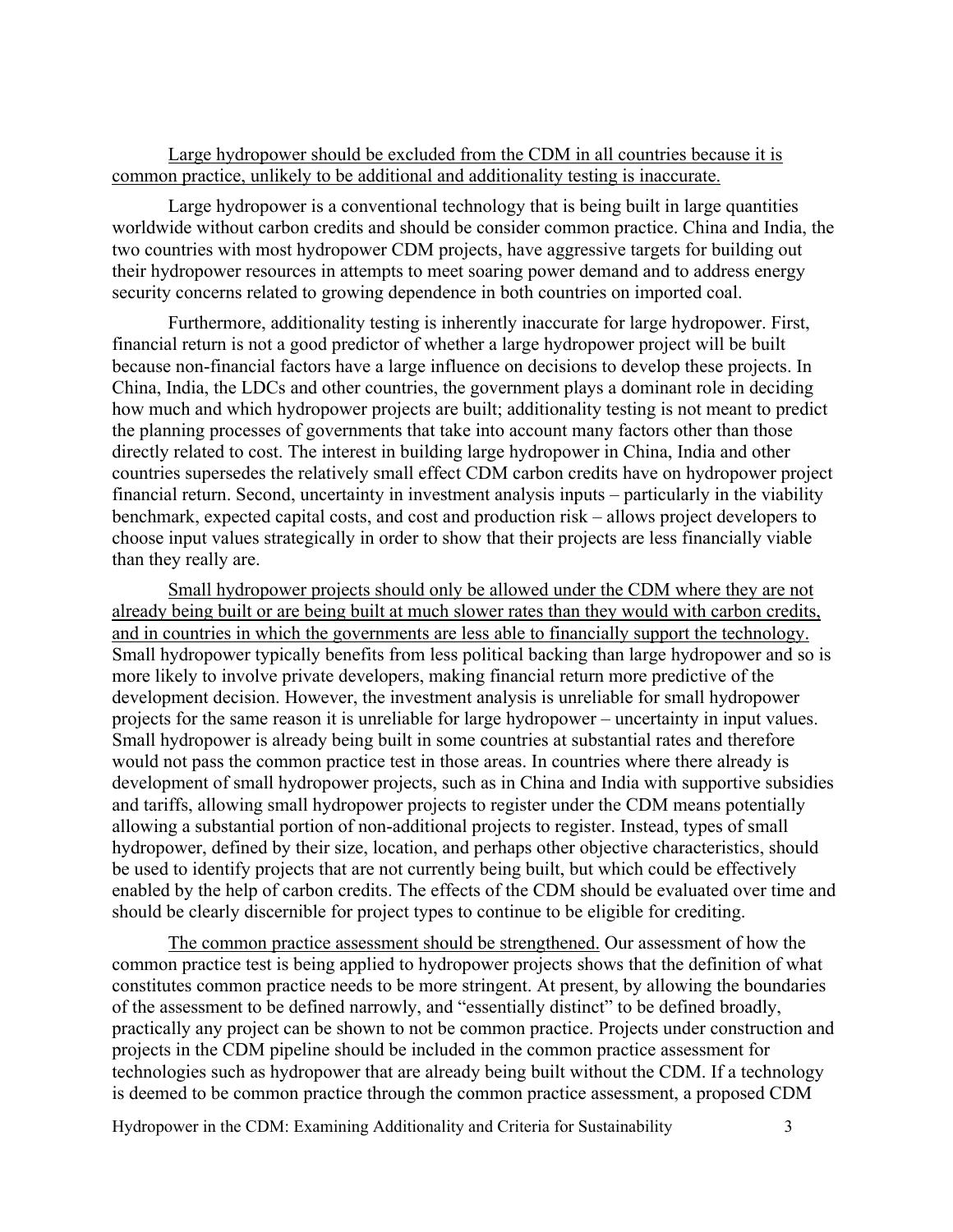project of that technology type should also be considered common practice; the ability to argue that a project is "essentially distinct" from other similar projects can easily be abused and should therefore be removed as an option under the common practice test.

#### **SUSTAINABILITY CRITERIA**

Hydropower projects can have negative and sometimes severe impacts on river ecosystems and communities, including displacement of communities, loss of agricultural land, and decline in biodiversity. The World Commission on Dams (WCD), established in 1998 in response to growing public scrutiny of large dams, developed a comprehensive framework for energy and water planning to ensure that adverse impacts from dam projects are minimized and the benefits and costs are more evenly distributed among stakeholders. The report is considered the most comprehensive, independent and thorough review of large dams to date.

To address concerns that hydropower projects can have serious environmental and social impacts the EU requires all credits from CDM hydropower projects larger than 20 Megawatts (MW) sold in the EU Emissions Trading Scheme to meet World Commission on Dams environmental and social standards, but similar standards are not required by the CDM itself.

#### *Shortcomings in the EU's assessment of WCD compliance*

While the EU took a laudable step to operationalize the WCD guidelines, the current rules in many instances do not go far enough. Below we outline the shortcomings we find in the EU's assessment of WCD compliance.

**Inherent conflicts of interest in WCD compliance evaluations.** The WCD requires that projects be appraised by auditors that are institutionally and financially independent from the project developers. The EU guidelines require that the project developer hire and pay a Designated Operational Entity (DOE) to conduct the assessment. An inherent conflict of interest exists when those performing or verifying project assessments are hired directly by those with vested interests in the projects going forward. In our interviews and e-mail exchanges with European DNAs, we did not find a single instance where a project was rejected by a DNA because of an insufficient WCD evaluation. We recommend:

- The Designated National Authority (DNA) of the buyer country, or another government agency, rather than the project developer, should choose WCD auditors. Project developers should be charged a fee that covers the costs of those audits and the oversight tasks of the government agency.
- The quality of WCD verification reports should be reviewed carefully. Future auditor hiring decisions should be based on whether previous assessments were performed rigorously and conservatively.
- Auditor performance should be evaluated periodically during a process of reaccreditation.
- The accreditation and re-accreditation processes should involve conflict of interest assessments.

Hydropower in the CDM: Examining Additionality and Criteria for Sustainability 4 **Weak guidelines for and evaluation of stakeholder involvement.** The WCD emphasizes that throughout project planning and implementation project-affected people must have the opportunity to actively participate in the decision-making process. Where projects affect indigenous and tribal peoples, decision-making processes must be 'guided by their free, prior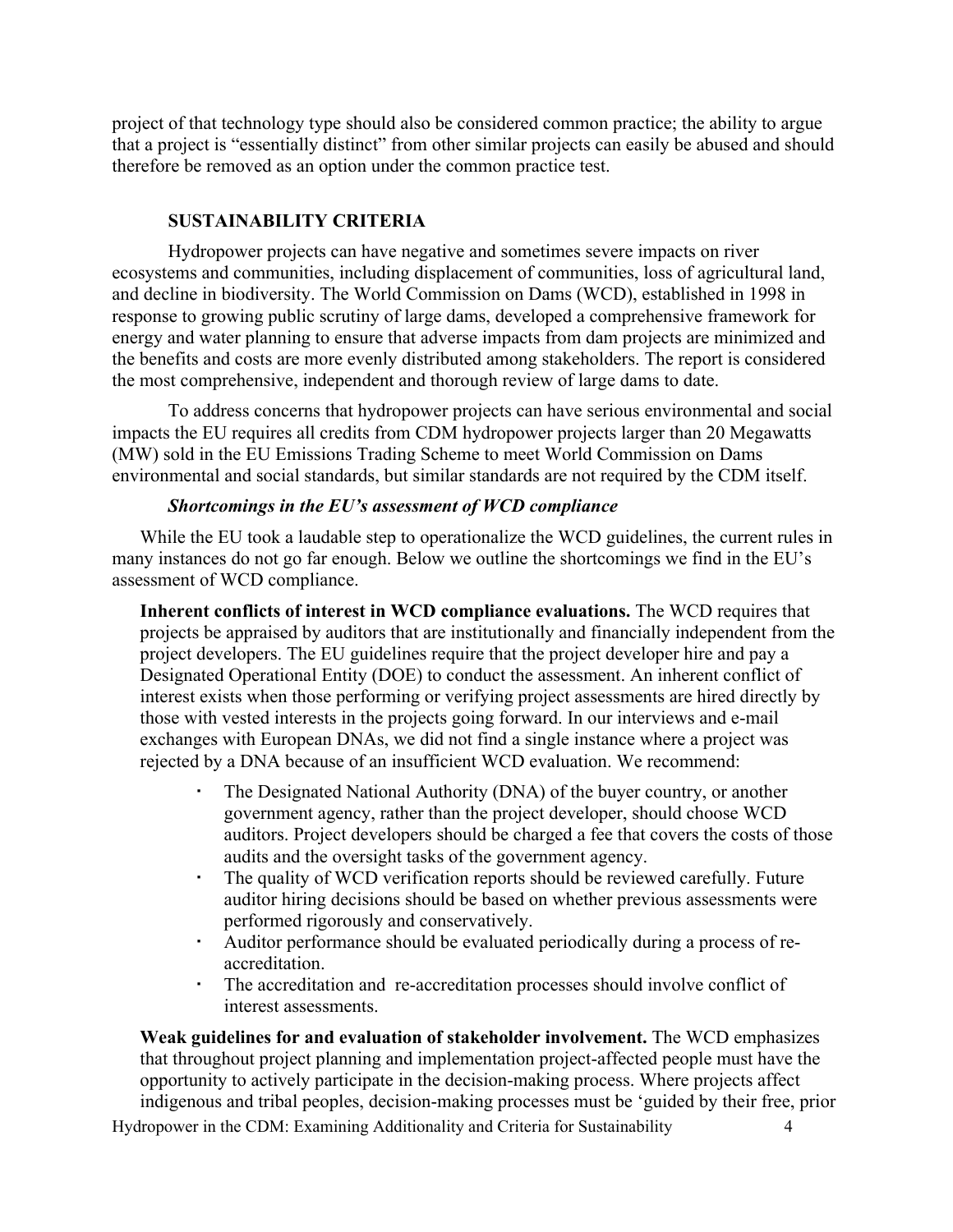and informed consent'. But the EU guidelines do not require mutual agreement of key issues such as compensation packages with all recognized adversely affected people; they had merely to be planned 'in consultation' with affected people. Furthermore, the proof of 'free, prior and informed consent' from indigenous or tribal peoples is not required. We recommend:

- Auditors should receive additional guidelines and requirements on how to assess stakeholder involvement. These could be modeled and expanded based on Gold Standard processes and requirements.
- The EU should require formal agreements regarding compensation and rehabilitation plans and the distribution of benefits from the dam between the project developer and project-affected persons in order to demonstrate acceptance of key decisions.
- The EU should require the proof of free, prior and informed consent of indigenous people.

**Uneven access to compliance reports**. Members States are required to provide publicly accessible information on projects that have been approved. We found that Member States interpret this requirement quite differently. While some, such as Germany, make all the WCD compliance reports available on their website,<sup>1</sup> others such as Sweden, France, the UK, Spain and the Netherlands do not. We recommend:

 EU member states should be required to provide online access to compliance reports and other relevant project information.

**Only large hydropower projects must comply with WCD guidelines.** Categorizing hydropower by size is somewhat arbitrary, as there are no clear relationships between installed capacity and general properties of hydropower (Kumar et al. 2011) or impacts (Kibler 2011). Furthermore smaller projects are subjected to fewer regulations and scrutiny in India and China, which represent over 70% of all small hydropower projects in the CDM pipeline (CDM/UNEP Risoe 1. Sept. 2011) and is likely to be the case for other countries as well. We recommend:

 All hydropower projects, large and small, should be required to meet WCD criteria.

## **CONCLUSION**

 $\overline{a}$ 

Over 1000 hydropower projects are already registered under the CDM and another 700 are applying for registration. The consequences of registering non-additional projects and those with substantial adverse environmental and social impacts undermine climate mitigation goals by actually increasing emissions and placing the costs of climate change mitigation on those communities that most vulnerable to the impacts of climate change. Excluding large and some small hydropower projects from the CDM and strengthening WCD compliance evaluations are important steps the European Union could take to strengthen the integrity of its climate change mitigation goals.

Hydropower in the CDM: Examining Additionality and Criteria for Sustainability 5 1 https://www.jicdm.dehst.de/promechg/pages/project1.aspx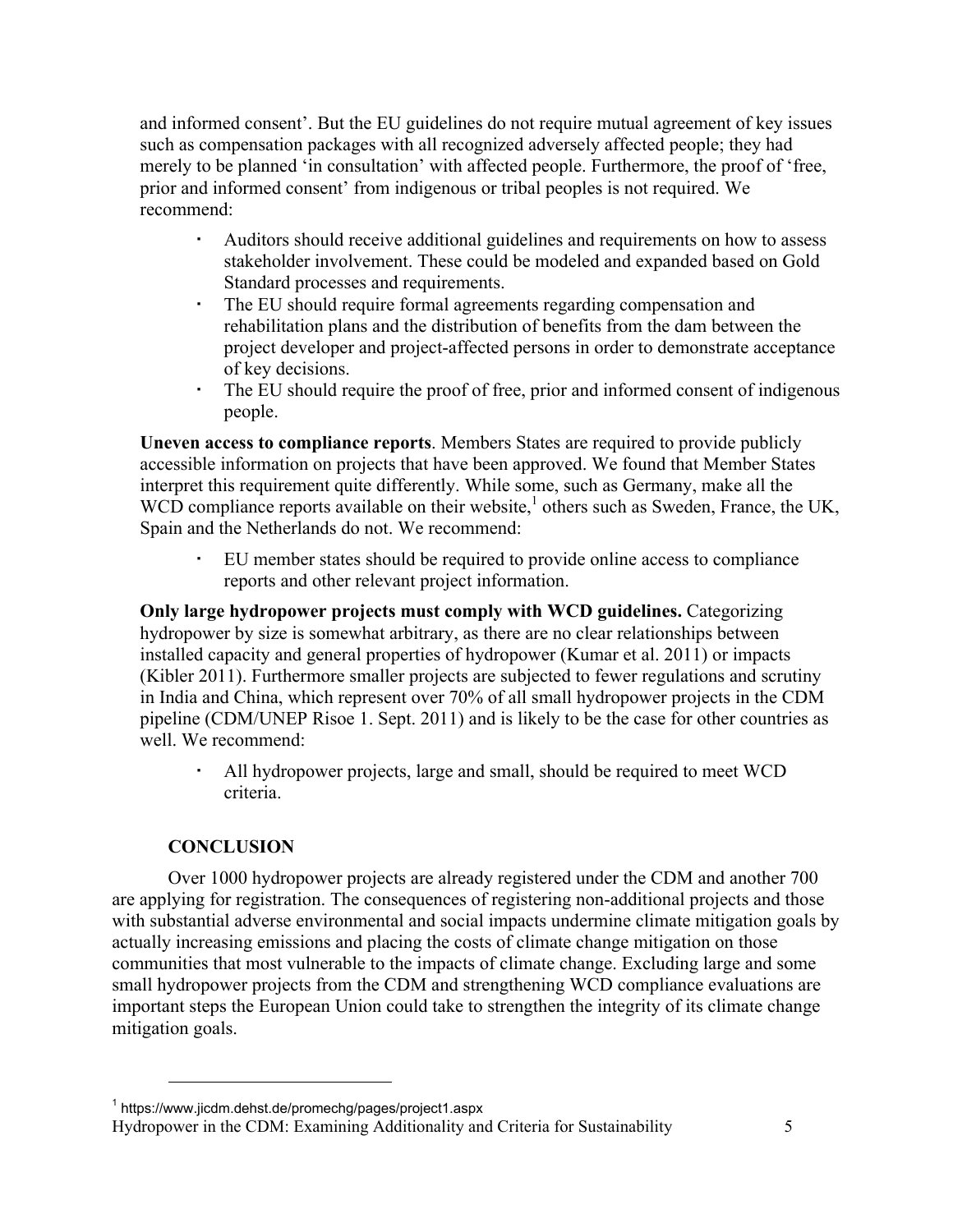# Hydropower in the CDM: Examining Additionality and Criteria for Sustainability

Barbara Haya<sup>2</sup> and Payal Parekh<sup>3</sup>

#### **Abstract**

*This paper examines the effectiveness of additionality and sustainability criteria being applied to hydropower projects applying for carbon crediting under the Kyoto Protocol's Clean Development Mechanism (CDM). We examine the conditions under which hydropower development decisions are commonly made, with a focus on China and India where the majority of CDM hydropower projects are hosted. We find that the CDM is having little effect on large hydropower development, and that the basic conditions needed for an accurate additionality assessment are not met. In particular, non-financial factors such as energy security heavily influence decisions to build large hydropower, and uncertainty in investment analysis inputs allows project developers to choose input values strategically in order to show that their projects are less financially viable than they actually are. Further, large hydropower and some small hydropower are being built in large quantities worldwide, are heavily supported by governments, and therefore should be considered common practice and ineligible for CDM crediting. We recommend that large hydropower be excluded from the CDM, and that small hydropower be accepted only in places where it is not already being built. The second part of this paper examines the European Union's (EU's) assessment of compliance of hydropower projects with World Commission on Dams (WCD) guidelines. We identify several shortcomings including auditor conflicts of interest, weak guidance for the assessment of public consultations, lack of documented acceptance of projects by project-affected persons, and insufficient access to compliance reports by the general public. We provide concrete recommendations to strengthen the EU's assessment of WCD compliance.*

## **1 INTRODUCTION**

 $\overline{a}$ 

The Kyoto Protocol's Clean Development Mechanism (CDM) allows industrialized countries (Annex 1) to partially meet their Kyoto Protocol commitments by reducing emissions in developing countries (non-Annex 1) and using the resulting emissions reduction credits towards their Kyoto targets. The CDM plays a pivotal role in the international climate change regime helping emitters in industrialized countries lower their costs of compliance and providing funds for renewable energy, energy efficiency and other emissions reducing activities in developing countries. An appeal of the CDM is efficiency – the CDM is designed to create a more global market for emissions reductions, allowing regulated emitters to reduce emissions wherever in the world it is least expensive to do so. However, critics of the CDM have

 $2$  Completed PhD degree in Energy and Resources from the University of California, Berkeley, in December 2010, bhaya@berkeley.edu

 $3$  Independent consultant, Berne, Switzerland. Completed PhD degree in Oceanography from the Massachusetts Institute of Technology & Woods Hole Oceanographic Institution Joint Program, Cambridge & Woods Hole, in 2003. payal@climate-consulting.org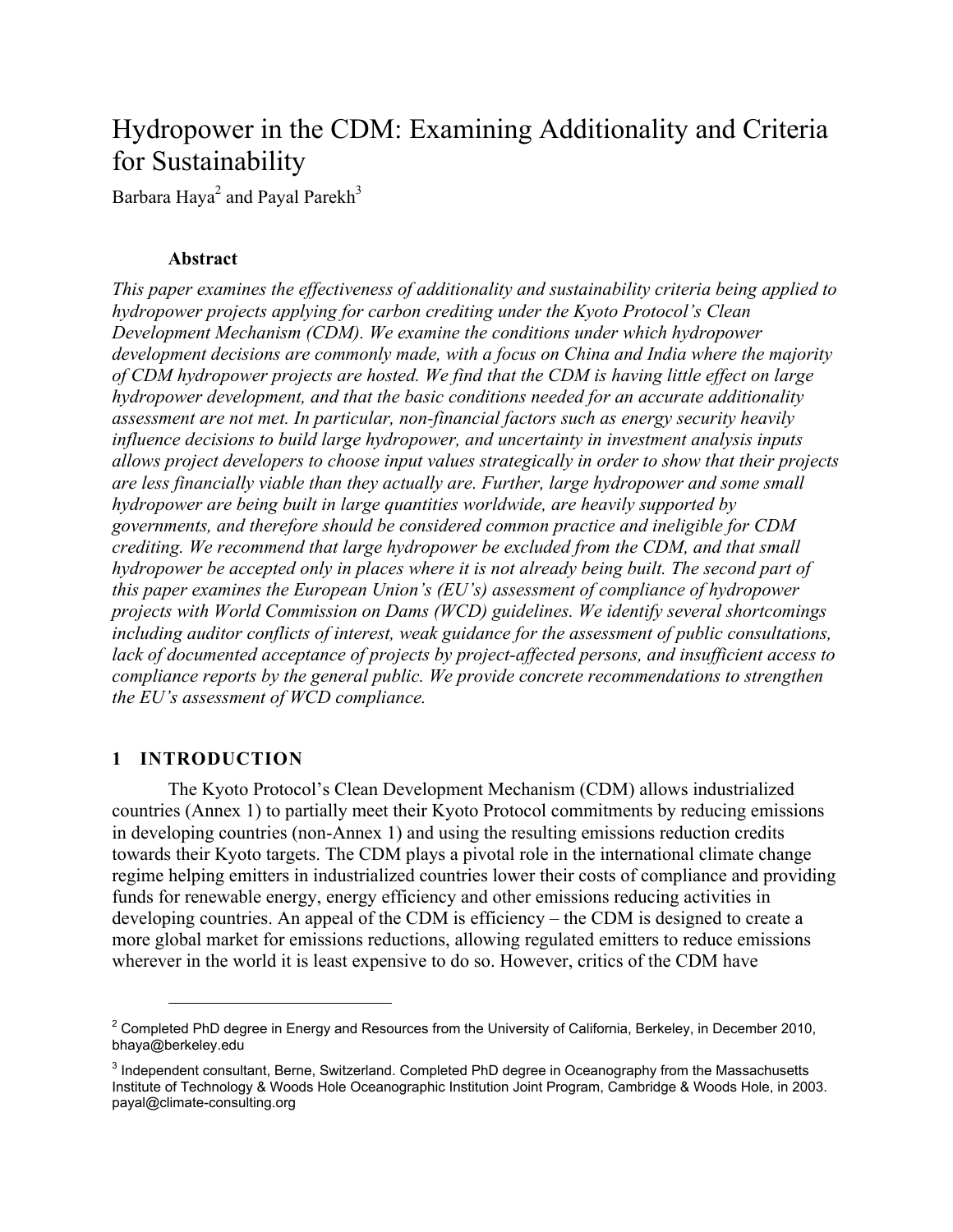challenged the program's efficiency claims, arguing that large numbers of CDM projects are generating credits that do not represent real additional emissions reductions (He & Morse 2010, Lazarus & Chandler 2011, Michaelowa & Purohit 2007, Schneider 2009, Wara & Victor 2008) and do not contribute to sustainable development (Boyd et al. 2009, Schneider 2007).

Hydropower makes up 16% of installed electricity capacity worldwide and is in many cases already cost competitive and/or strongly supported by government policies (Kumar et al. 2011). Hydropower makes up 30% of all registered CDM projects, just over 1000 projects (CDM/UNEP Risoe 1. Sept. 2011), the most of any project type. This means that the criteria applied to proposed CDM projects to ensure that accepted projects generate new and additional emissions reductions must be accurate and effective. If they are not, allowing hydropower to participate in the CDM risks generating large numbers of credits from business-as-usual development of a conventional technology.

In addition, hydropower projects can have negative and sometimes severe impacts on river ecosystems and communities, including displacement of communities, loss of agricultural land, and decline in biodiversity. To address this, the European Union (EU) requires all credits from CDM hydropower projects sold in the EU Emissions Trading Scheme (EU-ETS) to meet World Commission on Dams (WCD) environmental and social standards, but similar standards are not required by the CDM itself.

The analysis in this paper centers around a practical policy question – how to ensure that CDM credits from hydropower projects have a high likelihood of being additional and of avoiding substantial adverse social and environmental impacts? We focus the additionality analysis on China and India with a combined 78% of registered hydropower CDM projects (CDM/UNEP Risoe 1. Sept. 2011), and on the Least Developed Countries (LDCs) which are the only host countries from which the EU will accept CDM carbon credits (Certified Emissions Reductions – CERs) for projects registered post-2012. We focus the assessment of sustainability criteria on the World Commission on Dams guidelines and the EU's assessment of WCD compliance.

Section 2 provides background information on different types of hydropower and a summary of the hydropower projects in the CDM. Section 3 examines the additionality of large and small hydropower projects, and the accuracy of additionality testing in the case of hydropower. Section 4 describes the common social and environmental impacts of hydropower projects of different sizes and types. Section 5 discusses World Commission on Dams (WCD) guidelines created to minimize adverse impacts from dams and the EU's assessment of WCD compliance. Section 6 presents our conclusions and recommendations.

#### **2 ABOUT HYDROPOWER AND CDM HYDROPOWER PROJECTS**

There are over 37,000 large dams listed in the World Register of Dams, a database maintained by the International Commission on Large Dams (ICOLD), which defines a large dam as one with a height of at least 15 m from the foundation. No reliable data exist for the number of small dams worldwide (Anisfield 2010). Dams are built primarily for irrigation purposes. Hydropower, domestic and industrial use, and flood control (in descending order of use) are the other main reasons for building dams. During the 1990s, the majority of financial investments in dams were for hydropower projects (WCD 2000).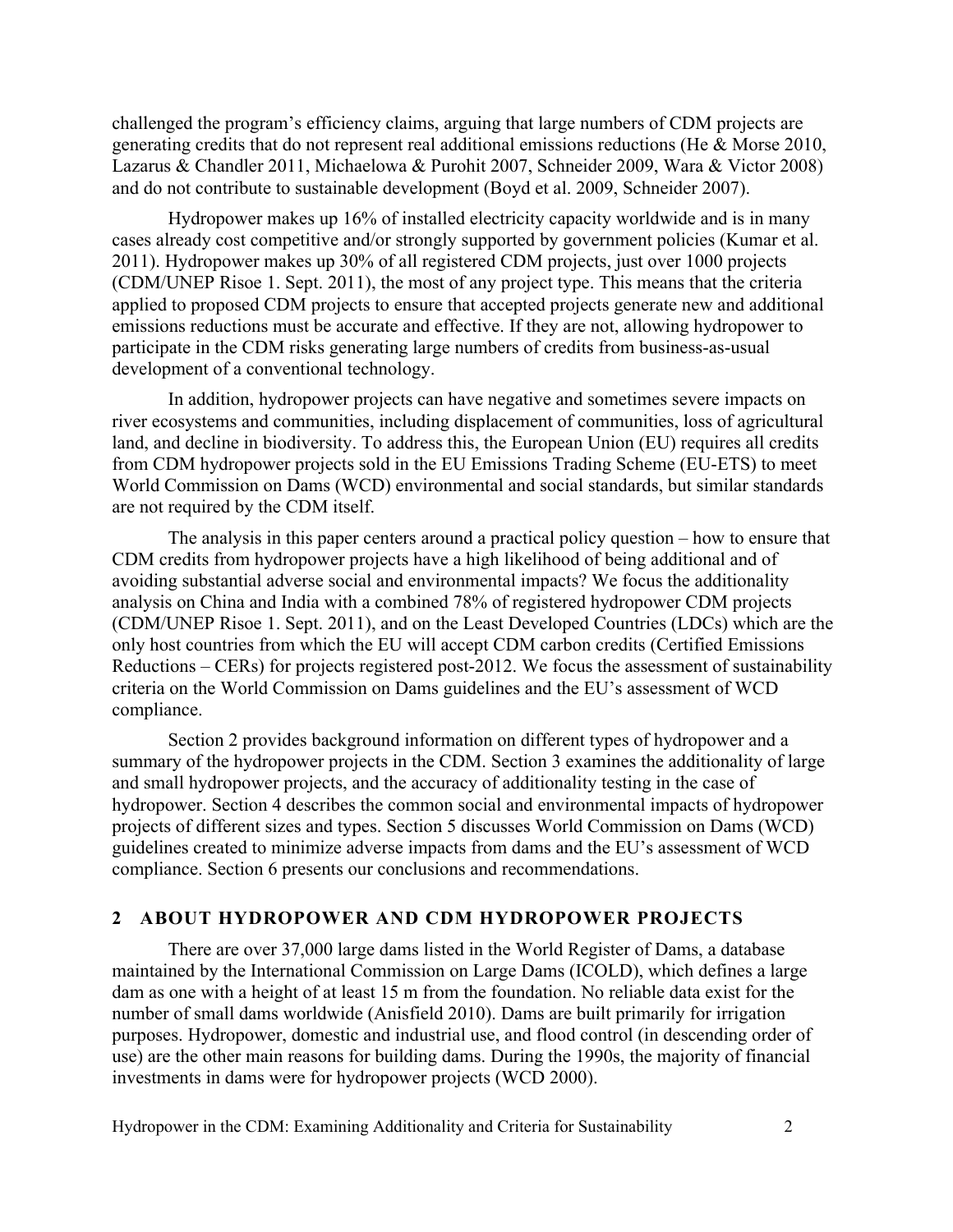Currently hydropower is the largest source of non-fossil fuel electricity globally. In 2008 hydropower accounted for 16% of electricity supply worldwide with an installed capacity of 926 Gigawatts (GW), producing 3,551 billion kilowatt hours per year (Kumar et al 2011). Its growth is expected to continue in part due to its low carbon emissions.

China, Brazil and India are the 1st, 2nd and 6th largest hydroelectricity producer countries with installed capacities of 200, 84 and 38 GW, respectively (IJHD 2010). Hydropower constitutes 15.5 and 17.5% of the domestic grid in China and India, while it accounts for 84% of Brazil's domestic electricity production (IJHD 2010). We highlight these three countries, because they represent over 75% of the hydropower projects in the CDM pipeline (Figure 1).



**Total Installed Capacity (MW) Figure 1:** in CDM Pipeline by Country

(Source: CDM/UNEP Risoe 1. Sept. 2011).

## *2.1 SIZE CLASSIFICATIONS*

While dams of all purposes are usually classified as large or small based on dam wall height, hydropower dams are usually classified by installed capacity (megawatts - MW). Hydropower dams can vary tremendously in size. In the CDM for example, the smallest project is 0.1 MW (Bhutan) whereas the largest is 1200 MW (Brazil). There is no consensus for setting the size threshold (Egré and Milewski 2002). For example, Sweden classifies a hydropower plant as large if its installed capacity exceeds 1.5 MW (European Small Hydro Association 2010), while in Canada and China the cut-off is 50 MW (Natural Resources Canada 2009, Ministry of Water Resources – China 2002). Defining hydropower by size is somewhat arbitrary, as there are no clear relationships between installed capacity and general properties of hydropower (Kumar et al. 2011) or impacts (Kibler 2011). This is because hydropower is site specific (Kumar et al 2011, McCully 2001) and definitions of categories by government agencies are chosen to match local energy and resource management needs (Kumar et al 2011).

The CDM considers all renewable energy including hydropower projects with an output capacity up to 15 MW (or appropriate equivalent) small (Decision 17/CP.7, paragraph 6(c)). The EU Linking Directive on the other hand, considers hydropower with an installed capacity greater than 20 MW large (Directive 2004/101/EC, article 11a (6)).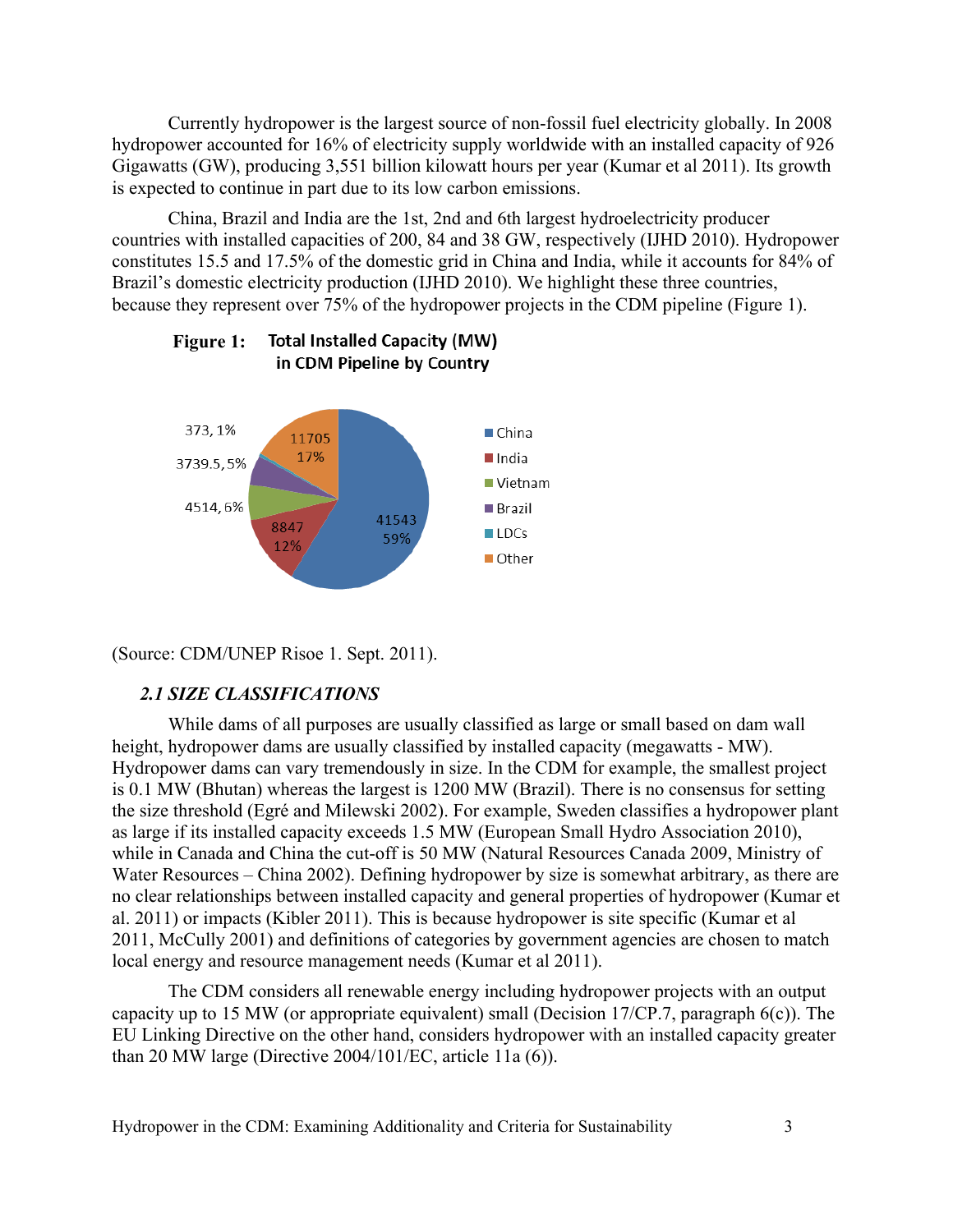## *2.2 RUN-OF-RIVER VERSUS RESERVOIR HYDROPOWER PLANTS*

The two main types of hydropower are run-of-river (RoR) and reservoir (Figure 2 and Figure 3). Depending on the hydrology and topography of the watershed, both types can be large or small (Kumar et al 2011).

A reservoir hydropower plant stores water behind a dam for times when river flow is low, resulting in power generation that is more stable and less variable than RoR plants (Figure 3). Often the reservoir is an artificial lake located in an inundated river valley. In mountainous regions, existing high latitude lakes are sometimes turned into (larger) reservoirs. Reservoir hydropower plants can have major environmental and social impacts due to the flooding of land for the reservoir.

## **Figure 2: Schematic diagram of a Run-of-River hydropower plant**



A RoR plant primarily draws energy from the available flow of the river (Kumar et al 2011), taking advantage of the natural elevation drop of a river. Therefore it is suitable for streams or rivers that have a minimum flow all year round or those that are regulated by a larger dam and reservoir upstream (Raghunath 2009). Water is diverted into a penstock or pipe and channeled to the turbine and then returned to the river (Figure 2). The elevation difference between the intake and the powerhouse provides the kinetic energy needed to power the turbine and produce electricity. The longer the diversion, the higher the environmental impacts can be. Power generation tends to be variable at RoR plants, depending on the extent of storage and the natural fluctuations in seasonal flow (Kumar et al 2011). RoR plants have either no storage or short-term storage; such reservoirs are usually smaller than those of reservoir hydro power plants. Yet RoR reservoirs can be quite large and there is no maximum size specified for RoR reservoirs above which they would be considered a reservoir hydro power plant. RoR dams can be ten to twenty meters high and can have gates to allow for water storage (McCully 2001). Impacts of RoR and reservoir hydropower plants are discussed in more detail in Section 4.

Hydropower in the CDM: Examining Additionality and Criteria for Sustainability 4

## **Figure 3: Schematic diagram of a reservoir hydropower plant**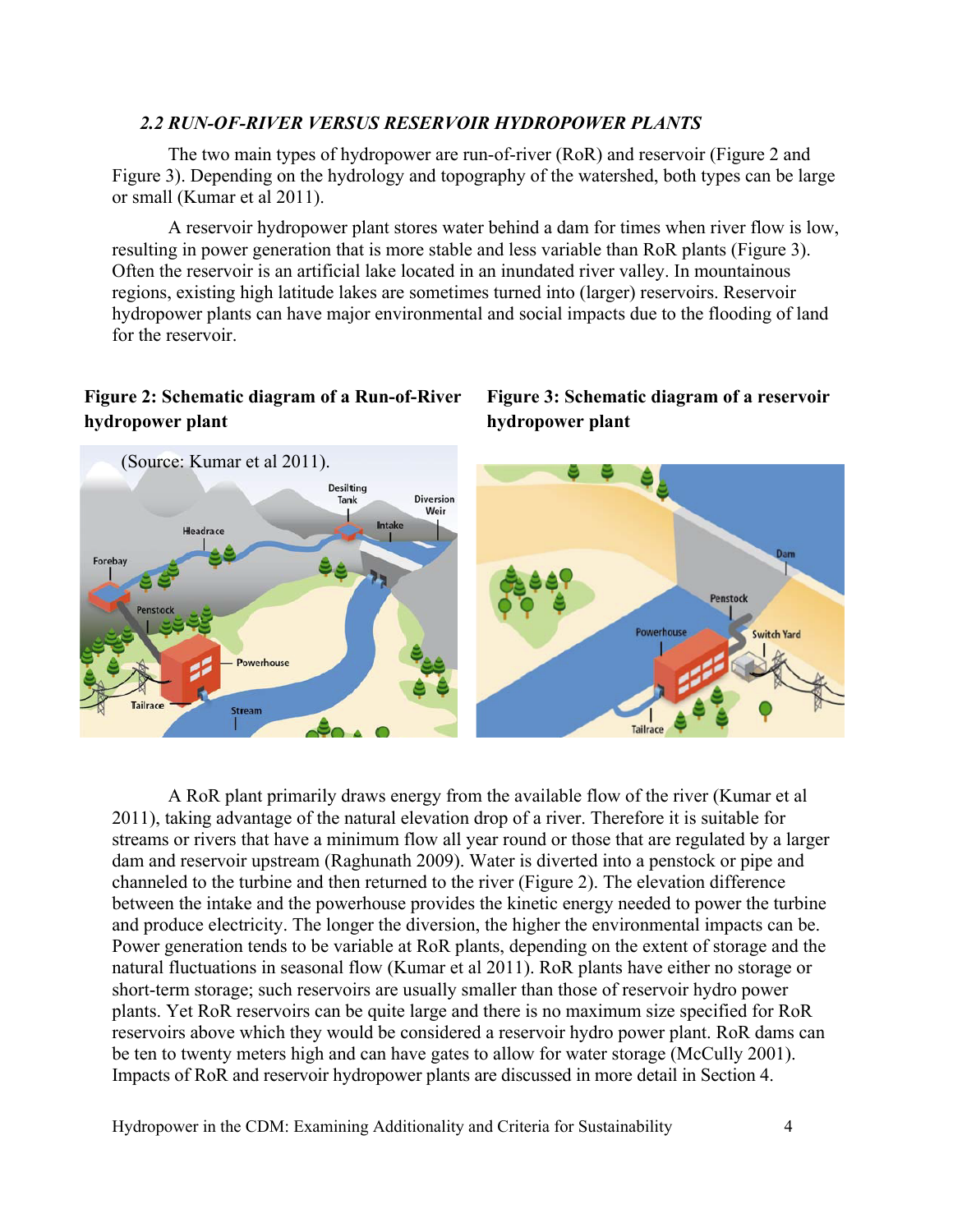## *2.3 HYDROPOWER IN THE CDM*

Hydropower is the most prevalent project type in the CDM pipeline (under validation and registered) comprising 26% of all projects. Hydropower accounts for 7% of CERs issued to date; it is expected to generate 20% of all CERs by 2012 and 25% by 2020 (CDM/UNEP Risoe August 1st 2011, see Figure 4). Hydro projects can register under the CDM either as small scale projects (<15 MW) or as large scale projects (>15 MW).<sup>4</sup> While there are more small hydro projects ( $\leq$  15 MW) in the CDM pipeline, larger projects account for over 80% of CERs from hydropower generated by 2012 and for over 85 % in 2020 (Figure 4; CDM/UNEP Risoe 1. August 2011).



#### **Figure 4: Percentage of CERs from large and small hydropower in 2011, 2012 and 2020**

Although hydropower is the most prevalent project type in the CDM, they are located in a small number of countries. Almost 90% of all hydro projects in the CDM pipeline are located in China, India, Vietnam and Brazil, countries considered emerging economies. Three of the four countries (China, India, and Brazil) are ranked within the top ten hydroelectric producing countries globally (IJHD 2010). China is expected to generate the most credits from small and large hydro (Figure 5, Figure 6, Figure 7, Figure 8). In contrast, less than 1% of registered projects are hosted in Least Developed Countries (LDCs).

Hydropower in the CDM: Examining Additionality and Criteria for Sustainability 5

<sup>&</sup>lt;sup>4</sup> Large hydro projects primarily (99%) use methodology ACM0024, which was developed for grid-connected electricity generation from renewable sources. All small hydro projects use the AMS-I.D.4 methodology, which was developed for grid-connected renewable electricity generation for small projects. Some small scale projects use AMS-I.A.4 or AMS-I.F.4 in conjunction with AMS-I.D, which account for electricity generation by the user; and captive use and mini-grid, respectively.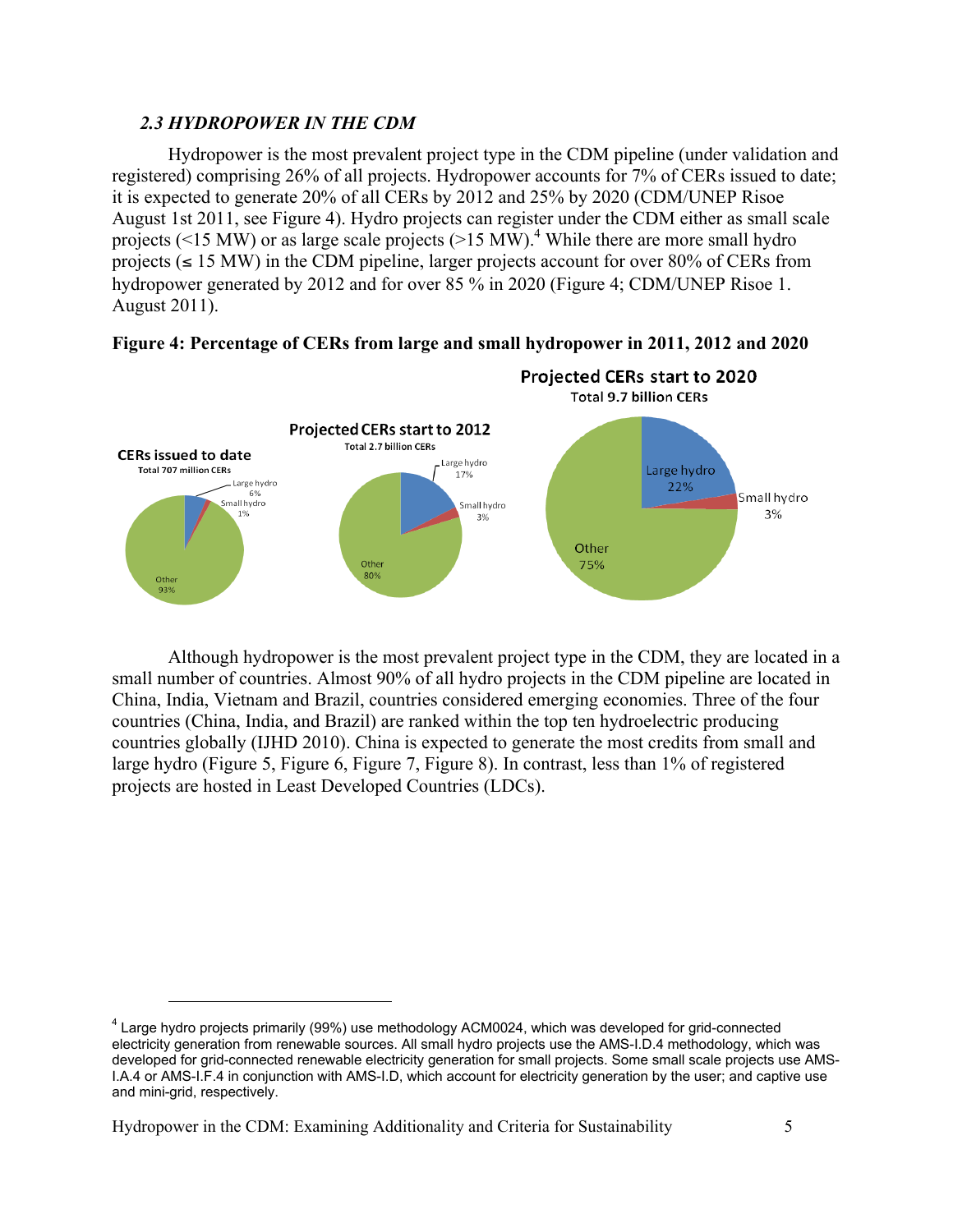

(Source: CDM/UNEP Risoe 1. Sept. 2011; Rejected and Withdrawn projects are not included).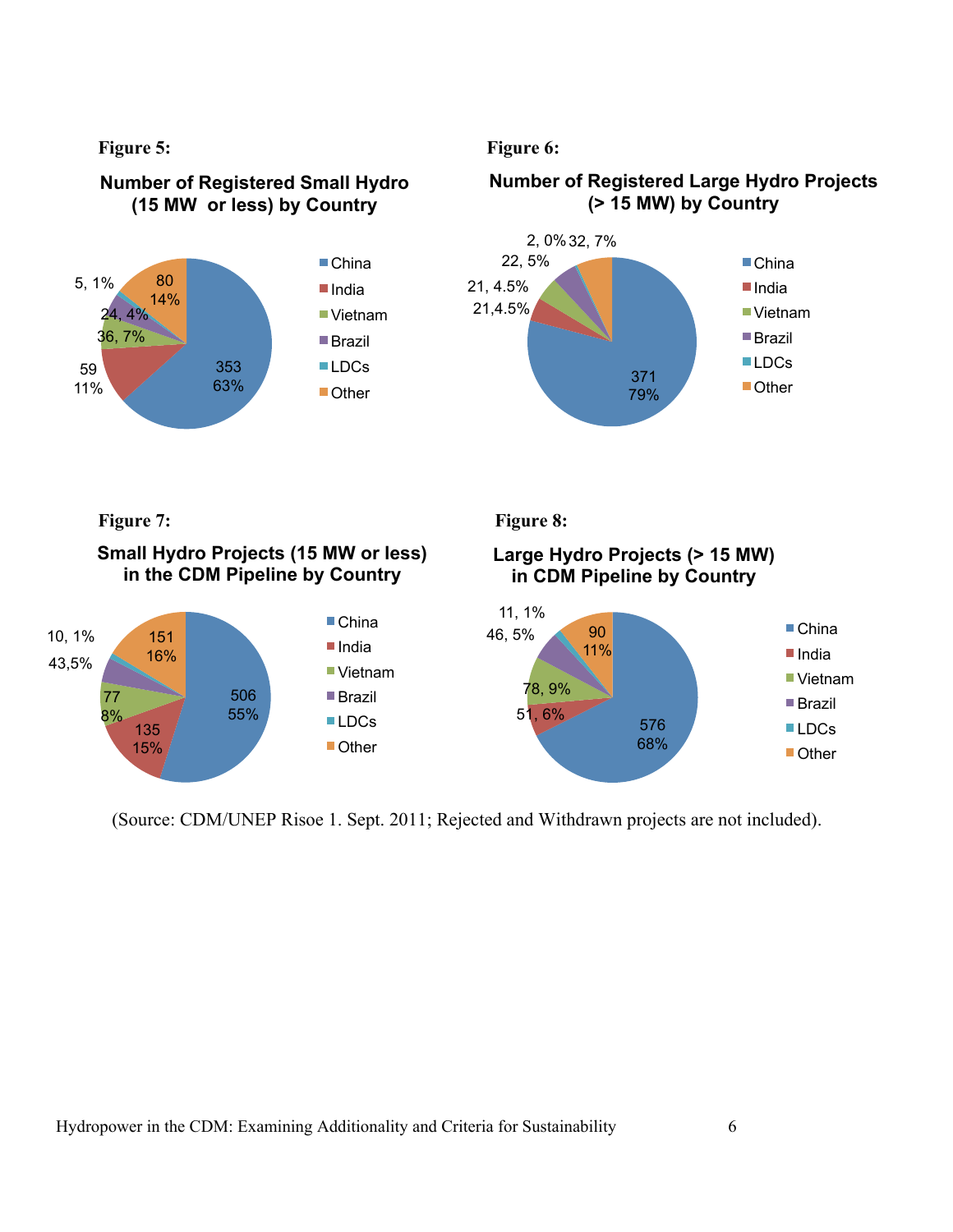## **3 EVALUATING THE ADDITIONALITY OF HYDROPOWER CDM PROJECTS**

The CDM requires that a project prove that it is 'additional': that it only went forward because of the extra financial support provided by the sale of carbon credits and would not have gone forward otherwise. Assuring that each project is additional is integral to the integrity of the CDM. Each business-as-usual project that is allowed to register under the CDM allows an industrialized country to emit more than their targets without causing the equivalent emissions to be reduced in a developing country. Verifying that an activity is additional is difficult because it involves assessing the considerations of a project developer under a counterfactual scenario in which there was no CDM.

The "Tool for the demonstration and assessment of additionality," is the most common method used for proving the additionality of proposed CDM projects. The *Additionality Tool* has three basic steps. The project proponent must:

identify alternatives to the project activity.

 $\overline{a}$ 

- conduct an investment analysis and/or a barrier analysis to prove the project would not otherwise proceed.
	- o The investment analysis demonstrates that a project is not financially attractive without CER revenues.
	- o The barrier analysis documents barriers that would prevent the project from going forward without the additional support from CER sales.
- undertake a common practice analysis as a "credibility check" to filter out project activities that are already commonly implemented.

In order to probe whether additionality testing is able to effectively filter out nonadditional hydropower projects if performed more rigorously, we examine whether the conditions under which hydropower development decisions are being made are conducive for additionality testing.

Most large and small hydropower project proponents use the investment analysis to prove additionality, either alone or in combination with the barrier analysis. Most attention placed on improving project-by-project additionality testing focuses on improving the accuracy of the investment analysis, viewed as having the most potential to be accurate if performed well.

Two conditions are necessary for the investment analysis to be accurate: (1) Financial return must be a good predictor of whether a project will be built. And (2) an investment analysis must accurately and verifiably reflect the real financial considerations of key project decisionmakers. We explore whether these two conditions are true for hydropower, and then examine whether large and small hydropower meet the CDM's requirement that projects not be common practice.

Hydropower in the CDM: Examining Additionality and Criteria for Sustainability 7 5 The *Tool for the demonstration and assessment of additionality*, and a version of this tool that is combined with a baseline identification methodology - *Combined tool to identify the baseline scenario and demonstrate additionality* can be found here: http://cdm.unfccc.int/methodologies/PAmethodologies/approved.html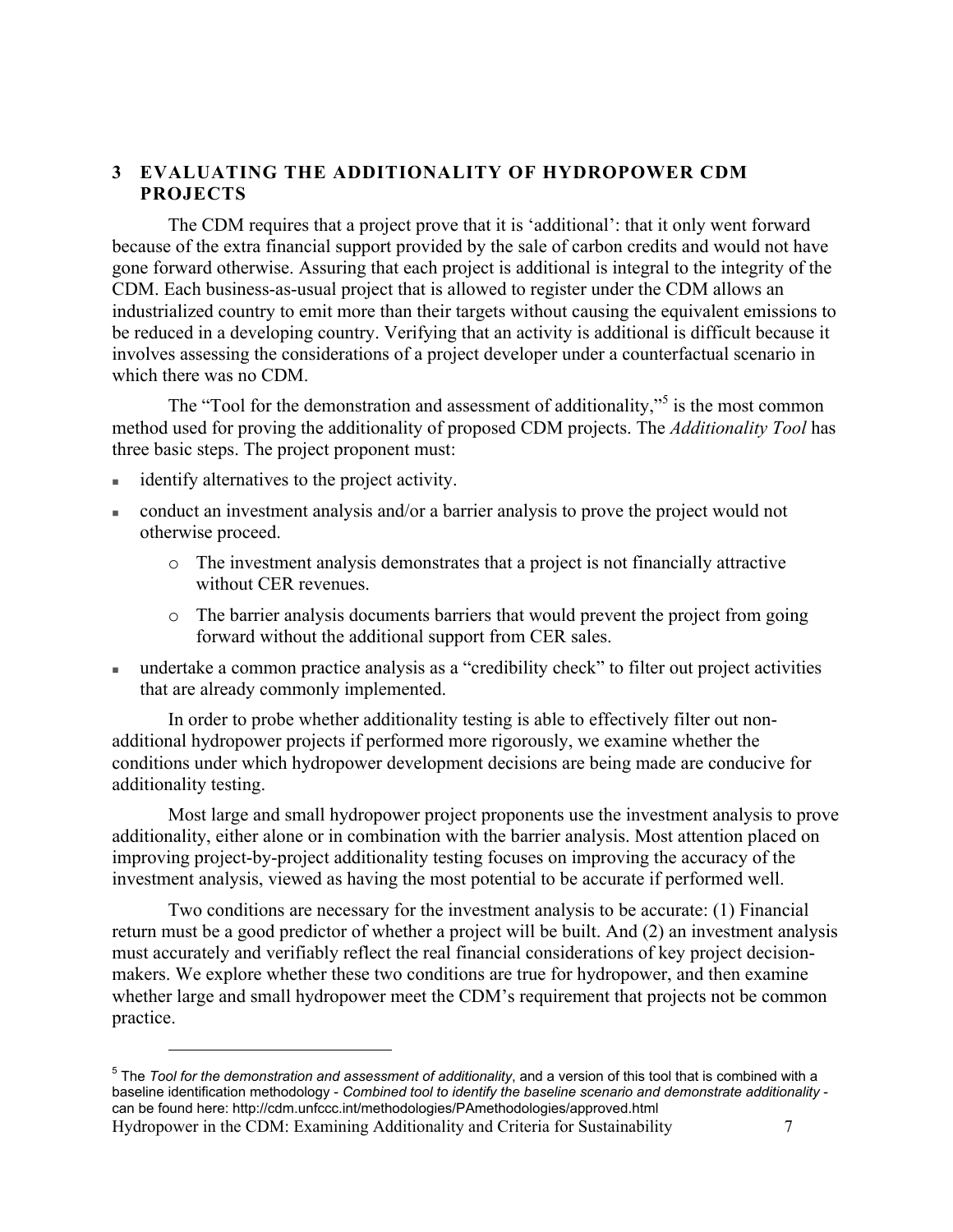## *3.1 IS FINANCIAL RETURN A GOOD PREDICTOR OF HYDROPOWER DEVELOPMENT?*

In this section, we examine how large hydropower development decisions are being made with a focus on China, India and the LDCs to assess whether financial return is a good predictor of hydropower development and the likely influence of the CDM on hydropower development decisions.

#### *3.1.1 Large hydropower in China*

China's *Middle and Long Term Development Plan for Renewable Energy* calls for a doubling of China's hydropower capacity from around 150 GW to 300 GW between 2007 and 2020 (NDRC 2007). This hydropower expansion, in the country that already has the world's largest hydropower capacity, is unprecedented in its scale. Much of this growth is expected to come from the large and largely untapped hydropower capacity in the southwest of the country. 6 Plans include a series of large back-to-back reservoirs along western rivers such as the Lancang and the Nu as a part of China's Great Western Development campaign. Much of the electricity from these dams will be brought to meet electricity demand in population and industrial centers in China's east (Magee & McDonald 2009).

China is heavily promoting hydropower and renewable energy as a way to decrease its reliance on coal. The high proportion of coal on China's grid (78% in 2009) is of concern because of increasing coal prices, growing reliance on imports and air quality impacts (Kahrl et al 2011). China has identified hydropower as the most important replacement of coal in terms of its percentage of power on the grid (ibid). There is also strong interest in hydropower development at the provincial and local government levels because of its potential to support local economic growth (ibid) and to ensure adequate electricity supply to attract industry.<sup>78</sup>

Government in China plays a large role in determining how much and which hydropower is developed. The central government sets national goals for the sector as a whole, most importantly through its five-year plans. The government controls the amount of hydropower that is built by setting the tariffs for hydropower projects, which are set by China's National Development and Reform Commission (NDRC) on a project-by-project basis (Kahrl et al 2011). Despite steps China has taken towards introducing competition into its power sector through a series of reforms, the tariff-setting process maintains a top-down approach to carrying out policy objectives (ibid). The Chinese government also supports hydropower development by providing access to low-interest loans (Bogner & Schneider 2011).

Further, China's hydropower sector is predominantly state-owned. China's large hydropower development (defined in China as greater than 250 MW) is allocated to "the big five" – the five large state-owned companies that were created when China's monopoly state-

<sup>6</sup> Shanghai Daily, (January 6, 2011). *China Ready for Flood of Hydropower.* 

<sup>(&</sup>lt;u>http://business.globaltimes.cn/industries/2011-01/609534.html</u>, accessed 3 November 2011)<br><sup>7</sup> Interview with Kristen McDonald, on 9 October 2011

Hydropower in the CDM: Examining Additionality and Criteria for Sustainability 8  $^8$  In the last five-year plan, China did not meet its goal for hydropower approvals, but this was due to tensions within the government between the Premier and the Ministry of Water on the one hand which rejected projects based on their expected environmental impacts, and the local governments and hydropower developers on the other which wish to build these projects (Magee & McDonald 2009), considerations that would not be influenced by the CDM.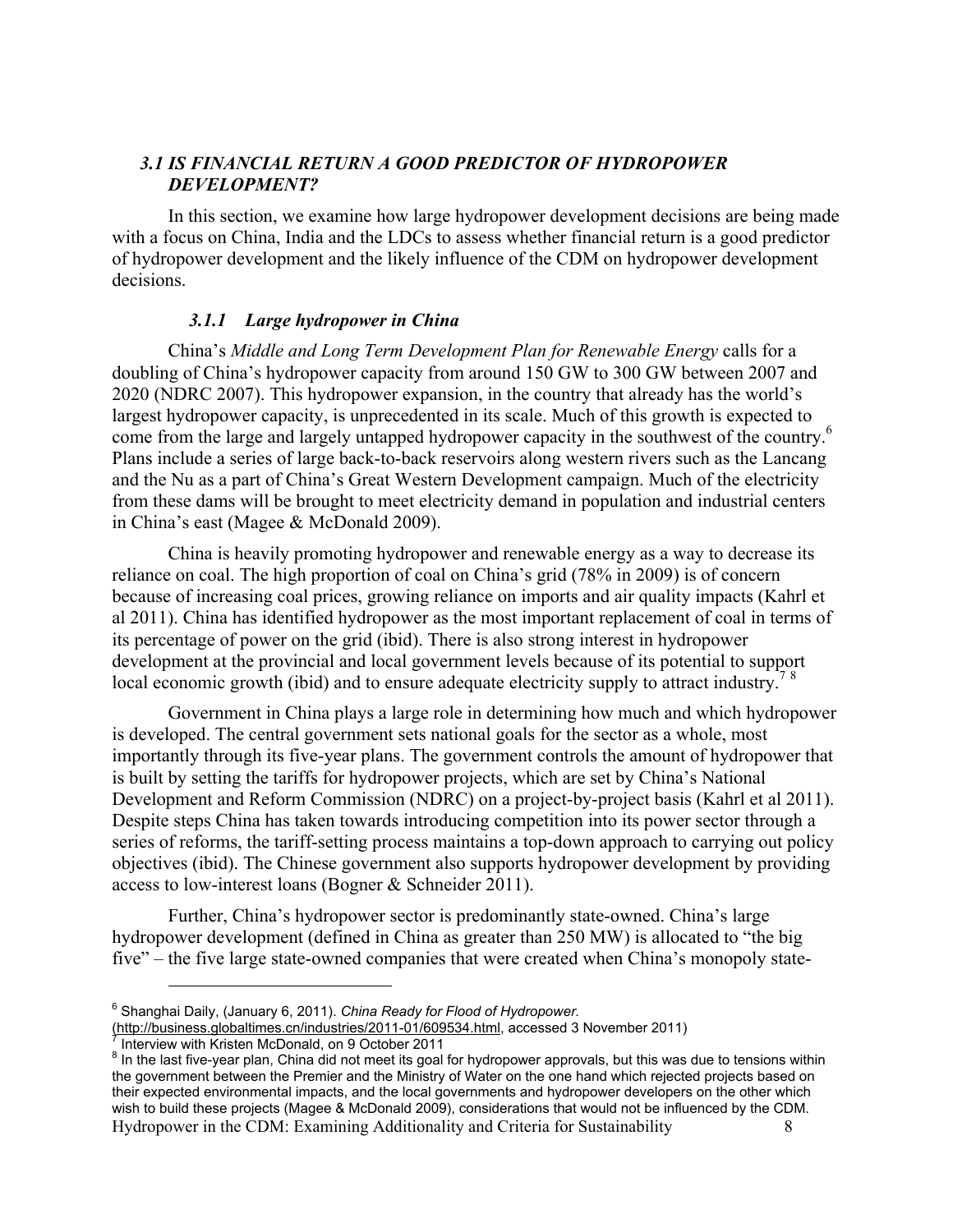owned power company was broken up in 2002. Medium hydropower, defined as between 50 and 250 MW, is typically built by companies owned by some combination of subsidiaries of the big five, municipalities, and banks and private investors.<sup>9</sup> These hydropower developers sell their power to the two state-owned grids, or less frequently to municipalities.<sup>10</sup> Most banks in China are state-owned (Naughton 2007). Sinohydro, China's national hydropower developer, built around 65% of China's hydropower capacity.11 State-owned enterprises in China generally do not lack capital resources or access to debt financing on good terms and receive various other forms of government support. $^{12}$ 

Within this context, it seems highly unlikely that the CDM can lead to additional hydropower development in China. The government has a strong interest in supporting large scale hydropower development and has the means to effectively carry those goals forward. China's interest in building large hydropower supersedes the relatively small effect CERs have on hydropower project return. The investment analysis with its sole focus on financial return measured against a clear viability benchmark is not predictive of how large and medium hydropower development decisions are being made in China, given the range of consideration being made by government in China at all levels of decision-making.

#### *3.1.2 Large hydropower in India*

India is also expanding its power sector very quickly to meet soaring power demand and chronic power shortfalls. It anticipates quadrupling its electricity supply between 2005 and 2030, a tremendous undertaking. It intends to do so through pursuing all fuel options (Planning Commission of the Government of India 2006). India's Eleventh Five Year Plan called for 16.5 GW of hydropower to be built between 2007 and 2012 (Planning Commission of the Government of India 2008). The Central Electricity Authority recommends that 30 GW be pursued during the twelfth five year plan between 2012 and 2017 (Central Electricity Authority  $2008$ ).<sup>13</sup>

Hydropower is viewed as an attractive source of power because it is a domestic resource without the energy security concerns of coal and natural gas, a serious concern for India since it expects imports of coal and natural gas to increase in the future (Planning Commission of the Government of India 2006). Hydropower is also considered the best option for providing peak power (Planning Commission of the Government of India 2006).

In India, river development is determined through a government planning process involving a team of public and private actors. This planning process identifies potential large hydropower sites and determines which specific sites will be developed in what order and by which sector – central, state or private (Central Electricity Authority 2008). These plans follow India's five-year planning cycle. The private sector is involved in hydropower development by participating in the planning process, and by responding to bid requests put out by national- and state-owned power companies.

<sup>&</sup>lt;sup>9</sup> Interview with Kristen McDonald, on 9 October 2011

<sup>&</sup>lt;sup>11</sup> http://www.hydrochina.com.cn/English/pages/aboutus/brief.jsp, accessed 17 October 2011<br><sup>12</sup> Interview with Kristen McDonald, on 9 October 2011, and noted in a number of CDM application documents for

hydropower projects in China that are built by privately owned hydropower developers.

 $13$  With the expectation that 25 GW is feasibly attainable.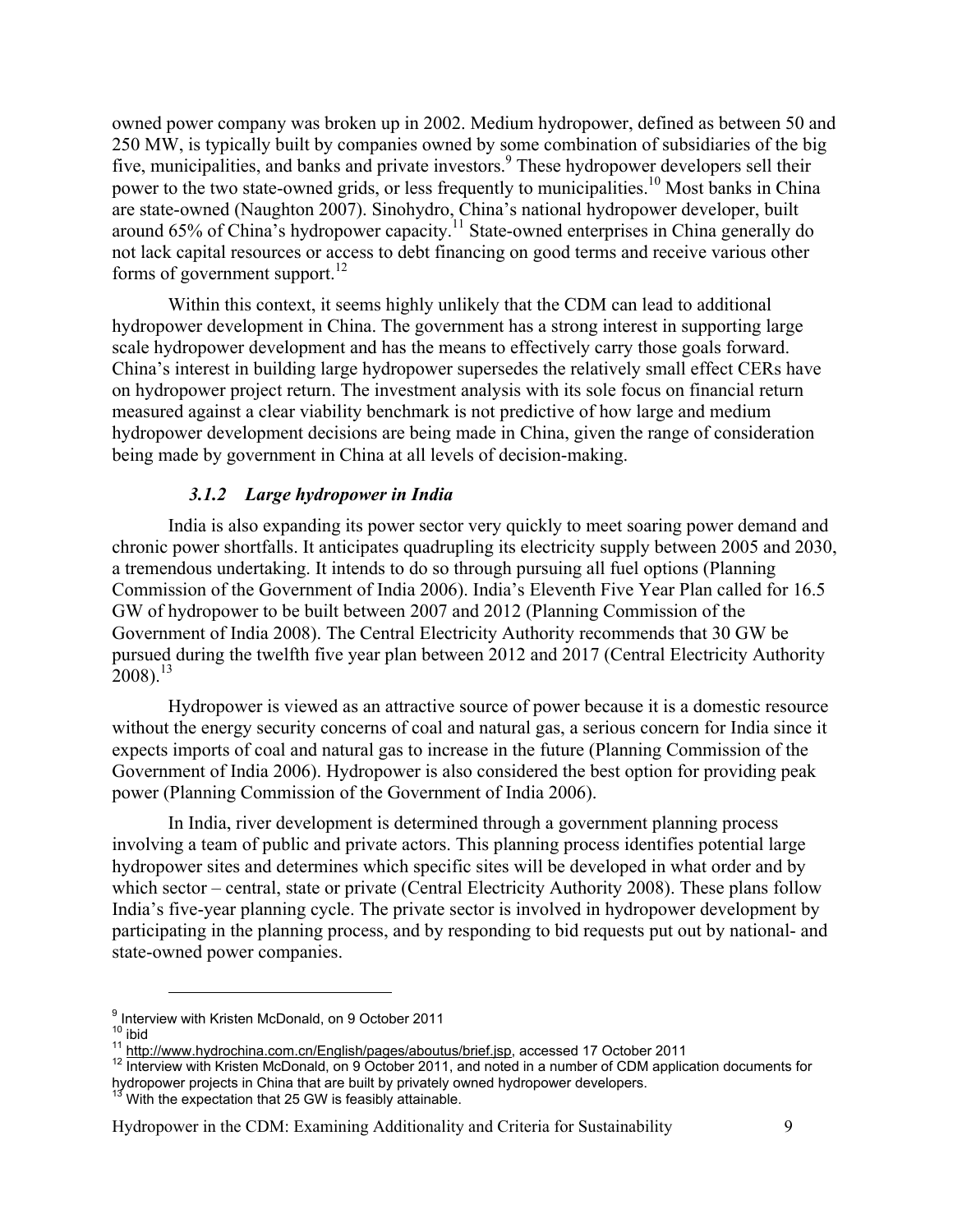Additionality testing is not meant to predict the planning decisions of governments, which consider a wide range of factors in their planning process beyond those directly related to cost. In the case of Indian hydropower, the planning commission takes into account energy security concerns, displacement of people, the need for peak power, and the competing uses of rivers for irrigation and flood control, all concerns that are not easily monetized and integrated into an investment analysis with a reliable benchmark (Central Electricity Authority 2008).

The Indian government has mapped out its hydropower resources by river basin, ranking the attractiveness of potential hydropower sites (Central Electricity Authority 2008). This ranking contributes to the decision of which plants will be built in what order. When hydropower sites are mapped out and ranked for future development, the most influence the CDM might have on planning decisions is to accelerate the pace at which some hydropower facilities are being built, not whether they are built at all, perhaps justifying only a few years of credits for some projects if the acceleration effect is discernible. This would be true for many countries in addition to India and China that have assessed potential hydropower sites with the intention of expanding their hydropower capacity.

The effect of CDM revenues on India's planning process is not clearly apparent. Neither India's  $11<sup>th</sup>$  Five Year Plan nor its  $12<sup>th</sup>$  Hydropower Plan mention the CDM or carbon credits as a factor in its decisions to support and develop hydropower and renewable energy (Central Electricity Authority 2008, Planning Commission of the Government of India 2008: Chapter 10- Energy). The few times the CDM is mentioned, it is only mentioned to highlight India's contribution to global climate change mitigation efforts, rather than as a factor helping India develop its hydropower resources (Planning Commission of the Government of India 2006).

The CDM is also unlikely to have much influence on private sector involvement in hydropower development in India. The tariff paid to hydropower developers per kilowatt hour produced is calculated on a cost-plus basis for each hydropower facility and is adjusted periodically to ensure that the developer receives a pre-agreed return on equity based on their true costs and power output. This return on equity investment is typically  $14\%$  or  $15.5\%$ <sup>14</sup> This means that most project costs are "passed through," since they are returned to the developer through the tariff. Therefore hydropower developers take little of the risk that there will be cost overruns during construction, or that less power will be produced than expected. As a result, the financial return to a large hydropower developer varies only minimally between projects. When the tariff is determined on a cost-plus basis per project, a financial return analysis has little meaning, and is not an appropriate indicator of whether a project would be built. Since tariffs are set to guarantee each developer a pre-determined return on their equity investment, the investment analysis is not meaningful in distinguishing the feasibility of individual hydropower projects.

## *3.1.3 Hydropower in general, with a focus on the Least Developed Countries (LDCs)*

Hydropower in the CDM: Examining Additionality and Criteria for Sustainability 10

<sup>&</sup>lt;sup>14</sup> 14% is the return on equity from the Central Electricity Commission's 2005 tariff order and 15.5% is the return on equity from the 2009 tariff order. The CERC order applies to all central plants, and plants whose electricity is traded between more than one state. Each state writes its own tariff policy for its own plants, typically modeled after the CERC policy.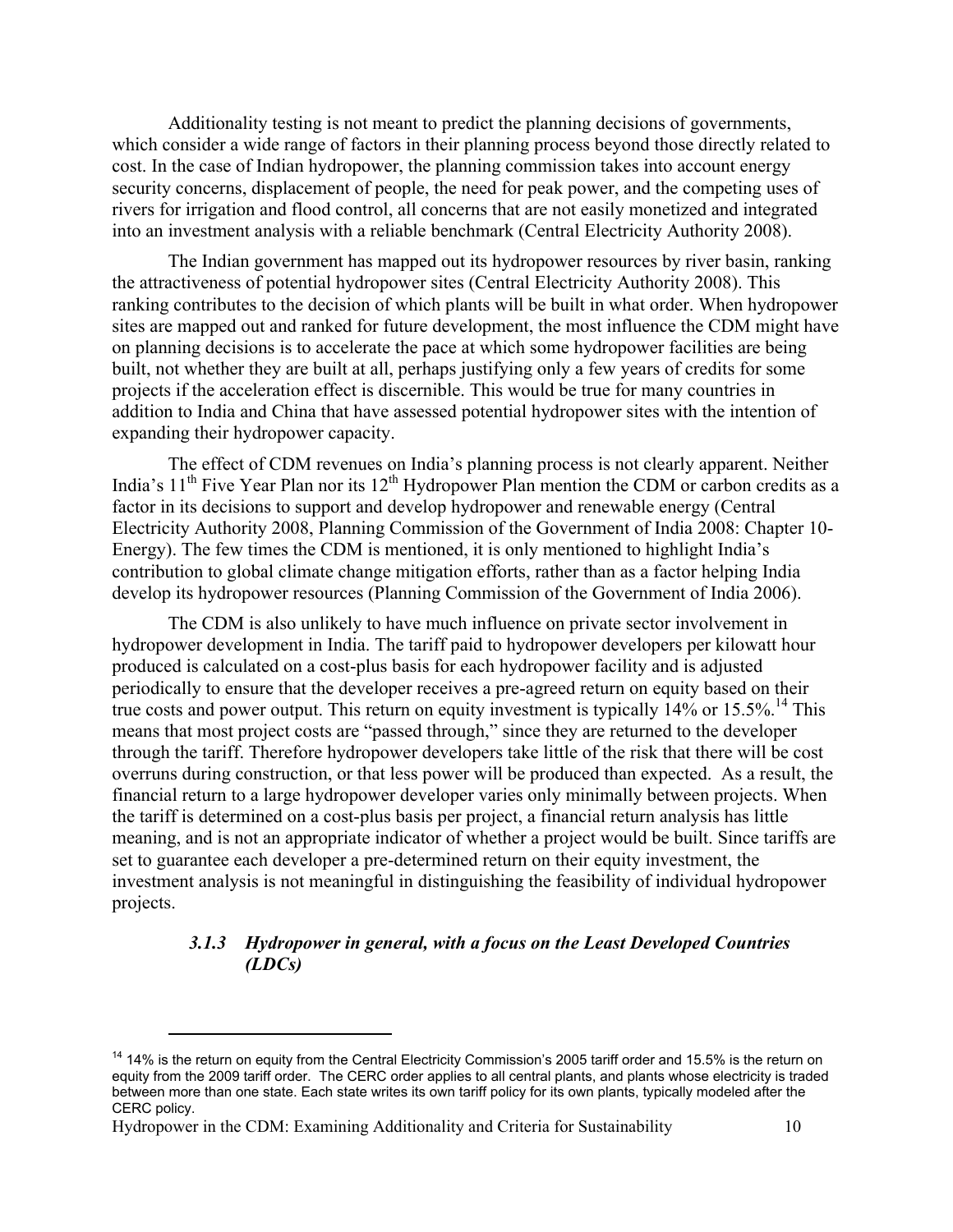Of the twelve hydropower projects above 10 MW in the CDM pipeline (both registered and in the validation stage) in LDC countries, all but two document direct government involvement in the project in their CDM application documents (project design documents – PDDs). $15$ 

As our description of hydropower decision-making in China and India show, decisions to build hydropower are complex and political, and involve a range of considerations beyond those directly influencing cost. Large hydropower is often treated in a similar manner to mining; rivers are an exploitable resource that the government can use as political currency, giving the right to build a facility to public and private entities.

Government involvement, including through international, bi-lateral lending agreements and loan guarantees, is also common with hydropower development due to its nature as an infrastructure project, large upfront capital requirements, and high levels of uncertainty and risk associated with its construction costs and electricity output. Lending decisions can be based on political rather than purely financial grounds. For example, Chinese banks provide loans to Chinese hydropower development in Africa often as a part of much larger agreements for trade and investment between itself and the African country (Bosshard 2008).

Almost half of all hydropower plants with dams greater than 15 meters in height worldwide are considered multipurpose.<sup>16</sup> These dams can be used for irrigation, flood control and/or other services in addition to electricity generation. Quantifying the benefits of these other uses, such as by attributing a portion of project capital costs to these other purposes, is far from straightforward. Benefits from other project uses are not commonly quantified in investment analyses for CDM hydropower projects. This means that hydropower CDM projects that serve multiple purposes can appear to be less cost effective than they actually are if benefits from other uses are left out of the investment analysis or are given a low value.

The influence of non-financial factors in hydropower development decisions is evidenced by the fact that large hydropower projects are typically more costly than predicted, sometimes by more than double (World Commission on Dams 2000: chapter 2), yet decisions to build large hydropower projects are repeatedly approved by governments as well as international and bilateral finance institutions based on low cost estimates.

Certainly cost affects the decision to build a large hydropower project, but given the relatively small effect of CERs on project return and the range of influences on project development beyond cost factors, the effect of CERs is in the noise and is not predictive of project development.

#### *3.1.4 Small hydropower*

 $\overline{a}$ 

Small-scale hydropower facilities, with their smaller electricity output and financial requirements, typically draw less political interest, involve different decision-making processes

Hydropower in the CDM: Examining Additionality and Criteria for Sustainability 11

<sup>&</sup>lt;sup>15</sup> Six are built directly by government developers, one was built by private developers responding to requests for proposals from the government, and one project mentions a government loan guarantee. One was a part of a larger economic, cultural and technical science cooperative agreement between the governments of Lao and Vietnam, and another involved an agreement to sell electricity from the project in Myanmar into the Chinese grid.

<sup>&</sup>lt;sup>16</sup> International Commission on Large Dams (ICOLD), Register of Dams, General Synthesis (http://www.icoldcigb.org/GB/World\_register/general\_synthesis.asp, accessed 3 November 2011)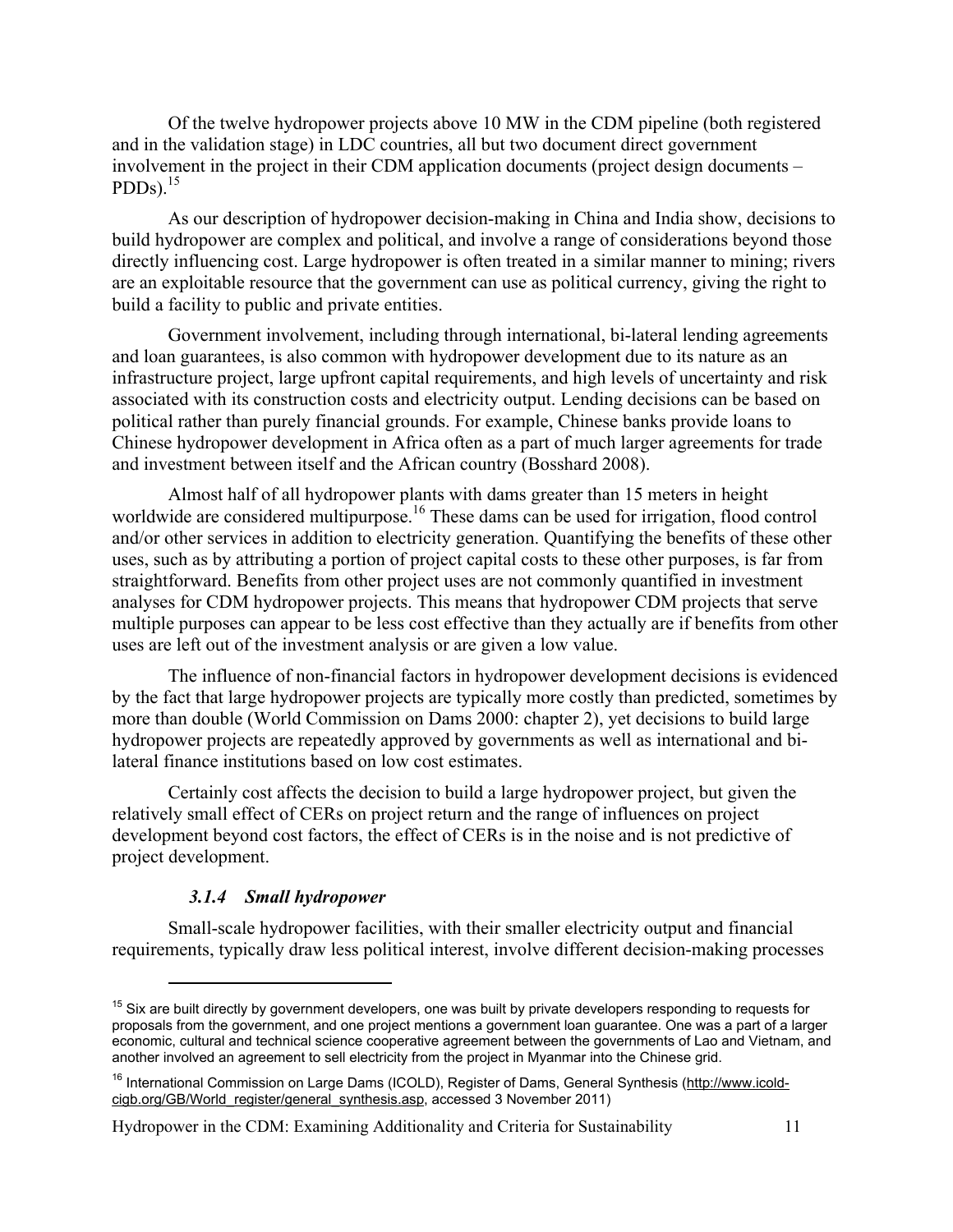and government support, and are more likely to be initiated by private sector actors compared to large hydropower. In some countries, like India and China, small hydropower formally involves different tariff-setting and planning processes. With regard to additionality testing, small-scale hydropower shares some features of large hydropower and some emerging technologies like wind, depending on location and size.

Many of the factors that make large hydropower a political decision are less important with small hydropower, including the importance for meeting electricity demand, potential for corruption, scale of the financial risk, and involvement of international lending institutions.

Both India and China actively support the development of small hydropower, defined as less than 25 MW in India, and less than 50 MW in China. Already in 2009 China had 55 GW of hydropower capacity, the most in the world. China's 2007 Renewable Energy Plan defined a goal of expanding China's small hydropower capacity to 75 GW by 2020. China is promoting small hydropower with a combination of tax benefits and dedicated and low interest loans, technical training and preferential tariffs (Jiandong 2009). Instead of defining the tariff for each project individually as is done with large hydropower, provinces should define preferential tariffs that are paid to private developers that choose to build small hydropower projects. China has a strong interest in supporting small hydropower, considered the best means for extending electrification to 100% of households, a priority goal of the government (Jiandong 2009). About one-third of China's counties rely on small-scale hydropower as their main power generation source (International Energy Agency 2007).

India also has goals to provide full rural electrification (Planning Commission of the Government of India 2006); small hydropower is viewed as an important way to provide electricity access to remote areas.<sup>17</sup> India's 12th five year plan includes a goal of increasing its small hydropower capacity from just under three GW at the beginning of 2011 to around six GW in 2017.<sup>18</sup> The Government of India has instructed the states to set preferential tariffs for small hydropower tariffs (Central Electricity Regulatory Commission 2009) and offers financial incentives including capital subsidies (Ministry of New and Renewable Energy 2009).

In both India and China, the preferential tariffs set at the state and province level mean that any approved hydropower project will receive that tariff, regardless of its costs.<sup>19</sup> In this context, as opposed to cost-plus tariff determinations for large hydropower in both countries, the CDM could improve the financial returns of a project and could potentially spur more development. Still, the challenges with assessing the additionality of small hydropower are not unlike those of large hydropower. By setting goals for small hydropower development, defining promotional tariffs, and creating incentives the Chinese and Indian governments are substantially affecting the amount of small hydropower built. He and Morse (2010) describe how, by setting the tariff for wind, the Chinese government in effect decides what wind projects are additional and not additional. The same argument applies to small hydropower in both India and China. If the government does not see enough small hydropower being built, it can raise the incentives, or

<sup>&</sup>lt;sup>17</sup> From the Government of India, Ministry of New and Renewable Resources web site, http://www.mnre.gov.in/, accessed 19 October 2011<br><sup>18</sup> ibid

<sup>19</sup> In practice this is not always the case. Tariffs for many of the small hydropower projects registered under the CDM in both China and India are set in the same way as they are for large hydropower.

Hydropower in the CDM: Examining Additionality and Criteria for Sustainability 12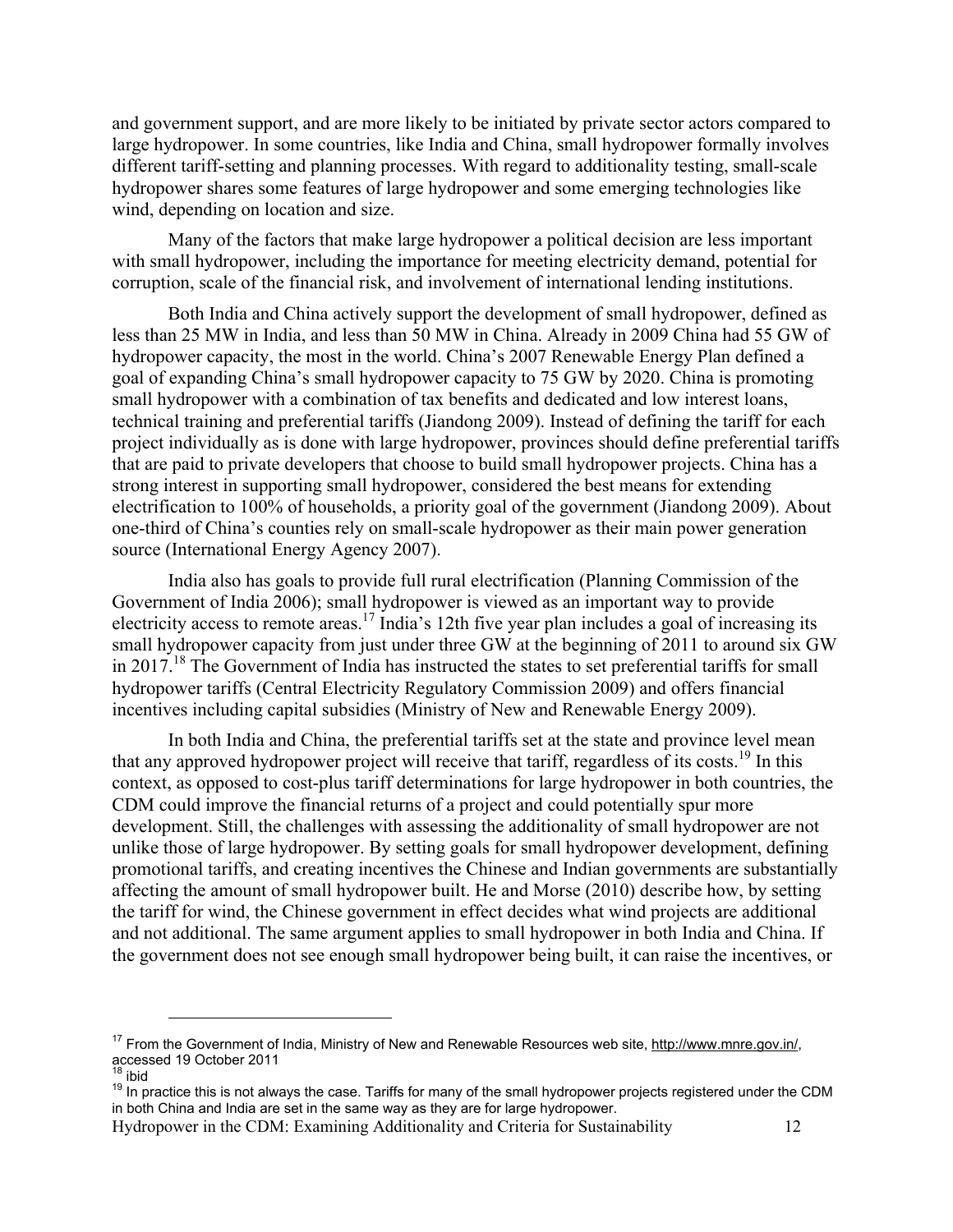if it sees that small hydropower is being built quickly, it can lower its incentives and invest those funds elsewhere.

This discussion suggests that the CDM is more appropriate for small hydropower in countries where the government is investing fewer financial resources to incentivize the development of small hydropower and where small hydropower would not be considered common practice (discussed below in Section 3.3). Ensuring small hydropower projects accepted for crediting have high likelihoods of being additional will also depend on the accuracy of the investment analysis for this technology (discussed in the next section).

## *3.2 IS THE INVESTMENT ANALYSIS ACCURATE AND VERIFIABLE FOR HYDROPOWER PROJECTS?*

In this section we assess the accuracy and verifiability of the inputs that go into the investment analysis. We first provide a more detailed description of the investment analysis, and then assess the level of uncertainty in two major investment analysis inputs – the benchmark and project capital costs.

#### *3.2.1 The Additionality Tool's investment analysis*

The investment analysis is used to show that a project is not financially viable without carbon credits. A benchmark is determined that represents the threshold financial return, or hurdle rate, defining whether the project would likely go forward. For renewable energy and hydropower projects, the benchmark is most commonly defined in terms of project or equity internal rate of return  $\left(\text{IRR}\right)^{20}$  If the expected financial return of the project is below the

 $\overline{a}$ 

#### **Figure 9: The Investment Analysis**



benchmark, then it is assumed that the project most likely would not have gone forward without carbon credits and the project is considered additional. The financial assessment is tested with a sensitivity analysis of the most important cost and revenue inputs. It is optional to show that CERs bring the financial return of the project above the benchmark. Figure 1 illustrates the investment analysis for a project that is additional and uses IRR as the metric used to assess project financial return.

#### *3.2.2 Examination of the benchmark*

Hydropower developers have used all four options recommended by the CDM Executive Board it their latest guidance on the investment analysis $^{21}$  to determine the viability benchmark in their CDM application document. These four options are: (1) Local commercial

 $20$  Internal rate of return (IRR) is the discount rate that would be applied to the cash flow of a project so that the net present value of the project is zero. A higher IRR indicates better financial return.

<sup>21</sup> Executive Board Report 51, Annex 58, *Guidelines on the Assessment of the Investment Analysis (version 3)*, report from EB meeting ending 4 December 2009, http://cdm.unfccc.int/EB/051/eb51\_repan58.pdf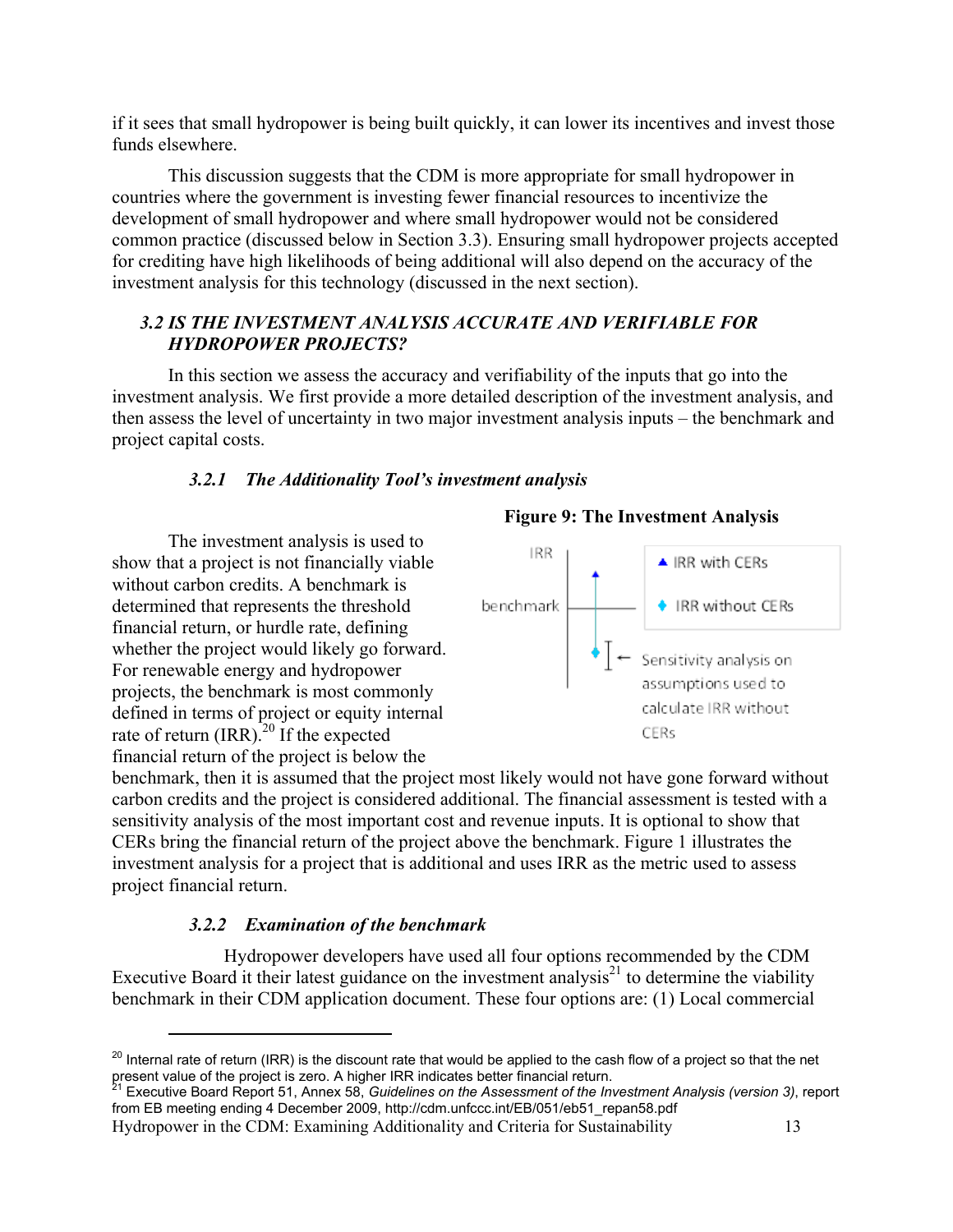lending rates (for project IRR), (2) weighted average cost of capital (WACC)<sup>22</sup> (for project IRR), (3) required/expected return on equity (for equity IRR), and (4) benchmarks supplied by relevant national authorities if the validator can validate their applicability (for both project and equity IRR).23 Chinese hydropower developers almost exclusively use the fourth option, benchmarks supplied by the government. In India, most use the second option – the weighted average cost of capital (WACC).

Calculation of WACC typically involves a combination of two values – the cost of debt, and the expected return on equity investment, which is estimated with a market analysis. Following CDM Executive Board guidance in 2008 (CDM Executive Board 2009), hydropower projects registered in India in the last two years commonly calculate the expected return on equity using the Capital Asset Pricing Model (CAPM). CAPM estimates the equity return required by investors from a project as a risk free rate (e.g. government securities), plus a risk premium that takes into account the higher expected IRR needed to counterbalance the risk associated with the particular project type. CAPM uses the following formula based on historical return on equity:

investor expected return = risk free rate + (market rate – risk free rate)  $*$  beta

where government securities are typically used for the risk free rate, the market rate is the rate of return from the stock market generally, and beta captures the correlation between the fluctuation of the value of stocks in the specific industry of the project being analyzed and the stock market generally. For example, the milk industry should have a low beta, since purchases remain relatively steady regardless of the state of the economy, but luxury goods have high betas, since their purchase rates increase and decrease according to the state of the economy. In other words, beta indicates if hydropower investments are more risky or less risky than the stock market in general.

The risk free rate is fairly straightforward – this is the rate of return on investments that have very low risk, such as government bonds. The market rate and beta are both less straightforward, and values have differed considerably among the CDM applications of similar projects in a single country.

The CAPM model, while considered one of the most reliable ways of determining expected return on investment, is very dependent on assumptions used. We provide a simple example to illustrate this. Bhilangana III, a 24 MW hydropower project in India registered under the CDM in 2011, defines their viability benchmark using WACC. The interest rate on their debt is taken as the prime lending rate from the Reserve Bank of India as 9.62% at the time the development decisions was made. The CAPM model is used to estimate the expected investment return.

We examine just one of the inputs into the CAPM model – the market rate, which is the expected return of the stock market. The developers of Bhilangana III calculate the market rate as the average annual percentage increase on stock market values of the top 500 companies on

<sup>&</sup>lt;sup>22</sup> Weighted Average Cost of Capital (WACC) is the cost of capital to the project developers, normally combining two components: the costs of a loan (loan interest rates) and the costs of equity (return on equity required by an equity investor).

<sup>23</sup> Executive Board Report 51, Annex 58, *Guidelines on the Assessment of the Investment Analysis (version 3)*, report from EB meeting ending 4 December 2009, http://cdm.unfccc.int/EB/051/eb51\_repan58.pdf

Hydropower in the CDM: Examining Additionality and Criteria for Sustainability 14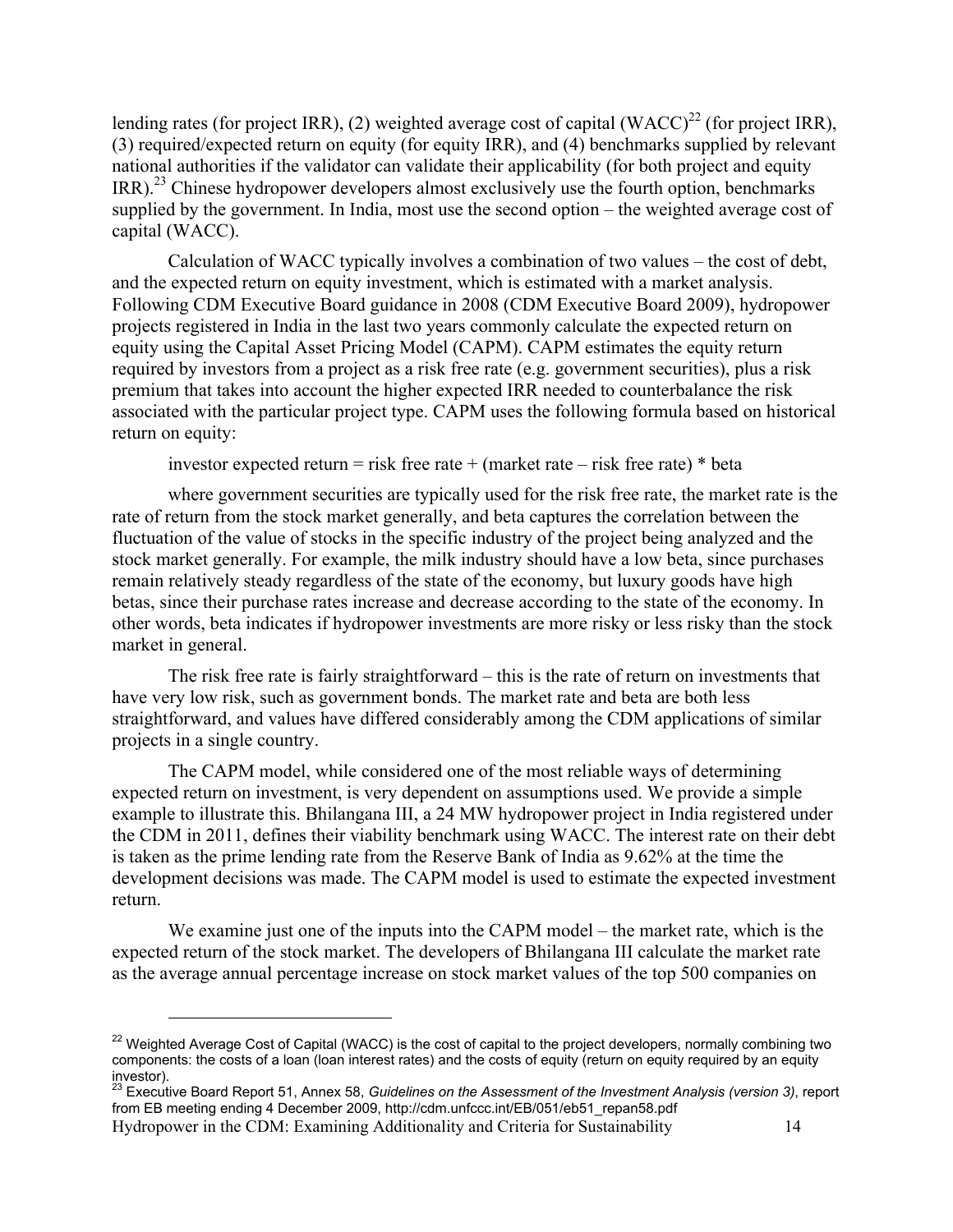the Bombay stock exchange (BSE 500) between February 1999 and February 2006. The choice of end date is the month that the investment decision was made. They chose the beginning date, February 1999, as the year of inception of BSE 500. The benchmark derived is 13.18%. If instead, February 2000 had been the first year with available BSE 500 data, the market rate would have been 3% lower, generating a benchmark WACC as 10.11%. The IRR of the project without carbon credits is calculated as 10.49%. The IRR of the project would have been above the benchmark and the project would not have been considered non-additional if the market return calculation started in February 2000 instead of February 1999, an arbitrary choice.

Other hydropower projects registered in India around the same time calculate benchmarks that range from 11.0% to 15.8% using the same method, by choosing different CAPM model parameters.

#### *3.2.3 Examination of IRR analysis*

We start this discussion with wind power development in India – a best case technology for an accurate IRR analysis – and then draw a comparison with hydropower. Wind power in India is a best case for an accurate IRR analysis because almost all investment analysis inputs are recorded in legal agreements before construction starts. Wind development in India involves a supply agreement between a wind developer and an investor whereby all of the major costs are agreed in formal documents before construction starts. In addition, most states in India publish their wind power tariffs paid to the project owner per kilowatt hour produced that would apply to all new wind development. Even so, for the majority of large wind projects registered in India, the choice of assumption about one cost input that is not pre-determined in the majority of cases – the tariff after the end of the first power purchasing agreement – can affect expected project financial return by around the same amount as expected increase by carbon credits (Haya under preparation). This means that wind power developers have some leeway to choose investment analysis inputs that could show that a feasible wind project is infeasible.

An investment analysis for a hydropower project involves much more uncertainty than for a wind project. For one, from the perspective of the project investor, the costs contained in wind project supply agreement are the actual costs that will be paid to the wind manufacturer. For a hydropower project, the capital costs documented in documents cited in the CDM project applications (Detailed Project Reports, feasibility studies, techno-economic clearance report, loan agreements, etc.) are best estimates. Actual costs can be less or more than what is written in these documents. Cost predictions for a single project often vary between project documents for a single project as cost estimates are revised over time. Hydropower is notorious for large cost overruns, but also in some instances has been less expensive than predicted (World Commission on Dams 2000). In addition, the perceived risk of cost overruns or project underperformance certainly influence project development decisions, but is not recorded in a citable document.

Further, as discussed above, there are many benefits of hydropower that are not easily quantified in an investment analysis, but when not quantified lead to a project appearing less cost effective than it actually is. Such benefits include energy security, the flexibility of being able to be used for base load and for peak load, and other uses for multi-purpose dams.

The investment analysis is accurate to the extent that developers report the same cost and revenue assumptions and benchmark in their CDM applications as they use in their internal decision-making. Uncertainty in investment analysis inputs enables a range of possible values,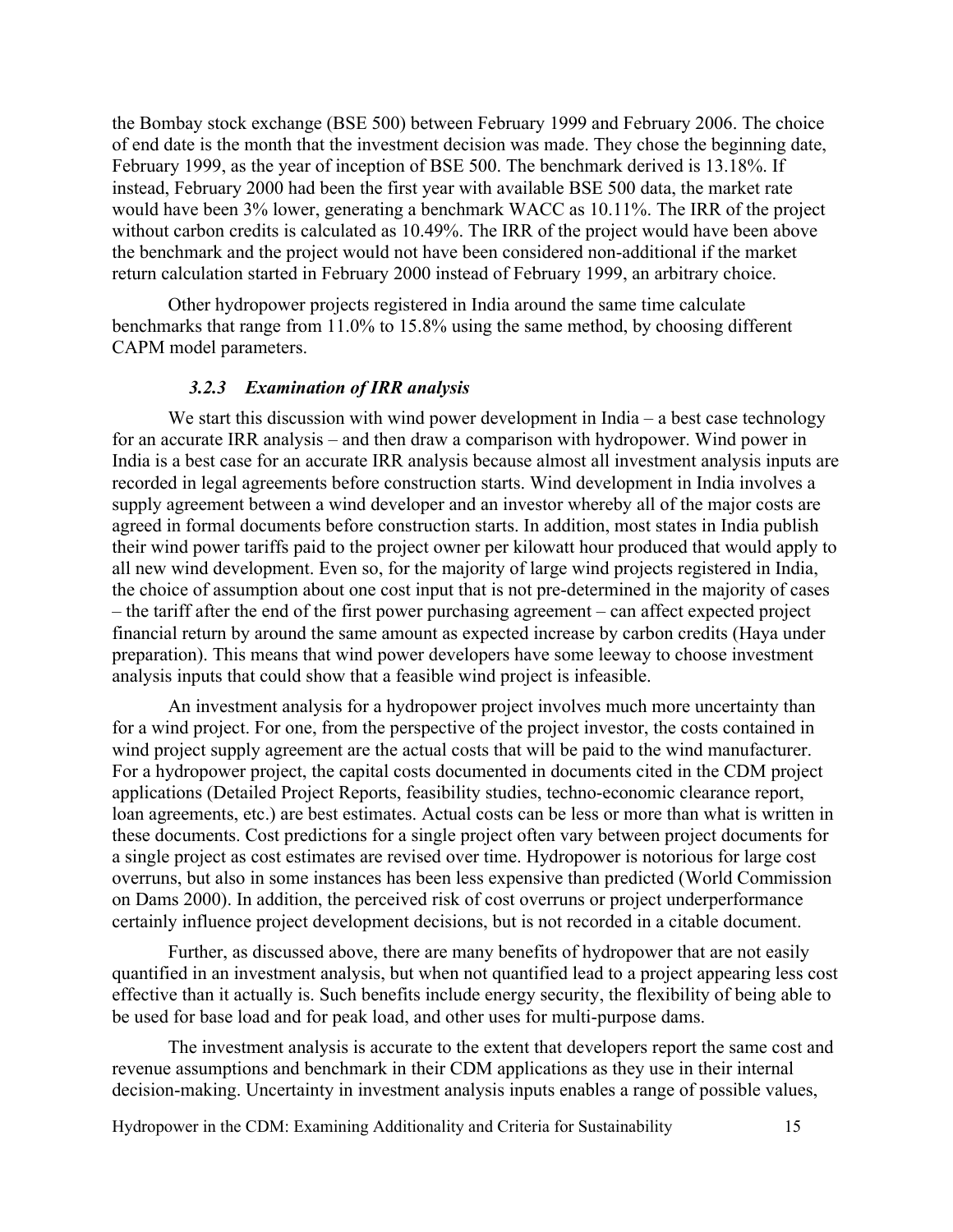from which the project proponent could choose strategically to show the project is less viable than it may actually be. This analysis of ranges of acceptable benchmarks and capital cost estimates shows that in the case of hydropower there is substantial room to choose assumptions.

## *3.2.4 More evidence that the IRR analysis is not filtering out non-additional projects*

The timing of the start of project construction of CDM hydropower projects provide additional evidence that many non-additional hydropower projects are currently registered under the CDM. The *starting date of the project activity* documented in each PDD gives the date when project construction started or otherwise when "real action of a project activity begins/has begun" (CDM Executive Board 2008). Starting dates for 16% of all registered hydropower projects (180 projects) were prior to when the Kyoto Protocol entered into force on February 16, 2005<sup>24</sup> Of these, 60% were registered in 2007 or later. The starting dates of 89% of all registered hydro projects were before the start of the validation process (start of the public comment period) indicating that certainty about a positive validation or registration was not needed for the decision to build the project to be made.<sup>25</sup>

#### *3.3 WHEN SHOULD HYDROPOWER BE CONSIDERED COMMON PRACTICE?*

The *Additionality Tool's* common practice assessment provides a "credibility check" on the investment and barrier analyses. The common practice assessment requires discussion of activities that are in operation and are similar to the proposed CDM project in terms of location, technology and scale. As per the *Additionality Tool*, if similar activities are "widely observed and commonly carried out," the developer must explain "essential distinctions" between the proposed project and other similar activities in terms of financial attractiveness or the presence of barriers. Projects in the CDM pipeline are excluded from the comparison.

#### *3.3.1 Is hydropower common practice?*

 $\overline{a}$ 

Worldwide hydropower is a conventional technology. Around 8,700 hydropower projects with dams at least 15 meters in height<sup>26</sup> and an uncounted number of smaller dams produce  $16\%$ of global electricity supply (Kumar et al 2011). As discussed above, hydropower is common practice in China and India. In Vietnam, with the third largest number of hydropower CDM projects, 36% of the country's electricity production is from hydropower.<sup>27</sup> In Brazil, the country with the fourth largest number of proposed and registered CDM projects, 84% of the country's electricity generation is from hydropower.<sup>28</sup> Hydropower is a mature technology, which has played an important part in electricity generation since the beginning of electricity generation.

The extent to which small and micro hydropower is common practice is less clear than for large hydropower and would need to be assessed for different size classes for each country,

 $^{24}$  The starting dates for all registered CDM projects and projects in the validation stage are listed in IGES Institute for Global Environmental Strategies (IGES). 2011. IGES CDM Project Database. Japan: 1 September 2011

<sup>&</sup>lt;sup>26</sup> Listed in the World Register of Dams, a database maintained by International Commission on Large Dams (ICOLD)<br><sup>27</sup> International Energy Agency website http://www.iea.org/stats/electricitydata.asp?COUNTRY\_CODE=VN, acce 21 October 2011

<sup>&</sup>lt;sup>28</sup> US Energy Information Administration website http://www.eia.gov/countries/cab.cfm?fips=BR, accessed 21 October 2011

Hydropower in the CDM: Examining Additionality and Criteria for Sustainability 16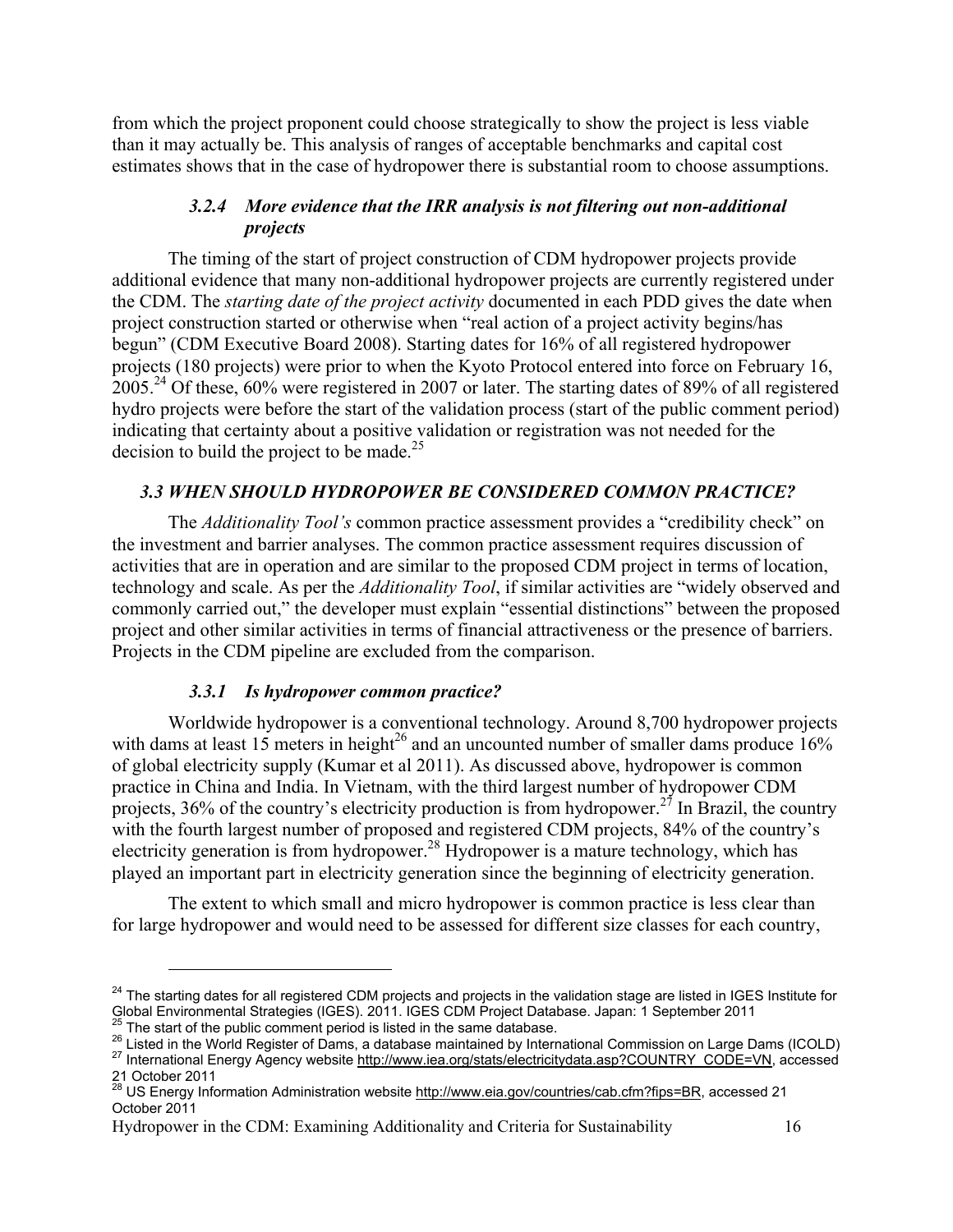and if appropriate for different states or provinces. As mentioned above, small hydropower is defined differently in different countries, and typically attracts less government interest and government involvement than large hydropower. But small hydropower is already common practice in some countries. For example, China's small hydropower should be considered common practice due to the capacity that already exists in the country, and China's plans to continue to build small hydropower as the main way to meet China's rural electrification goals.

#### *3.3.1 How common practice is being assessed*

In China, 739 hydropower projects in China passed the common practice assessment and were successfully registered under the CDM. Many of them passed the test by defining "similar" projects narrowly, and then describing how the proposed CDM project faces more hardship in at least one way compared to each of the projects that are still considered similar to it. For example, Longjiang 240 MW Hydropower Project in Yunnan Province (CDM ref #4859) in China's southwest noted eleven medium-sized hydropower projects (50-300 MW) that started construction in the province after 2002 (when structural changes were made to China's electric power sector) and were in operation by 2008 (narrowly defined assessment boundaries). Of these eleven projects, seven projects are excluded from the analysis because they are in the CDM pipeline, registered under a voluntary offsets program, or sold power to a different grid within China. The following essential distinctions are then described between the proposed CDM project and the four remaining "similar" projects: the proposed CDM project expected lower financial return compared to one project, was offered a lower tariff compared to two projects, and expected a higher cost per kilowatt compared to the last similar project. Other reasons commonly used by Chinese hydropower project developers to describe their projects as distinct include that the expected capacity factor is lower than for other projects, and that the project developer is a private sector developer while most hydropower is built by state owned enterprises with preferential treatment from the government. Each of these distinctions may indeed be factually true for a particular comparison between two projects. However, if a project is considered distinct if it less attractive than a similar project in only one way among many, it can always prove that it is distinct. By allowing "similar" to be defined so narrowly, and "essentially distinct" so broadly, practically any project can show it is not common practice, even if it is sitting in a sea of hydropower development.

It is important to mention one more problem with the way common practice assessments are carried out. If additionality testing were perfectly accurate, it would be appropriate to leave out other similar projects that are in the CDM pipeline from the common practice analysis. In China, well over half of all hydropower projects that came on line in 2007 are in the CDM pipeline (Bogner & Schneider 2011). If some of these projects are in fact non-additional, which we are arguing could easily be the case for a large proportion of them, then they would be incorrectly excluded from the common practice analysis and the effectiveness of the common practice test as a credibility check would be compromised.

Our assessment of how the common practice test is being applied to hydropower projects in China indicates that the common practice assessment is not being used in a meaningful way. The boundaries defining what projects are "similar" to the proposed CDM project must be judged conservatively in the conditions of the particular sector and technology. A change in the structure of a sector, such as the breakup of the national Chinese power company in 2002, should not mean that projects built after 2002 are dissimilar from those built before 2002, since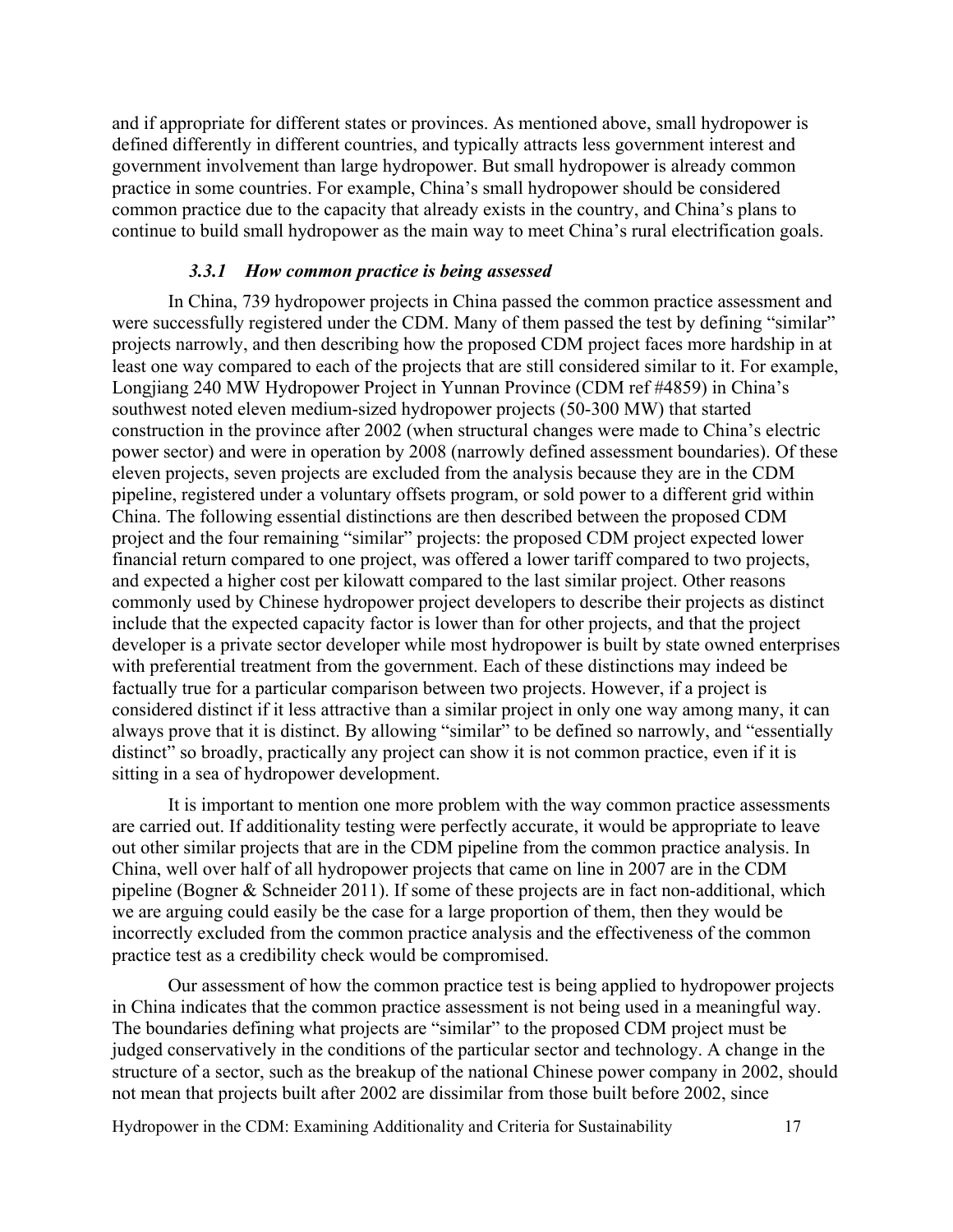hydropower development was supported before and after the change in the sector. Projects under construction and other projects in the CDM pipeline should be included in the common practice assessment. If a technology is deemed common practice, then projects using that technology should be considered common practice without the ability to show that they are "essentially distinct" which has been shown to be easy to do and therefore not meaningful.

## *3.4 DISCUSSION*

In examining the additionality of large hydropower CDM projects we find three main reasons why large hydropower does not meet the CDM's additionality requirements:

- Financial return is not a good predictor of whether a project will be built because nonfinancial factors have a large influence on the decision to develop large hydropower projects.
- Uncertainty in investment analysis inputs allows project developers to choose input values strategically in order to show that their projects are less financially viable than they really are. These first two points mean that the investment analysis is inappropriate and inaccurate for large hydropower.
- **Large hydropower is a well-established technology that is heavily promoted by governments** and therefore does not meet the requirement that CDM projects should not be common practice.

Small hydropower typically benefits from less political backing and is thus more likely to involve private developers for whom financial return is more predictive of the development decision. However, the investment analysis is unreliable for small hydropower for the same reason as for large hydropower – because of uncertainty in input values. In some countries small hydropower is already being built at substantial rates and therefore should not pass the common practice test. In countries where there already is development of small hydropower projects, such as in China and India with supportive subsidies and tariffs, allowing small hydropower project to register under the CDM means potentially allowing a substantial portion of non-additional projects to register. Instead, types of small hydropower, defined by their size and location, and perhaps other objective characteristics, should be identified that are not currently being built, but which could be effectively enabled by the help of carbon credits. The effects of the CDM should be evaluated over time and should be clearly discernable for those projects types to continue to be eligible for crediting.

## **4 SOCIAL AND ENVIRONMENTAL IMPACTS OF HYDROPOWER**

## *4.1 ENVIRONMENTAL IMPACTS*

Dams, interbasin transfers and diversion of water for irrigation purposes have resulted in the fragmentation of 60% of the world's rivers (Revenga et al. 2000). In the following sections we summarize the main environmental impacts of hydropower plants.

## *4.1.1 Impacts by size and type of hydropower plant*

Hydropower in the CDM: Examining Additionality and Criteria for Sustainability 18 It is difficult to correlate the damage caused by dams to their size or type, as the impacts depend on local conditions. Generally small dams for non-energy purposes are considered to be less environmentally damaging than large dams and hydropower dams, but there have been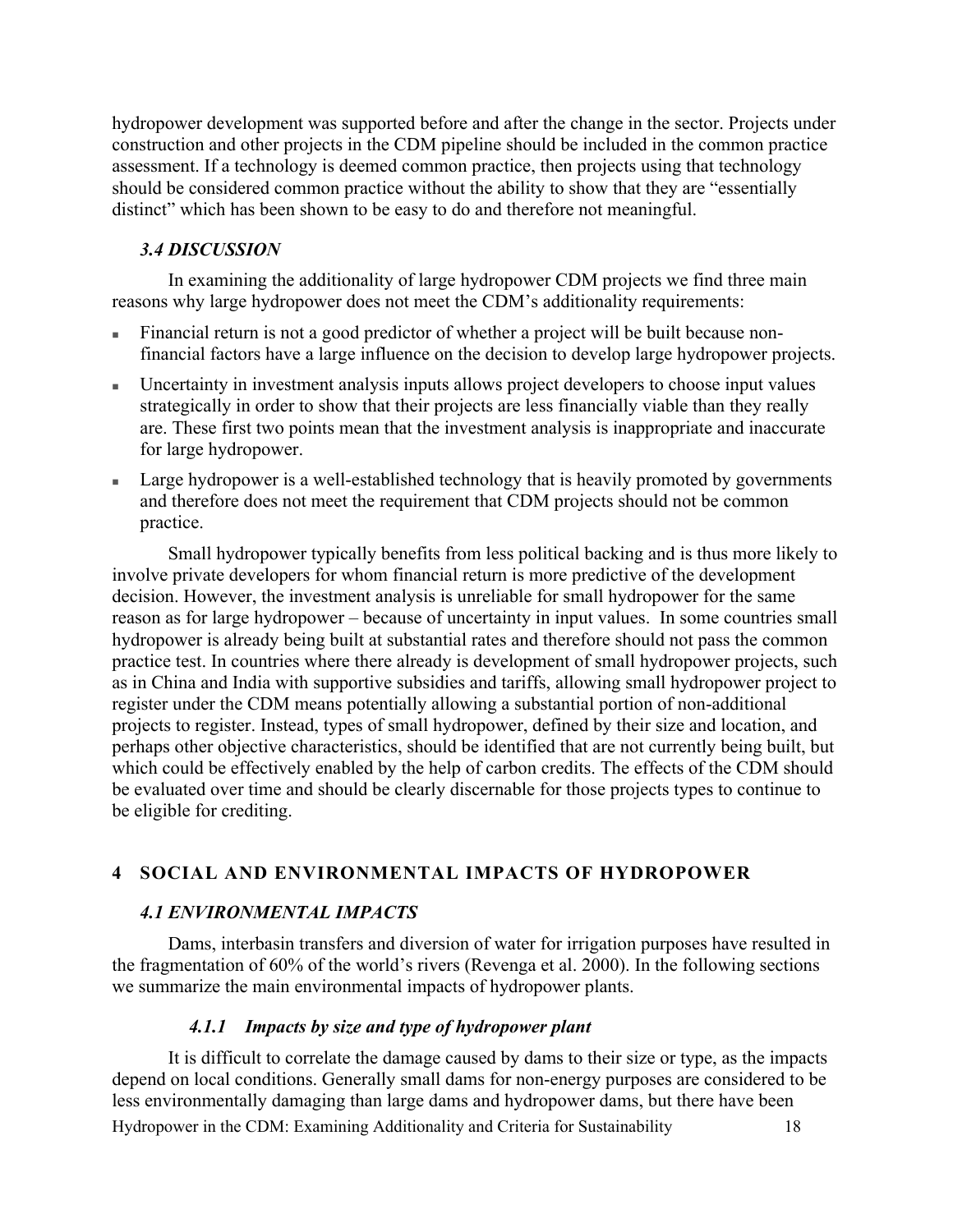fewer studies documenting the impacts of smaller dams (Kibler 2011) and run-of-river dams. Gleick (1992) found that small hydropower facilities in the United States (< 25 MW) tended to exert greater ecological cost per unit of electricity produced compared to larger projects. A comparison of small and large hydropower projects on the Nu River in China also found that small projects more adversely impacted habitats, water quality and hydrology on per megawatt basis, relative to large dams (Kibler 2011).

Also, small hydropower projects are subjected to fewer regulations and less scrutiny in many countries. In China, small hydropower plants (< 50 MW) can be approved at the prefectural or provincial level, rather than the national level (Kibler 2011) and therefore are subjected to fewer additional checks (Kibler 2011). Small projects are permitted as individual projects, therefore cumulative impacts of multiple dams within a watershed are not considered. While large projects in India are granted clearance from the central government and required to carry out an Environmental and Social Impact Assessment, small projects are not required to conduct such an assessment except under special conditions (MOEF 2006). Projects between 25 and 50 MW require clearance from the environmental entity of the state that the project is located in, while projects smaller than 25 MW do not require any permits (MOEF 2006).

Run-of-river hydropower plants are generally less damaging than reservoir power plants, because it is not necessary to flood large areas upstream of the project for storage. Yet in some cases run of river impacts can also be severe due to river diversion over long stretches of the river. Also there is no standard defining the maximum storage size allowed for a RoR plant. Thus there have been cases of developers taking advantage of this ambiguity to misclassify their project as RoR so that it appears more environmentally benign (McCully 2001).

#### *4.1.2 Impact of reservoirs*

Dams have major impacts on the physical, chemical and geomorphological properties of a river (McCully 2001, WCD 2000). Environmental impacts of dams have largely been negative (WCD 2000). Worldwide, at least 400,000 square kilometers have been flooded by reservoirs (McCully, 2001). Impacts of hydro power projects extend to the construction of the support infrastructure including the construction of roads and power lines (Egré and Milewski 2002). Other secondary impacts include clearing of land upstream by communities that have been displaced (WCD 2000, McCully 2001). Such clearing can lead to further loss of biodiversity and increases in erosion.

Large dams with reservoirs significantly alter the timing, amount and pattern of riverflow. This changes erosion patterns and the quantity and type of sediments transported by the river (WCD 2000, McCully 2001, Kumar et al 2011). Sedimentation rate is primarily related to the ratio of the size of the river to the flux of sediments (McCully 2001, Kumar et al 2011). The trapping of sediments behind the dam is a major problem (WCD 2000, McCully 2001, Kumar et al 2011). Every year it is estimated that 0.5 to 1% of reservoir storage capacity is lost due to sedimentation (Mahmood 1987). Trapping of sediments at the dam also has downstream impacts by reducing the flux of sediments downstream which can lead to the gradual loss of soil fertility in floodplain soils.

Dams can also lead to changes in temperature and chemistry of the water in the reservoir and downstream. These changes often create more favorable conditions for non-native species (Thomas 1998). For example, aquatic weeds such as water hyacinths and orange fern have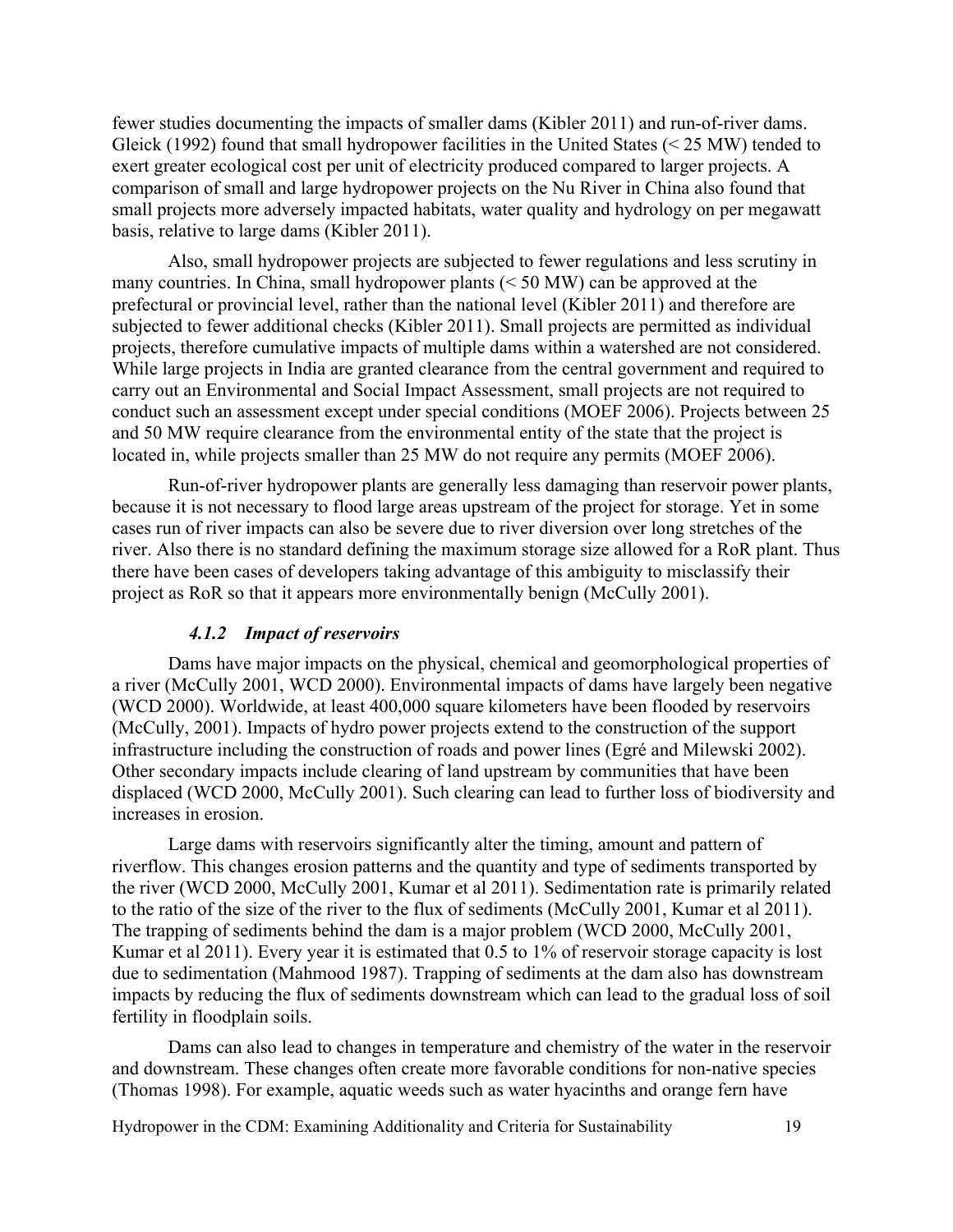become problematic in tropical and African reservoirs (WDC 2000, McCully 2001). A rise in temperature and accumulation of nutrients in the reservoir can cause algal blooms (WCD 2000 McCully, 2001), which in turn can lead to anoxic conditions during decomposition. Increases in certain types of bacteria in reservoirs can lead to the release of mercury from sediments and lead to the bio-accumulation of mercury in fish, a common problem in reservoirs (WCD 2000, McCully 2001).

#### *4.1.3 Impact of river diversion*

While both RoR and reservoir types of hydropower dams may divert water, this is always the case with RoR plants, since they seek to increase kinetic energy with an increased head. The length of diversion can range from a few meters or less to kilometers (km). For example, the Teesta V RoR dam in northeastern India diverts water for a 23 km long stretch of the river (Neeraj et al 2010). Eventually the diverted water is returned to the river. There have been fewer studies documenting the impacts of RoR and diversion projects. Nevertheless impacts can be significant. Often downstream flows are reduced considerably or even completely eliminated during certain periods of time with sudden intervals of high flows (Englund and Malmqvist 1996, Kibler 2011). Such drastic variability in water flow impacts the structure of aquatic ecosystems often leading to a loss of biodiversity (Englund and Malmqvist 1996, Kibler 2011). A decrease in fish populations has been observed in dewatered reaches below diversions (Amodovar and Nicola 1999, Kubecka et al 1997, Anderson et al 2006). After long periods of little to no flow some species may not be able to recover and go extinct (Kibler 2011). Also, under normal conditions, increased sediment transport from low to intermediate flows provides a warning to aquatic organisms that high flows may follow. Abrupt changes from low to high flows obliterate this cue, making it difficult for organisms to respond to impending environmental changes (Kibler 2011).

#### *4.1.4 Impact on fisheries*

Dams and river diversion can impact freshwater, as well as marine fisheries. Estuarine and marine fisheries are dependent on estuaries and rivers as spawning grounds and the transport of nutrients from the river to the sea. For example, the productivity in Mediterranean coastal waters is lower due to the reduction of nutrients transported to sea because of the construction of the Aswan dam (Aleem 1972, Drinkwater and Frank 1994).

Migratory fish are especially vulnerable to the impacts of dam construction. Dams can prevent migrating fish such as salmon and eel to reach their spawn grounds (WCD 2000). A survey of 125 dams by the WCD reported that blocking the passage of migratory fish species has been identified as a major reason for freshwater species extinction in North America. Lower catch is a common side effect of dams and has been reported worldwide (WCD 2000). There have been cases where fishery production below a dam has increased due to controlled discharge of the sediments. For example at Tucurui Dam in Brazil there have been an increase in the productivity of the fishery, but there are fewer number of species found (WCD 2000).

#### *4.1.5 Impacts of multiple dams*

Few studies have analyzed the cumulative impacts of multiple dams on a particular river, but the WCD (2010) has documented some. Placing 24 dams on the Orange-Vaal River in South Africa has led to changes in temperature on almost two-thirds of the river (2,300 km), which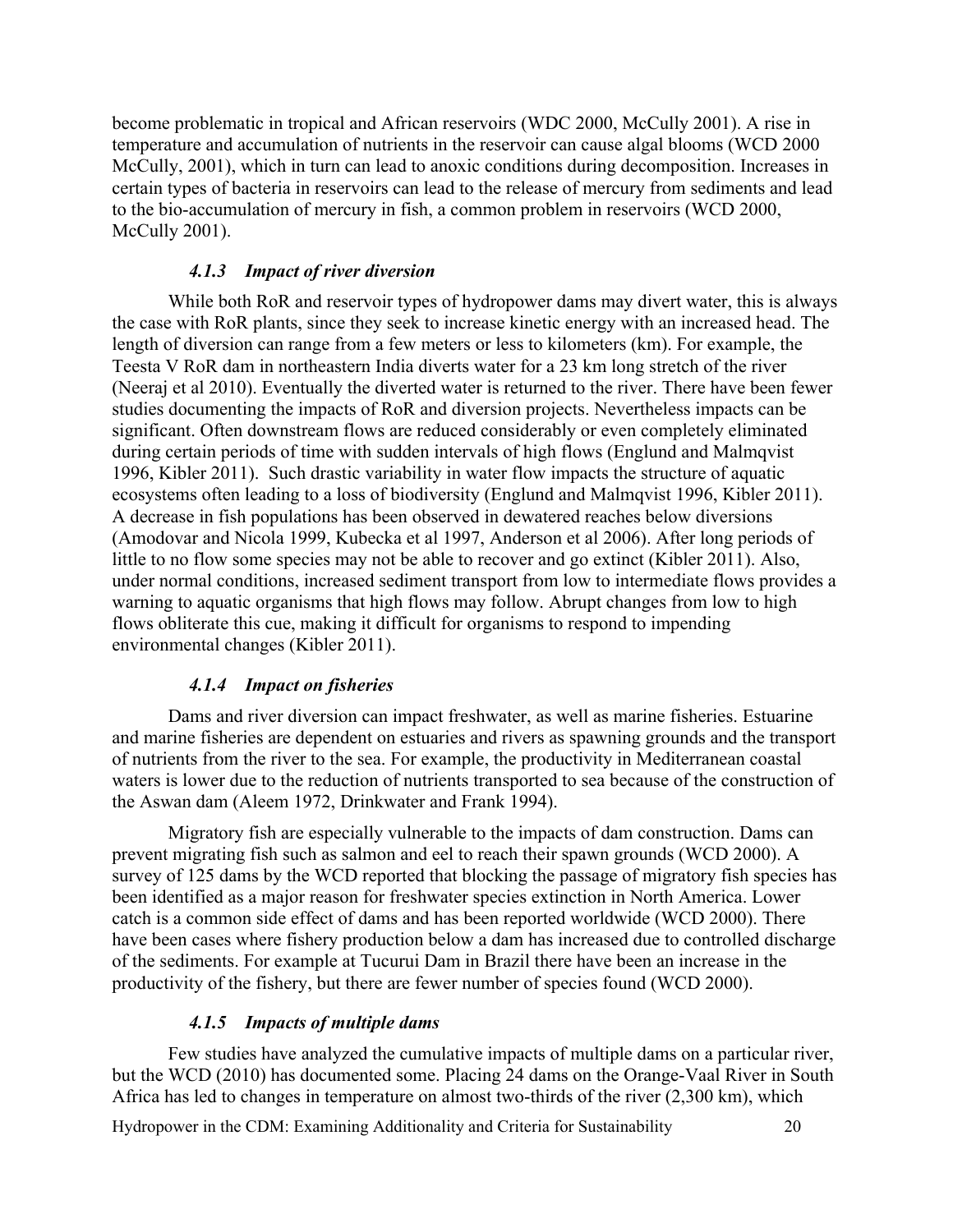affects the habitat of flora and fauna. Cumulative impacts of multiple small dams is especially important, since multiple small dams are often built on one river and its tributaries to increase power output. An analysis of proposed small (< 15 MW) hydropower projects on the Salmon River in the United States found that the combined effect of the dams proposed on that river could exceed those associated with the sum of the effects of each single project on their own (Irving and Bain 1993). Further studies are needed to increase our understanding of the interplay between multiple small dams.

#### *4.1.6 Greenhouse gas emissions from reservoirs*

Freshwater reservoirs can emit substantial amounts of the greenhouse gases methane and carbon dioxide as organic matter submerged in a reservoir decays under anaerobic and aerobic conditions, respectively (St. Louis et al. 2000, Fearnside 2004, Giles 2006).

From the limited number of measurements, GHG emissions from hydropower reservoirs in boreal and temperate region are low relative to the emissions from fossil fuel power plants, but higher relative to lifecycle emissions from wind and solar power (Mäkinen and Khan 2010). Tropical reservoirs with high levels of organic matter and shallow reservoirs have higher emission levels (Soumis et al. 2005). A recent compilation of greenhouse gas emissions from reservoirs found a correlation between the age of the reservoir and latitude (Barros et al. 2011). Younger reservoirs and those in low latitudes are the highest emitters. For example, one study of four Brazilian dams in the Amazon, showed that the GHG emissions factor of the electricity produced by those hydropower dams exceed those from a coal-fired power plant (Fearnside 2004, Kemenes et al. 2007).

To account for these GHG emissions the CDM Executive Board uses a threshold criterion to determine the eligibility of hydroelectric plants for CDM projects. Table 1 below summarizes the thresholds.

| Power Density $(W/m^2)$ | <b>CDM</b> Rules                                             |  |  |
|-------------------------|--------------------------------------------------------------|--|--|
| $<$ 4 $\,$              | Excluded from using currently approved methodologies         |  |  |
| $4 - 10$                | Allowed to use approved methodologies, but project emissions |  |  |
|                         | must be included at 90 g CO2 eq/kilowatt hour                |  |  |
| >10                     | Allowed to use approved methodologies and project emissions  |  |  |
|                         | can be neglected.                                            |  |  |

| Table 1: How GHG emissions from hydropower projects are treated under the CDM |  |  |
|-------------------------------------------------------------------------------|--|--|
| (Source: Mäkinen and Khan 2010).                                              |  |  |

Projects with low power densities ( $\leq 4$  Wm<sup>2</sup>) are not explicitly excluded from the CDM, but developers of such projects would need to create a new methodology and gain approval in order to apply for registration under the CDM. We tested the thresholds on a number of tropical hydropower reservoirs and found that they are effective at preventing projects with high greenhouse gas emissions from entering the CDM pipeline and can also account for emissions from hydropower reservoirs with power densities lying in the middle range.

## *4.2 SOCIAL IMPACTS*

Hydropower in the CDM: Examining Additionality and Criteria for Sustainability 21 Similar to other large infrastructure projects, dams have both negative and positive social impacts. The benefits of hydropower include electricity from a local resource that has negligible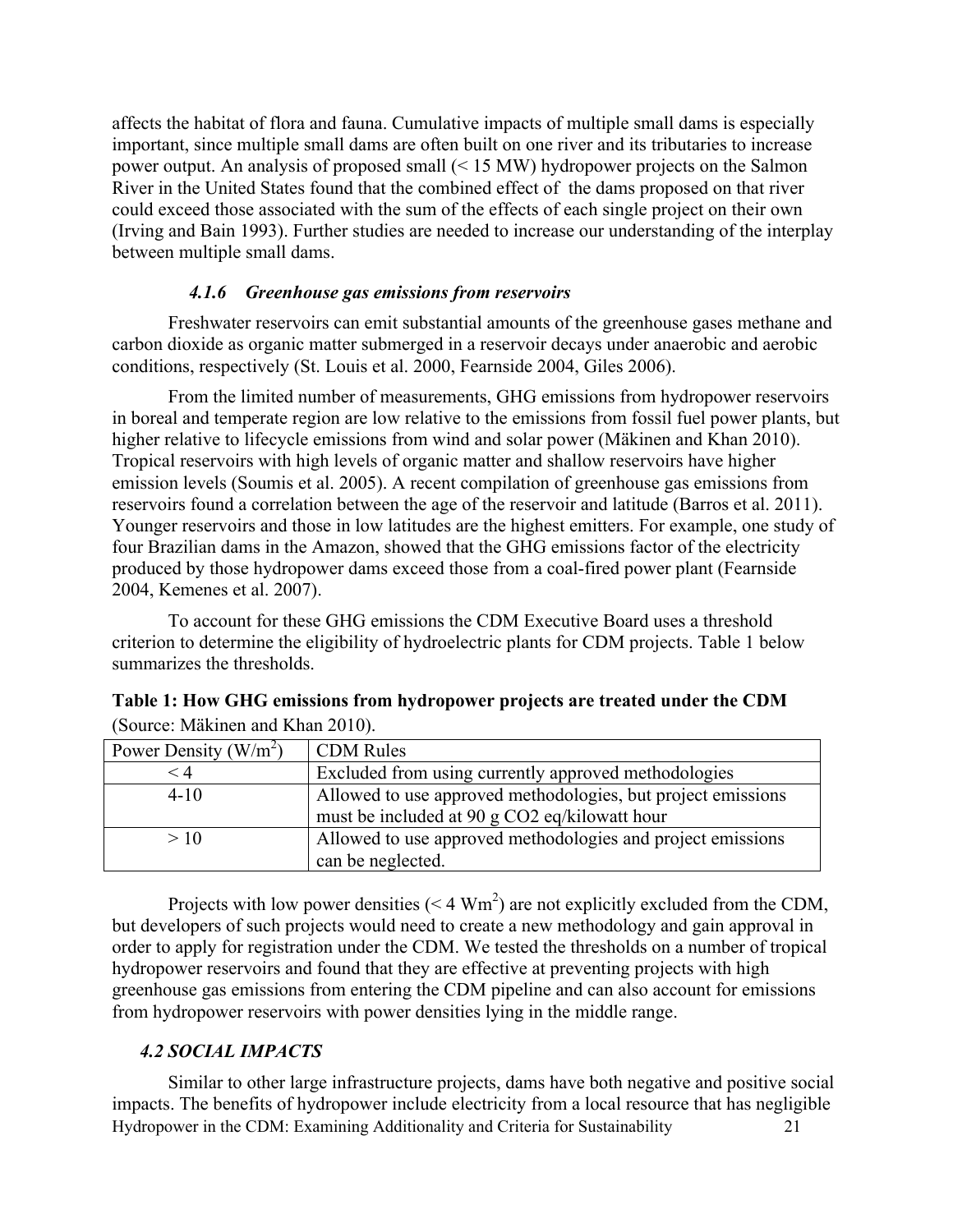GHG emissions in most cases, delivery of peak power, and the avoidance of the health and environmental impacts associated with fossil fuels, especially coal. Multipurpose dams can also reliably deliver water and flood control as well as other ancillary services. On the other hand, displacement, loss of livelihood, poorer health and loss of cultural heritage<sup>29</sup> are some of the worst impacts (WCD 2000, McCully 2001, Kumar et al 2011). Often groups that bear the social and environmental costs of dams are not the ones who reap the benefits. Poor, vulnerable groups such as rural populations, subsistence farmers, indigenous communities and ethnic minorities often bear a disproportionate share of the negative impacts, while the main beneficiaries are urban dwellers, commercial farmers and industries (WCD  $2000$ ).<sup>30</sup>

#### *4.2.1 Displacement*

 $\overline{a}$ 

It is estimated that 40-80 million people have been physically displaced by dams worldwide (WCD, 2000). In India and China alone, 26-58 million people have been displaced between 1950-1990 due to dam projects (Fernandes and Paranjpye 1997). These figures do not include displacement from other factors such as construction of canals, powerhouses or project infrastructure. In-depth case studies of eight large dams on four continents by the WCD (2000) found that in each case the expected number of displaced persons was initially underestimated by 2,000 – 40,000 people. Among dams funded by the World Bank, 47% more people were displaced than initially estimated (WCD 2000). The WCD case studies show that downstream communities, landless peasants and indigenous people are often not counted as project-affected and therefore often do not receive compensation. The impacts for down-stream communities are often only clear after the dam comes into operation and often impacts worsen over time. (WCD 2000). Resettlement has mostly been involuntary and there has been little meaningful participation of those affected in the resettlement and rehabilitation process (Cernea 1999, Bartholeme et al. 2000, Scudder 2005). In the most extreme cases, violence has been employed to force eviction. $31$ 

Compensation usually only occurs once as a cash payment or in the form of an asset such as housing and/or land (Bartolome and Danklmeier 1999, WCD 2000b). Lands provided for resettlement are often resource-depleted and environmentally degraded areas (WCD 2000). The focus of resettlement programs is on physical relocation, rather than economic and social development (Cernea 2000, WCD 2000b). In China, almost half (46%) of those displaced are living in extreme poverty (Driver 2000). In India, 75% of people displaced by dams have not been rehabilitated32 (Cernea 2000). The larger the number of people displaced from a project, the less likely that resettlement will be adequate due to lack of enough suitable land (WCD 2000).

<sup>&</sup>lt;sup>29</sup> The socio-cultural impacts of displacement by large dams on communities has been poorly documented because socio-cultural impacts are intangible, making them difficult to monetize (McCully 2001, Koenig and Diarra 2000, Pandey 1998). Displacement often results in the loss of sacred land and common property resources (Caspary 2007). A study of a village displaced by the Rengali Dam in eastern India found a breakdown in family and community structures (Behura and Nayak 1993). Alienation and marginalization are major risks for displaced communities  $(Cernea 1999)$ .<br> $\frac{30}{2}$ 

<sup>30</sup> For example, although indigenous people are 8% of India's population, they comprise 60% of those displaced by dams there (WCD 2000a). Almost all of the large dams in the Philippines that have been built or proposed are on the land of indigenous people (WCD 2000a).

 $31$  For example: Over 350 Maya Achi people were killed during the forced eviction at the Chixoy Dam Site in Guatemala (Stewart et al. 1996). Over 1,000 people of the Ngobe tribe have been forcibly removed from their homes due to construction of Changuinola Dam in Panama (UN 2009).

 $32$  Rehabilitation refers to economic, social and psychological adjustment after displacement.

Hydropower in the CDM: Examining Additionality and Criteria for Sustainability 22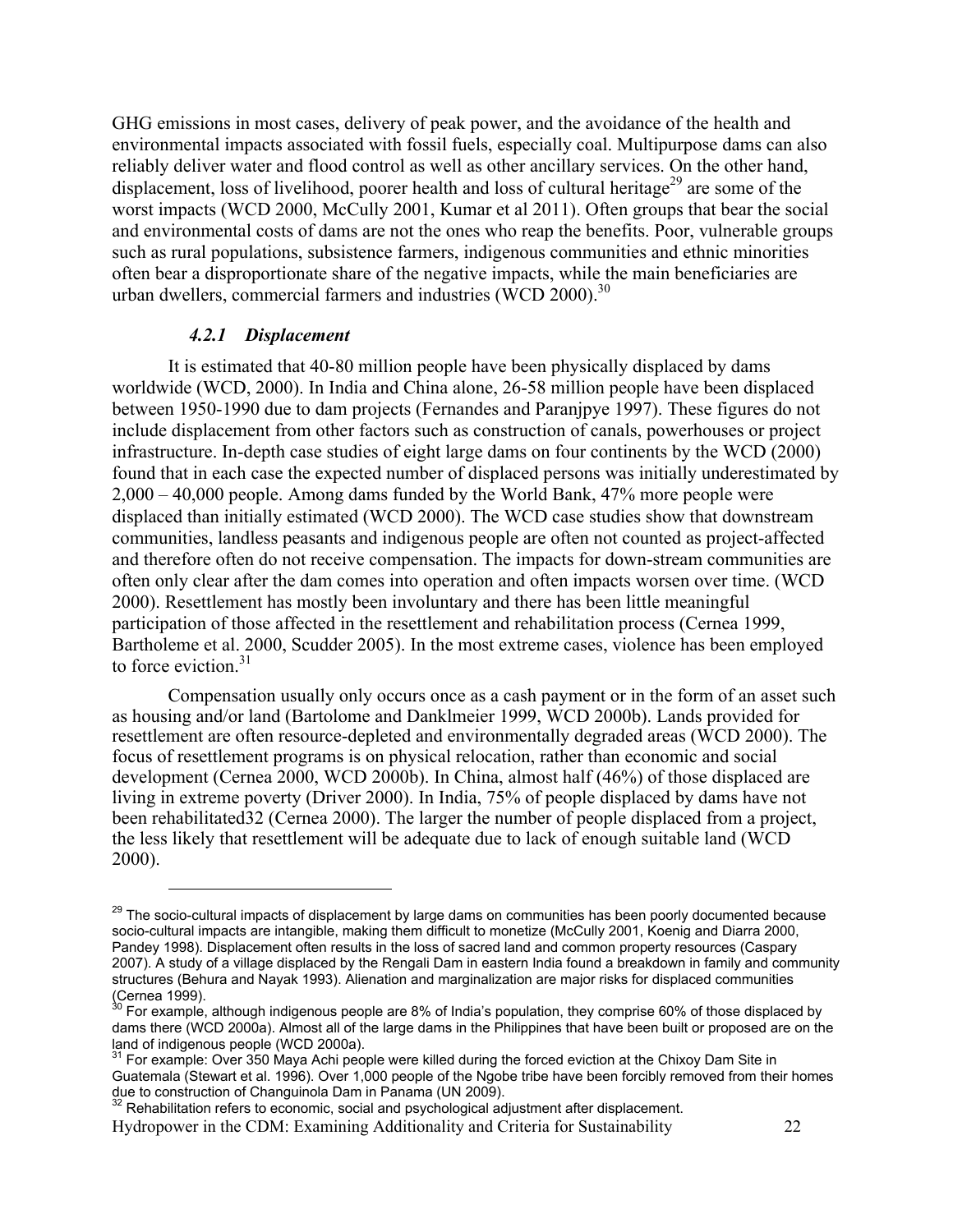#### *4.2.2 Health impacts*

Impacts on human health from large dams include an increase in vector-borne diseases in tropical regions, lower water quality and food insecurity (WCD 2000). The edge of tropical reservoirs and irrigation canals provide ideal conditions for disease-vectors such as insects and snails. McCully  $(2001)$  has documented numerous examples of the spread of schistomiasis<sup>33</sup> after the construction of dams. Increases in transmission of malaria due to the construction of reservoirs and irrigation canals in malaria-prone areas have also been reported (World Bank 1999). Other health impacts include the release of toxins by cyanobacteria<sup>34</sup> due to rapid eutrophication in new dams and the bioaccumulation of mercury in fish, which is released from soil by bacteria decomposing organic matter in the reservoir (WCD 2000).

#### *4.3 CONCLUSION*

 $\overline{a}$ 

While hydropower dams can produce power with low GHG emissions and can in the case of multi-purpose dams also deliver flood and irrigation control, the adverse social and environmental costs can be substantial, as we have described above. Such negative impacts are not compatible with the promotion of sustainable development, one of the core objectives of the CDM. Evidence indicates that on the whole the CDM has not effectively fulfilled its sustainability objective (Boyd et al. 2009, Schneider 2007). This seems to hold true for hydropower projects as well. There is much anecdotal evidence that some hydro projects have been registered under the CDM despite their significant negative impacts. Table 2 gives a few examples of such projects.

The increase in opposition to large dams in developing countries by projected-affected persons and their supporters has led to the development of frameworks and standards to analyze and minimize project impacts that are dam specific, most notably the World Commission on Dams (WCD) criteria and guidelines. In the next section we discuss how the EU has used the WCD criteria to screen hydro projects that sell CERs into the EU-ETS. We also include a discussion of how the EU's process could be improved to increase the effectiveness of the screening.

 $33$  Schistosomiasis or bilharzia, is a parasitic disease caused by trematode flatworms. Schistosomiasis causes damage to the bladder, kidneys, liver, spleen and intestines.

Hydropower in the CDM: Examining Additionality and Criteria for Sustainability 23 34 Humans are affected with a range of symptoms including skin irritation, stomach cramps, vomiting, nausea, diarrhea, fever, sore throat, headache, muscle and joint pain, blisters of the mouth and liver damage.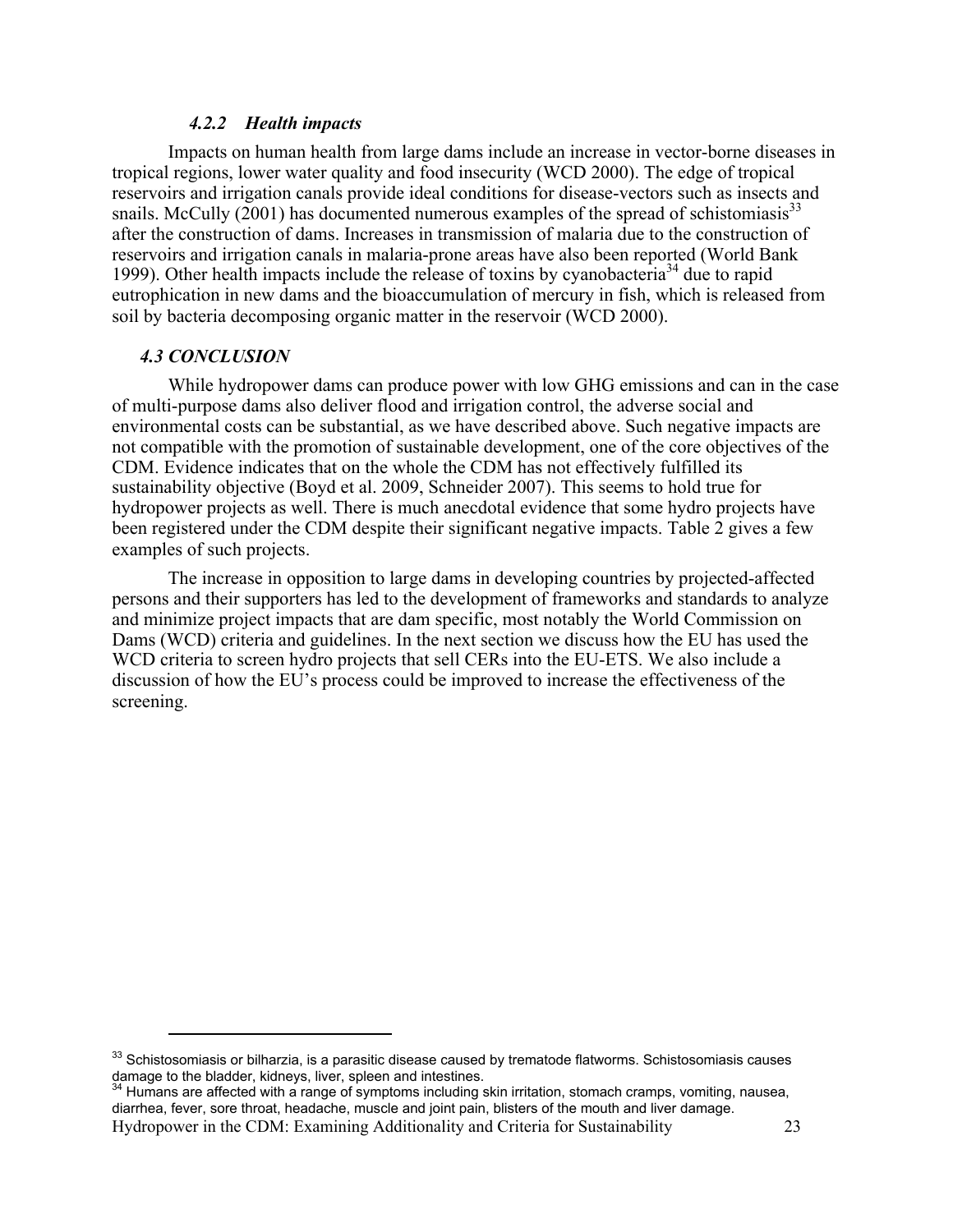## **Table 2: A selection of registered hydropower projects with considerable adverse impacts**

#### **Allain Duhangan Dam (192 MW)**, **India**, Approved May 2007

The project has suffered from inadequate rehabilitation of affected villages and environmental violations. The Office of the Compliance Advisor/Ombudsman of the International Finance Corporation (2005) verified that the project developer had not ensured enough irrigation and drinking water for affected villages. The project was also temporarily halted and fined for violations of Indian forest conservation law due to illegal felling of trees, dumping of waste and road construction.<sup>35</sup>

#### **Bhilangana (22 MW), India**, Approved January 2007

Affected villagers never consented to the project and actively opposed the project.<sup>36</sup> Villagers opposed to the project were jailed multiple times and 29 people were arrested in November 2006 were forced to sign a document stating that they would stop resisting the project.<sup>37</sup> Significant physical abuse by the police was reported.<sup>38</sup>

#### **Jorethang Loop (96 MW), India**, Approved February 2008

A survey of the affected villages by an Indian NGO after the public hearing found that many villagers were not informed about the meeting (McCully 2008). Requests by villagers and NGOs of project documents including the environmental impact assessment were ignored by the project developer (McCully 2008).

#### **Xiaoxi (135 MW), China**, Approved December 2008

A field report commissioned by International Rivers<sup>39</sup> documented problems include the forced eviction of 7.500 people, a failure to restore pre-eviction incomes, arbitrary and inadequate compensation for resettlers, a lack of legal recourse for those who suffered losses, and a non-independent EIA process marred by conflict of interest.

## **El Chaparral (65 MW)**, **El Salvador**, Approved March 2010

The public consultation process has been criticized as being neither open nor transparent. Adverse impacts include the displacement of 10,000 families in three municipalities, habitat loss of endangered flora and flooding of archaeological artifacts. The dam has divided and destabilized the community between those in favor and those opposed.<sup>40</sup>

## **Barro Blanco (29 MW)**, **Panama**, Approved January 2011

 $\overline{a}$ 

Although the dam site is in an area recognized by the Panamanian government as collective property of the Ngobe indigenous people, only members of non-indigenous population were consulted. The project developer has also been accused of human rights abuses. An investigation by the European Investment Bank into human rights abuses at the dam site resulted in the project developer retracting their loan request and only then applied for registration under the CDM.<sup>41</sup>

Hydropower in the CDM: Examining Additionality and Criteria for Sustainability 24 35 http://www.internationalrivers.org/en/blog/payal-parekh/cdm-changing-lives-worse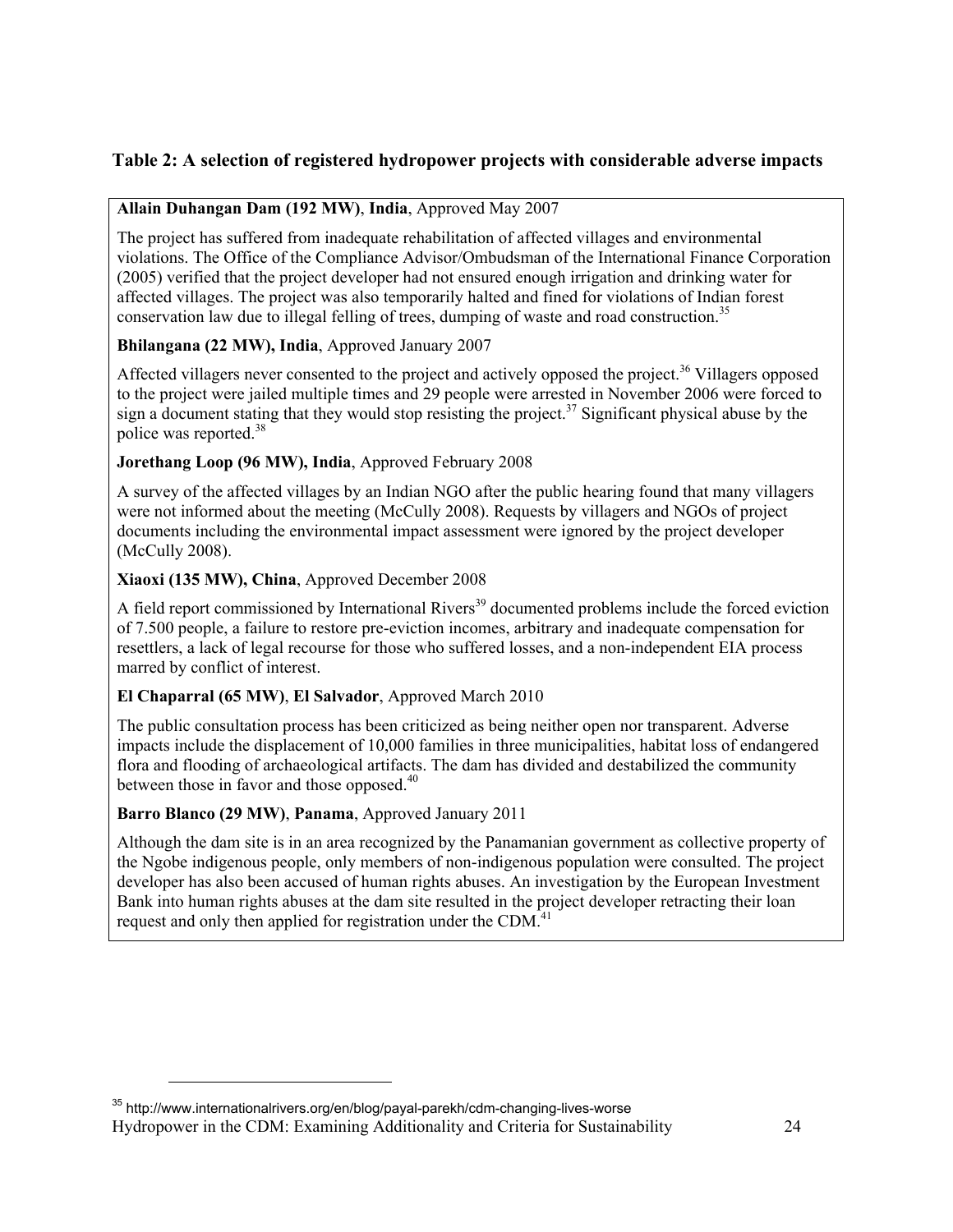#### **5 ASSESSING THE EUROPEAN UNION'S SCREENING CRITERIA FOR HYDROPOWER**

In order to minimize the negative impacts of hydropower effective screening criteria are needed. Yet assessing and mitigating the social and environmental impacts of hydropower projects is difficult and complex at best. Deciding whether the benefits of constructing a hydropower plant outweigh the costs requires multiple factors to be considered and weighed. Many of the impacts such as loss of traditional ecological knowledge or biodiversity are difficult to monetize and compare against one another (Koenig and Diarra 2000, Pandey et al. 1998). A cost-benefit approach is also problematic in cases when those that bear the social and environmental costs of a dam are not the same as those who benefit. As shown in the previous section, neither size (installed capacity) nor type are effective predictors of environmental and social impacts of hydropower dams. Additionally, empirical data from which to draw robust relationships is sparse (Poff and Hart 2002). Therefore classifying environmental and ecological impacts of dams based objective criteria such as dam size or type is difficult because impacts are influenced by the interactions among natural processes, dam characteristics and management practices (Poff and Hart 2002).

In the following sections we discuss efforts that have been made to develop such screening criteria. We summarize the World Commission on Dams criteria and discuss how they have been implemented in the European Union. In our analysis on the effectiveness of such criteria we also highlight the Gold Standard stakeholder process and discuss how the evaluation and verification processes could be improved to strengthen the effectiveness of such screening criteria.

## *5.1 WORLD COMMISSION ON DAMS CRITERIA*

In 1998 the International Union for the Conservation of Nature (IUCN) and the World Bank established the World Commission on Dams (WCD) in response to growing public scrutiny of large dams. The mandate given to the Commission was to

- *review the development effectiveness of large dams and assess alternatives for water resources and energy development; and*
- *develop internationally acceptable criteria, guidelines and standards for the planning, design, appraisal, construction, operation, monitoring and decommissioning of dams.*

*Dams and Development* (WCD, 2000), the report of the commission includes a comprehensive framework for energy and water planning to ensure that adverse impacts from dam projects are minimized and the benefits and costs are more evenly distributed among

<sup>36</sup> SANDRP Comments on Bhilangana PDD, see http://www.internationalrivers.org/global-warming/carbon-trading-<br>com/sandrp-comments-bhilangana-hydro-project-uttaranchal-india

Asian Human Rights Commission, available at http://www.humanrights.asia/news/urgent-appeals/UP-164-2005<br>
<sup>38</sup> lbid.<br>
<sup>39</sup> http://www.internationalrivers.org/en/node/3006<br>
<sup>40</sup> CESTA Letter to CDM Board on El Chaparral Hydr

http://www.internationalrivers.org/en/am%C3%A9rica-latina/cesta-letter-cdm-board-el-chaparral-hydroelectric-projectel-salvador<br><sup>41</sup> Letter to the CDM Executive Board, see http://www.internationalrivers.org/node/6215

Hydropower in the CDM: Examining Additionality and Criteria for Sustainability 25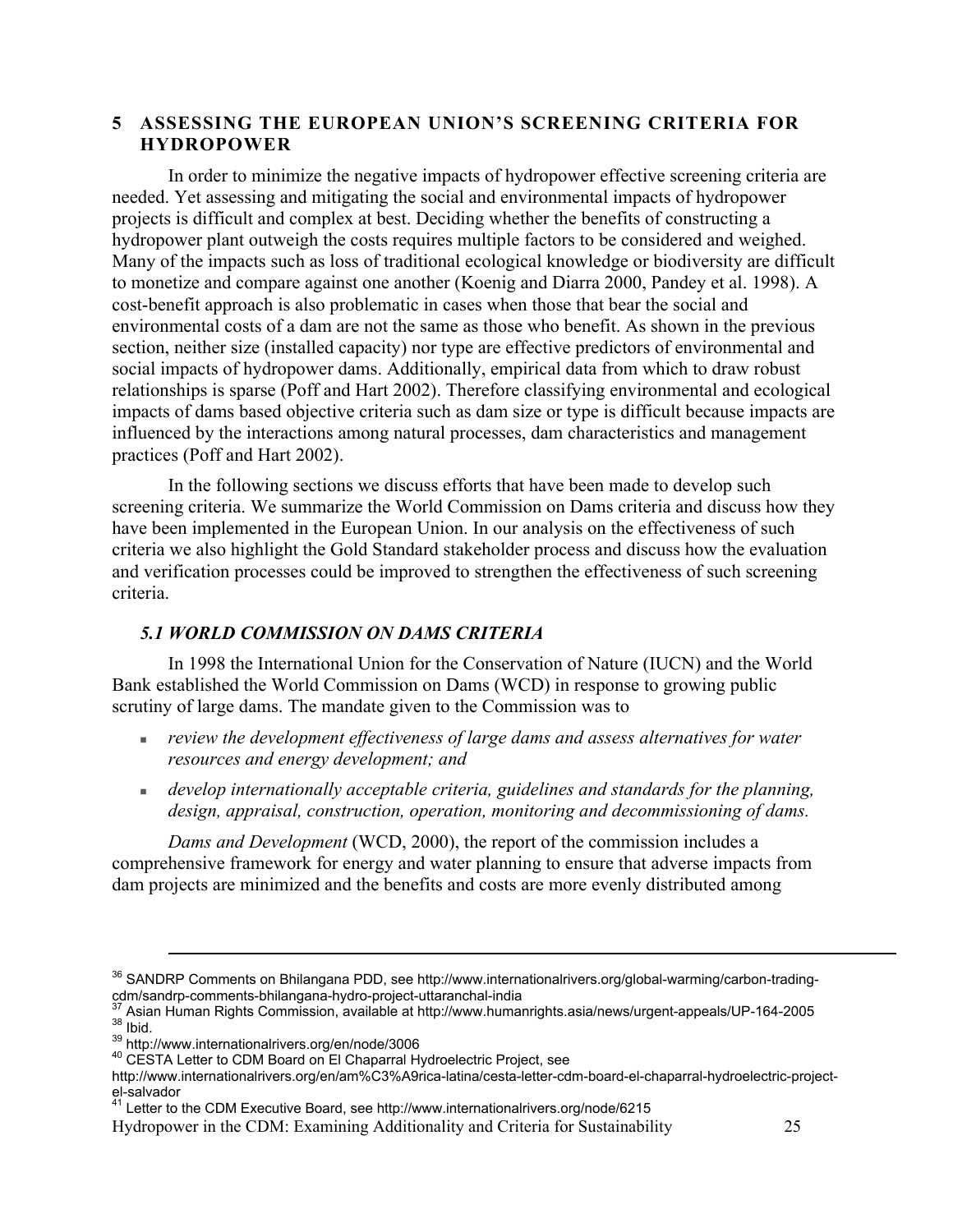stakeholders. The report is considered the most comprehensive, independent and thorough review of large dams to date. <sup>42</sup>

The WCD criteria go beyond a simple Environmental Impact Assessment (EIA). as it creates a process meant to address the complex set of considerations involved in dam development decisions. These include the recognition that most dams have negative impacts, and that the distribution of costs and benefits among different sectors of society is often unequal. Seven strategic priorities based on principles of equity, efficiency, participatory decisionmaking, sustainability and accountability were defined. They are:

- 1. **Gaining Public Acceptance:** There must be public acceptance of the project by affected people. Indigenous and tribal communities should give free, prior and informed consent.
- 2. **Comprehensive Options Assessment:** All possible options for water and energy resource management should be considered. Social and environmental aspects should be weighted equally as financial and economic factors.
- 3. **Addressing Existing Dams and Hydroelectric Projects:** New projects should be considered only after existing projects are at maximal efficiency.
- 4. **Sustaining Rivers and Livelihoods:** Location of a new dam should be chosen so as to minimize adverse environmental and social impacts.
- 5. **Recognizing Entitlements and Sharing Benefits:** Projected affected persons must be adequately resettled and rehabilitated and mitigation strategies should be implemented to sustain ecosystems and livelihoods.
- 6. **Ensuring Compliance:** Compliance by the developer of regulations, guidelines and agreements must be ensured.
- 7. **Sharing rivers for peace, development and security:** There should be cooperation and agreement for dam construction on transboundary rivers.

The WCD developed a decision-making process with five stages in order to fulfill the priorities. They are 1. Needs assessment; 2. Selection of alternatives; 3. Project preparation; 4. Implementation of project; 5. Operation of project. A further set of 26 guidelines outlines how to assess options, plan and implement dams projects in order to fulfill identified criteria for each stage of decision-making.

This short summary of WCD substance and process criteria make it clear that WCD requirements are extensive and complex. In the next section we discuss how the EU has used these criteria for their requirements for large CDM hydro project that wish to sell their CERs into the EU-ETS.

## *5.2 THE EUROPEAN UNION'S WCD CRITERIA TO ASSESS CDM HYDRO PROJECTS*

Hydropower in the CDM: Examining Additionality and Criteria for Sustainability 26

 $42$  The World Commission on Dams was a multi-stakeholder body that established the most comprehensive guidelines for dam building. The twelve members of the Commission were drawn from industry, government, academia and civil society. The Commission created a 68 member Stakeholder Forum with participants on various sides of the dam debate that served as an advisory group to the Commission. To gather information and data for the assessment, the WCD organized four regional consultations, performed case studies of eight large dams on five continents, commissioned country studies of China and India, undertook 17 thematic reviews of a wide range issues from environmental to institutional issues and conducted a global survey of 125 dams in 56 countries to "cross-check" the findings of individual studies.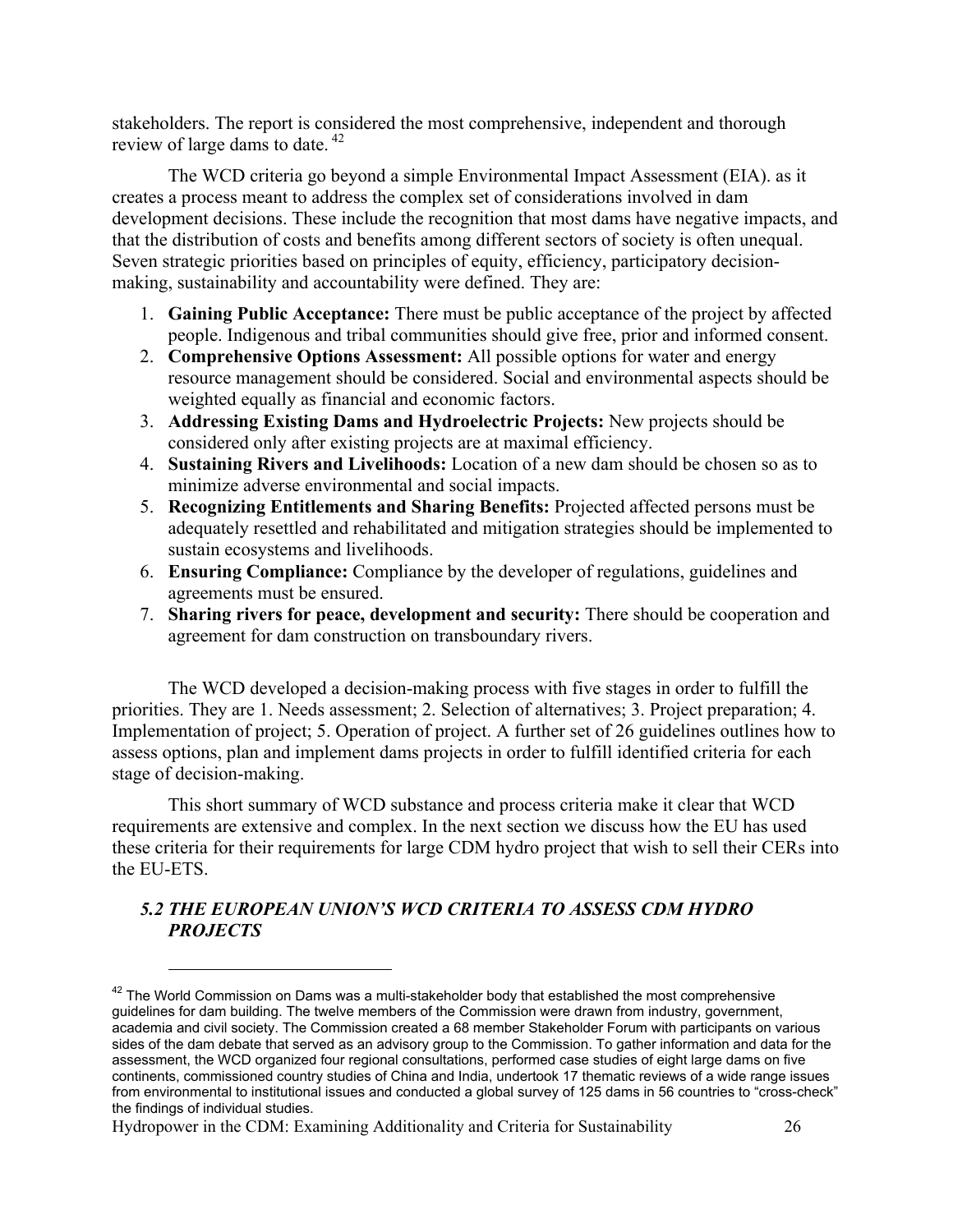The EU-ETS, launched in 2005, covers about 50% of the EUs  $CO<sub>2</sub>$  emissions and is currently the largest cap-and-trade system in the world and also the largest buyer of  $CERs$ <sup>43</sup>. The EU has placed several restrictions on what types of CERs can be used in the EU-ETS. To address concerns that hydropower projects can have serious environmental and social impacts, the EU added additional requirements for projects larger than 20 MW:

*[…]Member States shall, when approving such project activities, ensure that relevant international criteria and guidelines, including those contained in the World Commission on Dams November 2000 Report "Dams and Development A New Framework for Decision-Making", will be respected during the development of such project activities.* (Article 11b(6) of the Linking Directive)

The issue of how and if to restrict the use of credits from CDM hydro projects was contentious and the opinions between Member States varied considerably. 44 The final document was approved in 2004 and requires WCD criteria to be met for hydropower plants that are larger than 20 MW.

The language of Article 11b(6) of the linking directive is vague. For example, the text states that Member States are obliged to comply with 'relevant' international criteria and guidelines, 'including' those contained in the WCD. Up until 2008 there was no harmonized approach in the EU and the requirements for large hydro projects were interpreted differently by each Member State and implemented with varying degrees of rigor. This raised doubts about the environmental and social integrity of CERs entering the ETS and led to uncertainty and fragmentation in the European CER market. Many carbon exchanges excluded CERs from large hydro for fear that individual EU member states may refuse to accept them. In other words, "there was a danger that mutual recognition by Member States of national project approval decisions might break down" (Scott, 2011).

While the WCD evaluation and criteria are very comprehensive (the report is several hundred pages long), they do not include an evaluation process that could be used to assess WCD compliance ex-post. In 2008, the EU launched an effort to do exactly that: operationalize and harmonize the WCD criteria for the evaluation of large CDM hydropower projects. The European Commission launched an ad-hoc process of 'voluntary coordination' of Member State regulation of large hydro projects. In late 2008, all 27 Member states adopted uniform guidelines on the application of the linking directive's hydropower requirements (EU, 2008a), and a common compliance report template (EU, 2008b). All EU Member States agreed to use these harmonized criteria as of 1 July 2009:

Hydropower in the CDM: Examining Additionality and Criteria for Sustainability 27

<sup>&</sup>lt;sup>43</sup> The EU-ETS is linked to the CDM via its 'linking directive' (Directive 2004/101/EC). This makes it possible for installations covered under the EU-ETS to use a certain proportion of CERs to meet their emission reduction obligations. In the  $2^{nd}$  and  $3^{rd}$  trading periods (2008-2020), up to half of the EU-ETS emission reductions can be met by using CERs and credits from Joint Implementation (JI). About 277 million CERs have been surrendered in the EU-ETS to date. 2% of those credits have come from large hydro projects (Sandbag, personal communication). Total demand for CERs in the EU-ETS until 2020 is estimated to be around 2.7 billion. In the sectors not covered under the ETS, such as agriculture and transportation, it is the EU member states that can choose to purchase CERs to achieve compliance with European emission reduction obligations.<br>
<sup>44</sup> Germany, the Netherlands, Sweden and Belgium pushed for the inclusion of WCD requirements whereas Spain,

France, Portugal, Italy, Greece, Austria, Finland and Estonia were opposed. There was also controversy about the threshold (10 MW or 20 MW) and a particularly fierce debate was held over whether compliance with WCD standards should be mandatory or whether Member States should simply be required to take them into account. For a more detailed history on the negotiations around the linking directive, see Hægstad Flåm, 2007.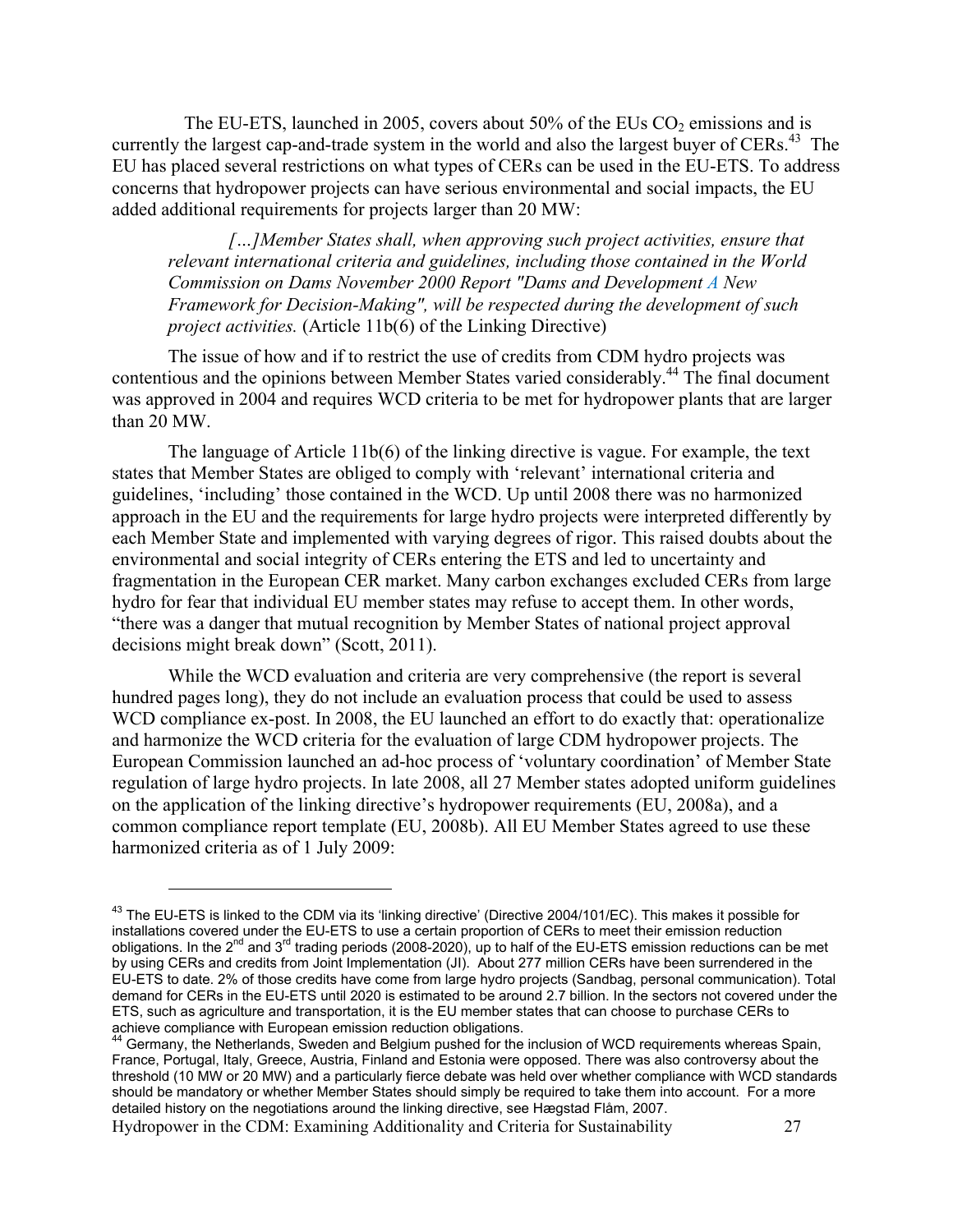*Once a project activity has received a Letter of Approval (LoA) from an investor country upon the submission and positive assessment of a validated Article 11b(6) Compliance Report, all Member States agree to accept CERs/ERUs from this project for use in their national registries under the EU ETS.* (EU WCD guidelines, 2008)

This means that in addition to the CDM application materials required by the UNFCCC, project developers are required to submit an Article 11b(6) Compliance Report to the Designated National Authority (DNA) of the Member State. The Compliance Report must be validated by a Designated Operational Entity (DOE).

The *Guidelines on a common understanding of Article 11b (6) of Directive 2003/87/EC as amended by Directive 2004/101/EC*, as the guidelines are officially called, include nine pages of guidelines including background information on the linking directive and the WDC spells out the procedural and content requirements needed for compliance.

The template of the compliance report, called *Compliance Report Assessing Application Of Article 11 B (6) Of Emissions Trading Directive To Hydroelectric Project Activities Exceeding 20 MW* is 17 pages long and includes specific questions on the seven strategic priorities of the WCD to evaluate compliance, these include:

**Section 1: Description of the project,** includes questions on dam height, total submerged area, number of displaced inhabitants and information on related infrastructure being build (e.g. access roads).

#### **Section 2: Assessment of compliance with the WCD criteria**:

**1. Gaining public acceptance,** includes questions on the number of people affected by the project, how stakeholders were identified, informed and involved in the in the decision-making process, and how compensation and benefit agreements correspond with the identified needs and rights of the stakeholders negatively affected upstream and downstream due to the project. It also includes a question on how transparency was ensured.

**2. Comprehensive options assessment,** includes questions about the needs for hydropower, potential alternatives and reasons for project choice and site selection. **3. Addressing existing dams/hydroelectric projects,** includes questions on national monitoring requirements for social and environmental issues and questions about how social and environmental issues of existing dams have been resolved.

**4. Sustaining rivers and livelihoods,** includes questions about impact assessment (environmental and social) and cumulative impacts.

**5. Recognizing entitlements and sharing benefits,** includes questions about mitigation, resettlement and development plans and compensation packages.

**6. Ensuring compliance,** includes questions about complying with relevant laws, regulations, agreements (including resettlement and compensation agreements) and about the legal nature of the compensation agreements.

**7. Sharing rivers for peace, development and security,** includes questions about transboundary impacts

The EU took a laudable and important step in developing these two documents to operationalize the WCD guidelines. It is a difficult and complex task to come up with guidance and requirements that capture the criteria in a meaningful and yet implementable way. Although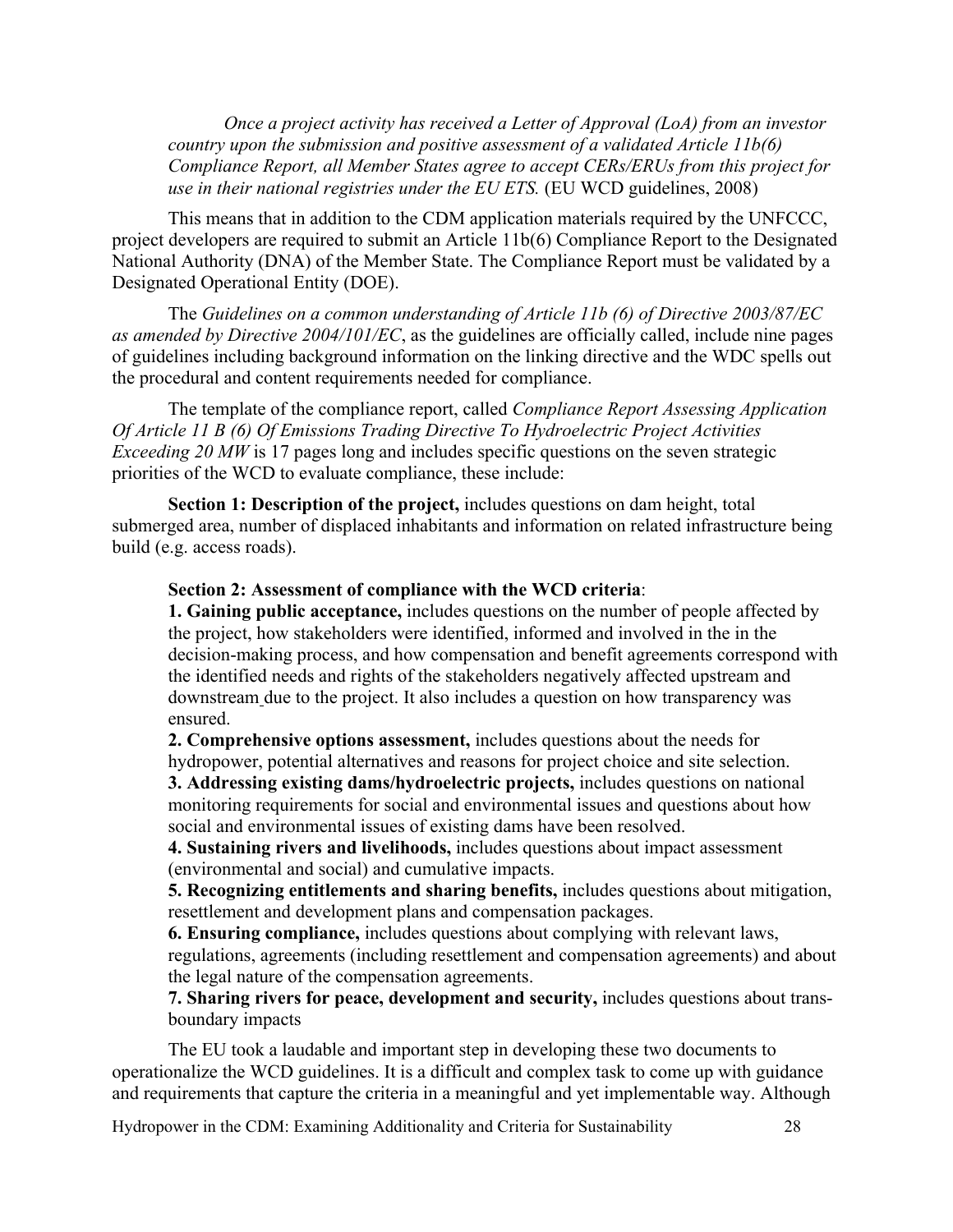the harmonization effort has led to a more uniform application of the WCD guidelines, it did not succeed in fully capturing the criteria set out in the WCD. The shortcomings of the implementation documents can probably at least partially be explained by the process that was used to develop the current guidelines and template. The process that led to the adoption of the EU's WCD guidelines and compliance report template was informal and notably lacked transparency and public consultation. <sup>45</sup> For example, neither the European Parliament nor direct representatives of dam-affected peoples were involved (Scott 2011).

In order to avoid or minimize harm of such complex projects as hydropower, the WCD requires that planning and implementation processes be based on effective and fair stakeholder involvement, participatory decision-making and accountability. The EU evaluation is a one-time, ex-post check to make sure that the process was carried out in a satisfactory manner. Ensuring WCD requirements have been met ex-post is difficult given the complexity of the processes, and the subjectivity involved with assessing whether the WCD strategic principles were met in a meaningful way. In the following section we suggest concrete improvements in EU's assessment of WCD compliance.

### *5.3 DISCUSSION OF THE EU WCD EVALUATION REQUIREMENTS*

#### *5.3.1 Independent evaluation of WCD criteria is needed*

The WCD report requires that projects be appraised by auditors that are institutionally and financially independent from the project developers. The EU guidelines require that the project developer hire and pay a Designated Operational Entity (DOE) to conduct the assessment (Scott 2011, Herz and Schneider 2008). This process is also used under the UNFCCC for the validation and verification of CDM projects. An inherent conflict of interest exists when those performing or verifying project assessments are hired directly by those with vested interests in the projects going forward. The lack of independence of these auditors has been critizised as one of the fundamental flaws of the CDM process (see for example, Schneider 2009 and Schneider and Mohr 2010). In informal conversations with the authors, project developers freely admitted that it is quite simple to get a WCD validation from a DOE. Also in our interviews and e-mail exchanges with European DNAs, we did not find a single instance where a project was rejected by a DNA because of an insufficient WCD evaluation.

The independence of the verifier is especially important if the assessment being made involves subjective judgments, as does the WCD evaluation. For example, while the WCD requires stakeholder participation at all stages of project development, evaluating the quality of that involvement can be quite subjective. The public consultation requirement can be deemed fulfilled even if community members were not properly informed of the impacts of the projects or given the opportunity to meaningfully express their opinions, or if opinions received are ignored when project design decision are made.

<sup>&</sup>lt;sup>45</sup> There were no formal rules of procedure and no minutes of the various meetings were kept. The main actors included the European Commission and representatives from the Member States. A number of stakeholders were invited to participate, yet aside from 2 NGOs (International Rivers and WWF) these stakeholders were limited to carbon market participants, (project developers and consultants).

Hydropower in the CDM: Examining Additionality and Criteria for Sustainability 29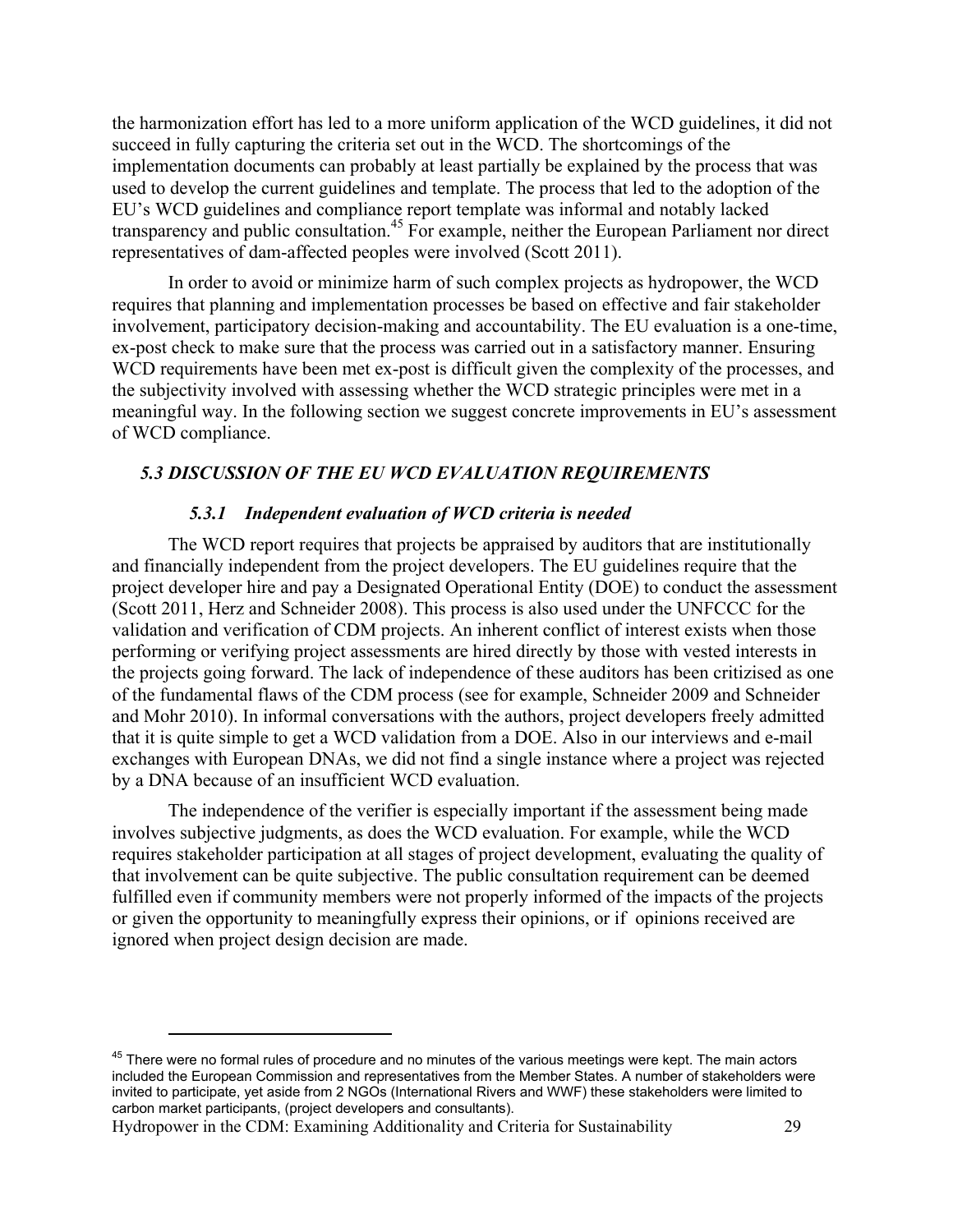## *Recommendations on improving independent verification*

- The designated national authority (DNA) of the buyer country, or another government agency, rather than the project developer, should choose WCD auditors. Project developers should be charged a fee that covers the costs of those audits and the oversight tasks of the government agency.
- The quality of WCD verification reports should be reviewed carefully. Future verifier hiring decisions should be based on whether previous assessments were performed rigorously and conservatively.
- Verifier performance should be evaluated periodically during a process of re-accreditation.
- The accreditation and re-accreditation processes should involve conflict of interest assessments.

## *5.3.2 Improving stakeholder involvement and evaluation of stakeholder involvement*

Public consultations are difficult to conduct effectively even when those conducting them have the best of intentions of creating a participatory and informed decision-making process. Consultations are especially difficult to conduct effectively when there are power imbalances among members of the affected communities. Those who are more powerful often can more forcefully or effectively express their opinions (Mosse 1995, Rosenberg 2001) and the consultation leader must work to ensure a range of voices are heard.

Sound and thorough stakeholder involvement is especially important for hydro projects with their potential to cause serious harm to local ecosystems and communities. The WCD emphasizes that throughout project planning and implementation project-affected people must have the opportunity to actively participate in the decision-making process. Where projects affect indigenous and tribal peoples, decision-making processes must be 'guided by their free, prior and informed consent' (WCD 2000). The EU compliance report template asks project developers to report on a variety of issues involving the participation of stakeholders in the decision-making process, but it falls short of requiring that project developers demonstrate the acceptance of key decisions by them. The template for example asks: *Were compensation and benefit agreements planned in consultation with affected groups?* And: *Were the affected people satisfied with the compensation packages?* But the template does not require that compensation packages had to be mutually agreed with all recognized adversely affected people, but had merely to be planned 'in consultation' with affected people. Furthermore, the report template does not require proof of 'free, prior and informed consent' from indigenous or tribal peoples.

The stakeholder process under the UNFCCC has long been criticized for being inadequate. To address and potentially improve guidance and requirements for stakeholder involvement, the CDM Executive Board recently launched a public call for inputs on how stakeholder consultations could be improved. Nevertheless the CDM Executive Board has continued registering projects that were implicated in creating significant harm; for example the Board recently registered a project that has been linked with serious human rights abuses (Bajo Aguan  $\#3197^{46}$ ) and several other projects that have been criticized for inadequate stakeholder

 $\overline{a}$ 

http://www.fian.org/news/press-releases/united-nations-under-pressure-to-denounce-human-rights-abuses-in-carbonoffsetting-scheme

<sup>46</sup> http://cdm.unfccc.int/Projects/DB/TUEV-SUED1260202521.42/view Also see: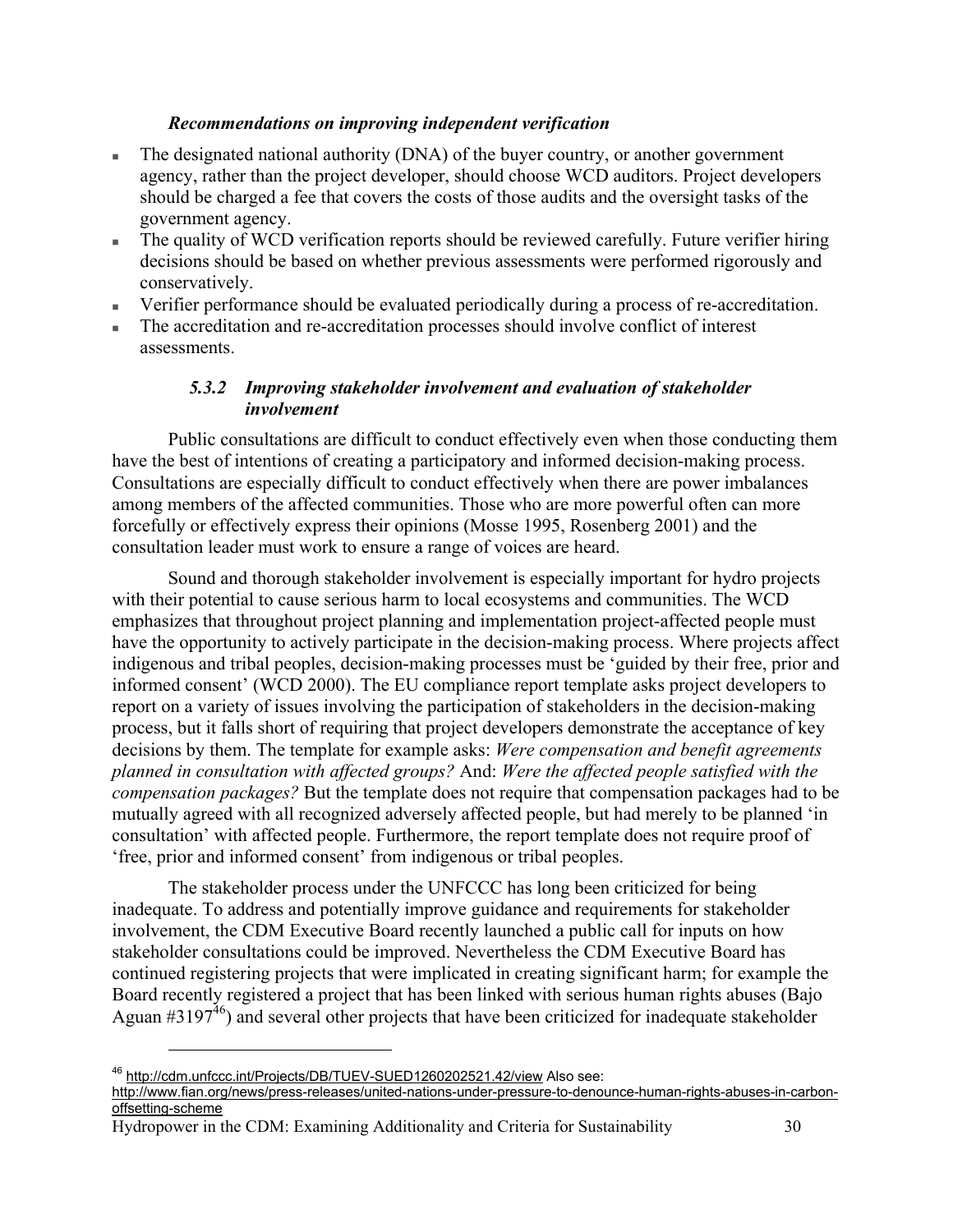consultations in the face of stiff local opposition to the project (for example Barro Blanco #3237,<sup>47</sup> and Rampur hydro-electric project #4568<sup>48</sup>).

It seems that the EU should be legally required to guarantee transparency and public participation: The EU has ratified the UN/ECE Aarhus Convention on Access to Information, Public Participation in Decision-Making and Access to Justice in Environmental Matters (Aarhus Convention). The Aarhus Convention is a multilateral environmental agreement that grants the public rights regarding access to information, public participation in decision making and access to justice.<sup>49</sup> Yet the EU's harmonized procedures for approval of hydro projects do not specify clear mechanisms for the public to participate in credit application decisions, as required by the Aarhus Convention.

#### *Recommendations on improving stakeholder involvement*

More detailed requirements on how to conduct and verify stakeholder consultations and how to resolve contentious issues are especially important because WCD compliance assessments involve subjective judgments. The guidelines for carrying out and auditing stakeholder consultations prepared by the Gold Standard<sup>50</sup> (GS) could serve as a template for examining whether stakeholder involvement has been adequate. The GS guidelines require two stakeholder consultations. The first meeting is similar to what the UNFCCC requires, but much more guidance for organizing the meeting and content to be covered during the meeting is provided by GS. The second meeting is an opportunity for stakeholders to give feedback on how their comments were incorporated. The developer is required to submit a report detailing the outcome of the stakeholder consultations. The Gold Standard furthermore requires a "No Harm" assessment, guided by the UNDP Millennium Development Goals. Human rights, labor standards, environmental protection, and anti-corruption are assessed. The project developer is required to assess the risk of breaching 11 safeguarding principles and identify mitigation measures. For example, respect of rights of indigenous people and no involuntary settlement are principles listed under for the human rights category.

 Verifiers should receive additional guidelines and requirements on how to assess stakeholder involvement. These could be modeled and expanded based on Gold Standard processes and requirements.

<sup>47</sup> http://cdm.unfccc.int/Projects/DB/AENOR1261468057.59/view Also see unsolicited letter by CDM Watch to the CDM Executive Board: http://www.cdm-watch.org/wordpress/wp-content/uploads/2011/02/Unsolicited-letter\_Barro-<br>Blanco-PA-3237 March-2011.pdf.

http://cdm.unfccc.int/Projects/DB/BVQI1299859361.8/view For more information see:

http://www.internationalrivers.org/node/1428

Article 1 of the Convention states:

In order to contribute to the protection of the right of every person of present and future generations to live in an environment adequate to his or her health and well-being, each Party shall guarantee the rights of access to information, public participation in decision-making, and access to justice in environmental matters in accordance with the provisions of this Convention.

**Access to information**: any citizen should have the right to get a wide and easy access to environmental information. Public authorities must provide all the information required and collect and disseminate them and in a timely and transparent manner.

**Public participation in decision making**: the public must be informed over all the relevant projects and it has to have the chance to participate during the decision-making and legislative process.

**Access to justice**: the public has the right to judicial or administrative recourse procedures in case a Party violates or fails to adhere to environmental law and the convention's principles. (Rodenhoff 2003).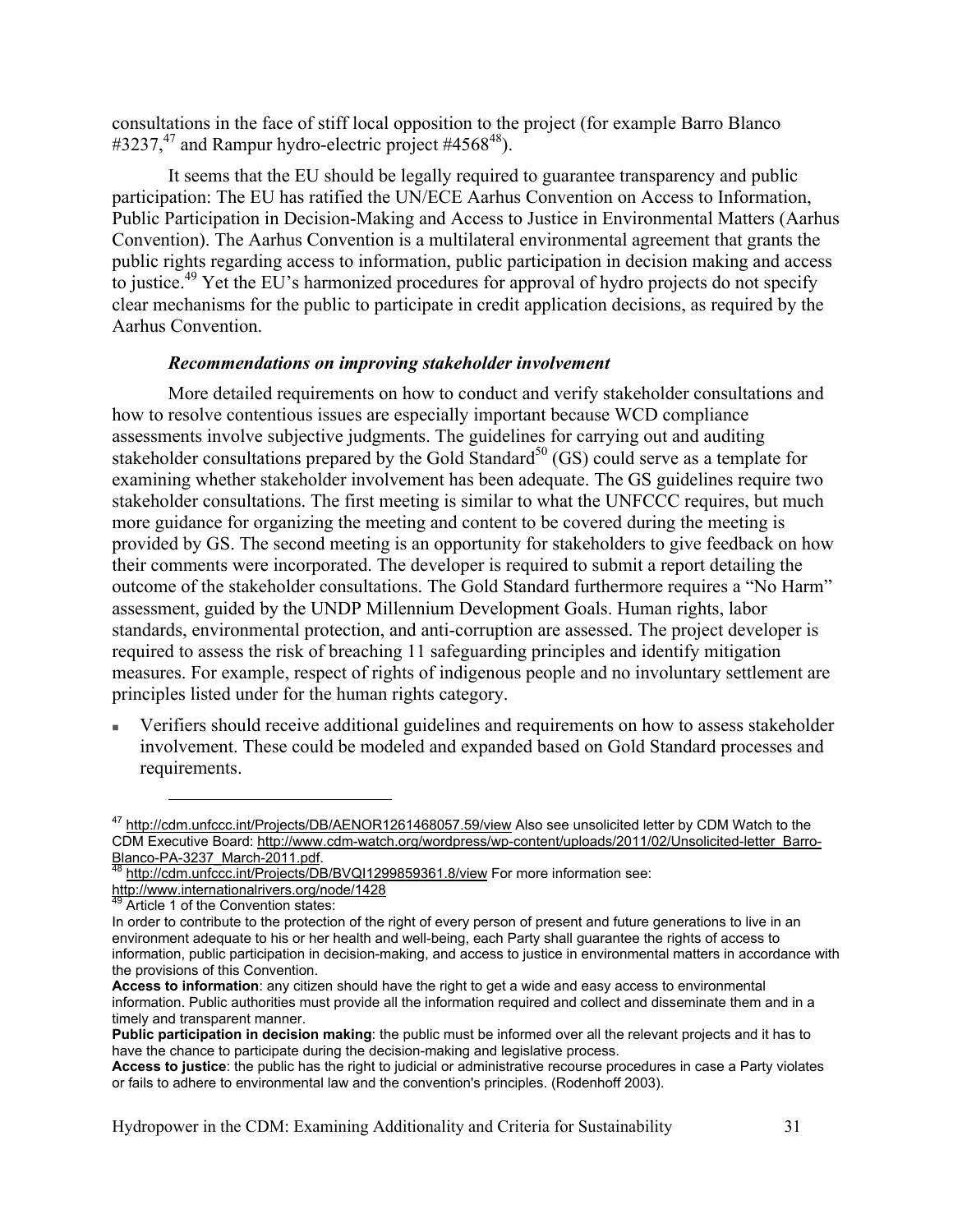- The EU should require formal agreements regarding compensation and rehabilitation plans and the distribution of benefits from the dam between the project developer and projectaffected persons in order to demonstrate acceptance of key decisions.
- The EU should require the proof of free, prior and informed consent of indigenous people.

## *5.3.3 Improving access to compliance reports*

According to the guidance document, 'Members States are to provide publicly accessible information on projects that have been approved as fulfilling the requirements of Article 11(b)(6) as well as indicating the entities accepted to carry out a validation of the Compliance Report in each Member State.'

We found that Member States interpret this requirement quite differently. While some, such as Germany, make all the WCD compliance reports available on their website,<sup>51</sup> others such as Sweden, France, the UK, Spain and the Netherlands do not. Sweden for example stated "The principle of public access does not mean that all documents are available online, but made available on request." (e-mail communication with Swedish Energy Agency).

## *Recommendations on access to compliance reports*

The lack of web-access to the compliance reports makes it difficult for stakeholders in host countries to get information needed to evaluate if a project has been sufficiently assessed. This could easily be remedied by requiring DNAs to make all the compliance reports available online.

 The transparency rules should be further harmonized: Member states should be required to provide online access to compliance reports and other relevant project information.

## *5.3.4 Requiring all hydropower projects comply with WCD criteria*

Currently only hydropower projects over 20 MW are required by the EU to meet WCD standards. As discussed earlier, the distinction based on size of installed capacity is not adequate to filter out projects that cause substantial environmental and social harm. Furthermore smaller projects are subjected to fewer regulations and scrutiny in India and China, which represent over 70% of all small hydropower projects in the CDM pipeline (CDM/UNEP Risoe 1. Sept. 2011) and is likely to be the case for other countries as well. In China, small hydropower plants  $(< 50$ MW) can be approved at the prefectural or provincial level, rather than the national level (Kibler 2011), resulting in fewer checks. While large projects in India are granted clearance from the Central Government and required an Environmental and Social Impact Assessment, small projects are not required to conduct such an assessment except under special conditions (MOEF 2006).

## *Recommendation on extending criteria*

 Small hydropower projects providing credits to the EU should also comply with WCD requirements and procedures.

<sup>51</sup> https://www.jicdm.dehst.de/promechg/pages/project1.aspx

Hydropower in the CDM: Examining Additionality and Criteria for Sustainability 32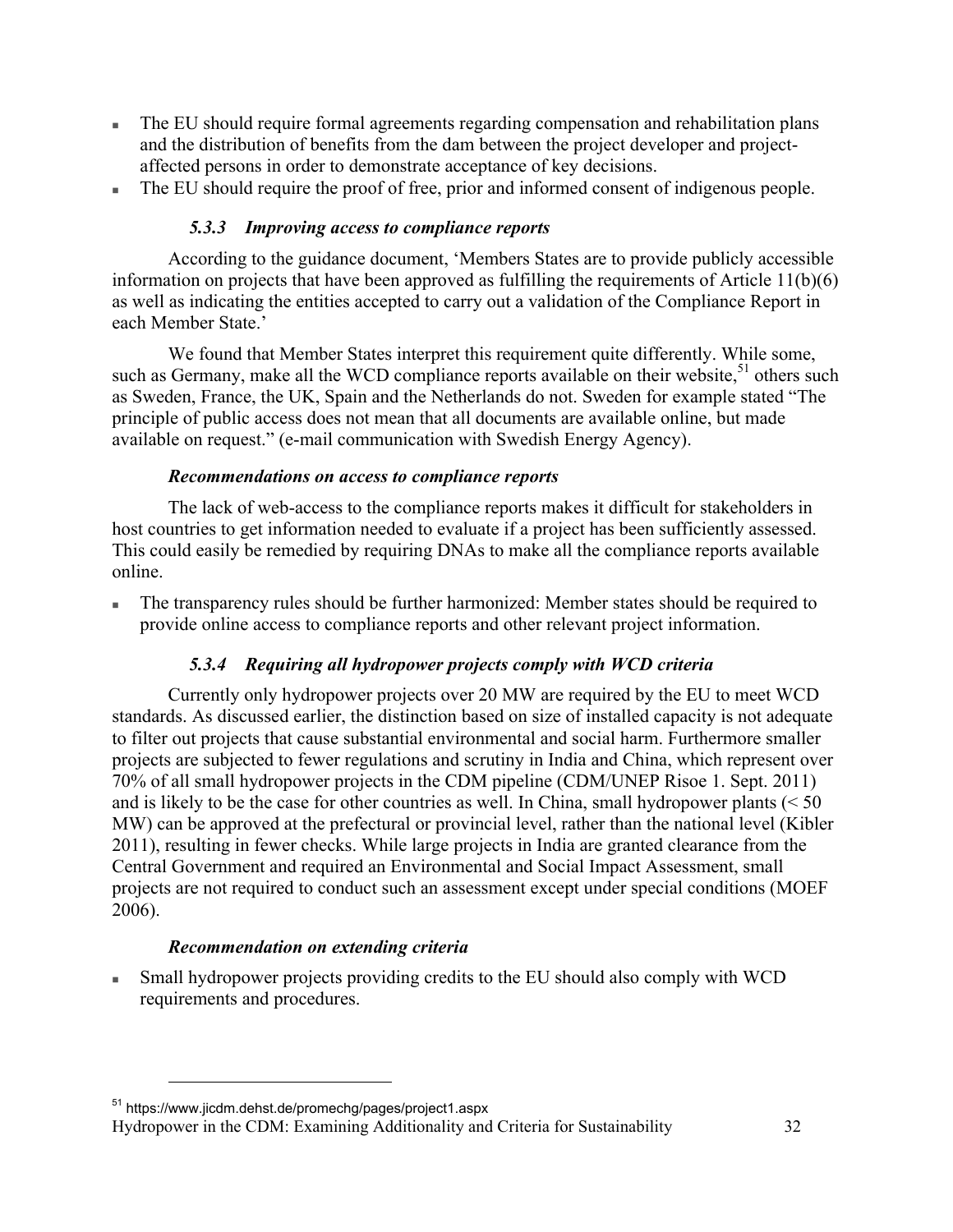#### **6 CONCLUSIONS**

This paper evaluated the additionality of hydropower projects in the CDM and sustainability criteria applied to these projects. Hydropower makes up 30% of all registered CDM projects and is expected to deliver close to a quarter of all CERs by 2020 (UNEP Risoe CDM/JI Pipeline Analysis and Database, 1 September 2011). Our analysis shows that the CDM's *Additionality Tool* is not effective at filtering out non-additional hydropower projects. We also find weaknesses in the EU's assessment of compliance with WCD guidelines. In the following conclusions we summarize the policy changes we recommend in order to ensure that CDM credits from hydropower projects have a high likelihood of being additional and of avoiding substantial adverse social and environmental impacts.

**Large hydropower should be excluded from the CDM in all countries because it is unlikely to be additional and additionality testing is ineffective.** Hydropower is already a conventional technology that is being built in large quantities worldwide without carbon credits. India and China, the two countries with most hydropower CDM projects, have aggressive targets for utilizing their hydropower resources in attempts to meet soaring power demand and to address energy security concerns related to growing dependence in both countries on imported coal. The interest in building large hydropower in both countries supersedes the relatively small effect CERs have on hydropower project financial return.

Furthermore additionality testing through the assessment of financial return is not a good predictor of whether a large hydropower project will be built because non-financial factors have a large influence on decisions to develop these projects. Uncertainty in investment analysis inputs allows project developers to choose input values strategically in order to show that their projects are less financially viable than they really are.

**Small hydropower projects should only be allowed under the CDM where they are not already being built or are being built at much slower rates than they would with carbon credits, and in countries in which the governments are less able to financially support the technology.** Small hydropower typically benefits from less political backing than large hydropower and so is more likely to involve private developer, making financial return more predictive of the development decision. However, the investment analysis is unreliable for small hydropower projects for the same reason it is unreliable for large hydropower – because of uncertainty in input values. Small hydropower is already being built in some countries at substantial rates and therefore would not pass the common practice test. In countries where there already is development of small hydropower projects, such as in China and India with supportive subsidies and tariffs, allowing small hydropower project to register under the CDM means potentially allowing a substantial portion of non-additional projects to register. Instead, types of small hydropower, defined by their size and location, and perhaps other objective characteristics, should be used to identify projects that are not currently being built, but which could be effectively enabled by the help of carbon credits. The effects of the CDM should be evaluated over time and should be clearly discernible for those projects types to continue to be eligible for crediting.

**The common practice assessment should be strengthened.** Our assessment of how the common practice test is being applied to hydropower projects shows that the definition of what constitutes common practice needs to be more stringent. Projects under construction and projects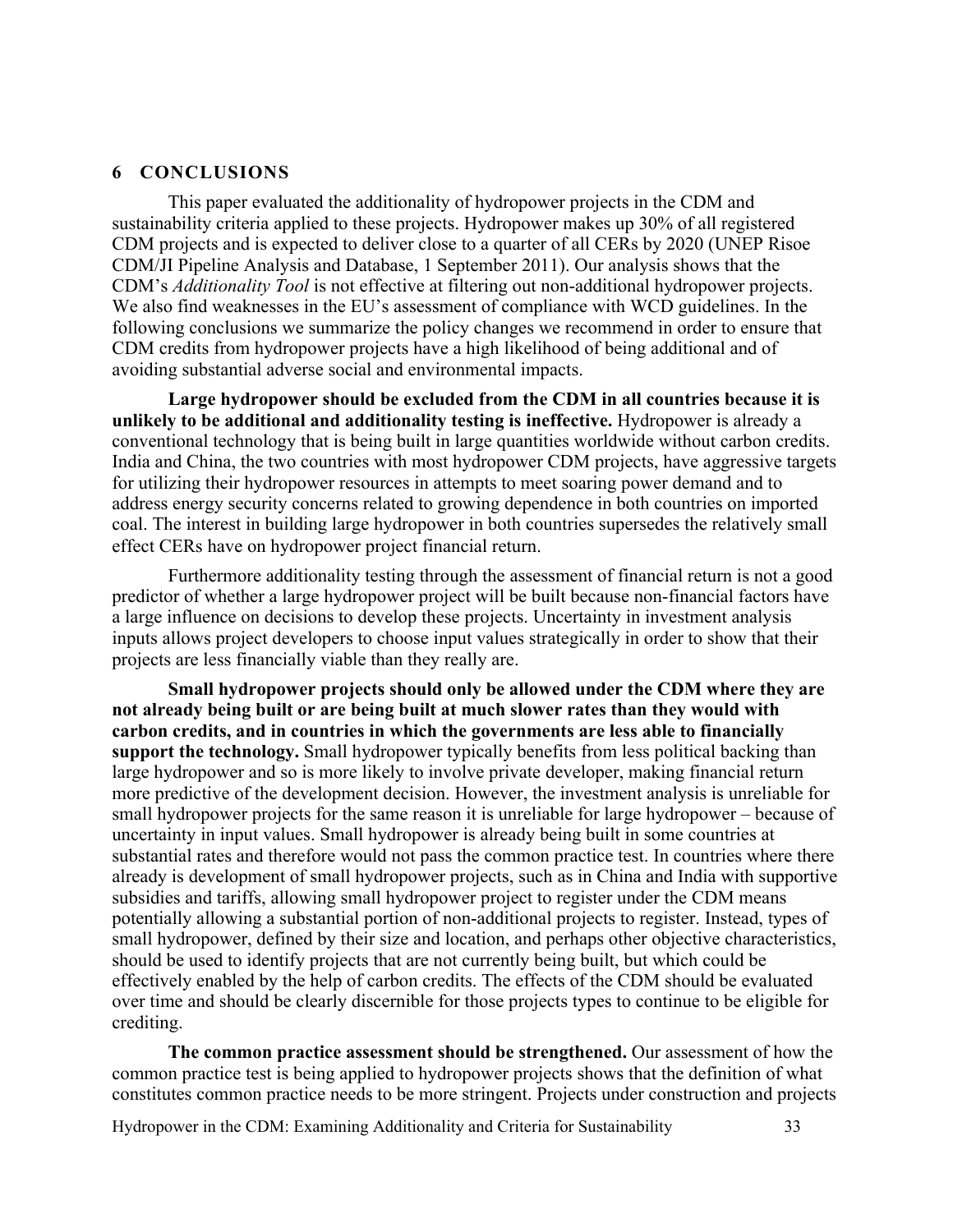in the CDM pipeline should be included in the common practice assessment for technologies such as hydropower that are already being built without the CDM. If a technology is deemed to be common practice through the common practice assessment, a proposed CDM project of that technology type should also be considered common practice; the ability to argue that a project is "essentially distinct" from other similar projects can easily be abused and should therefore be removed as an option under the common practice test.

**Large and small CDM hydropower projects seeking to sell their CERs in the European Union should fulfill World Commission on Dams (WCD) sustainability criteria.**  Since hydropower projects of all sizes and types can have substantial, and sometimes severe, negative social and environmental impacts, all hydropower projects should be evaluated for their social and environmental impacts. Further, small hydropower is usually subject to fewer regulations and scrutiny than large hydropower. It would therefore be prudent that the EU's WCD criteria be expanded to include hydropower projects below 20 MW.

**The EU's assessment of WCD compliance should be further strengthened**. The EU's efforts to operationalize the WCD guidelines are commendable but current rules and procedures do not to fully capture the criteria set out in the WCD. Shortcomings include auditor conflicts of interest, weak guidance for the assessment of public consultations, and insufficient access to compliance reports by the general public. The current EU WCD requirements could be strengthened as follows:

- The designated national authority (DNA) of the buyer country, or another government agency, rather than the project developer, should choose WCD auditors. Project developers should be charged a fee that covers the costs of those audits and the oversight tasks of the government agency.
- The quality of WCD verification reports should be reviewed carefully. Future auditor hiring decisions should be based on whether previous assessments were performed rigorously and conservatively.
- Auditor performance should be evaluated periodically during a process of re-accreditation.
- The accreditation and re-accreditation processes should involve conflict of interest assessments.
- Auditors should receive additional guidelines and requirements on how to assess stakeholder involvement. These could be modeled and expanded based on Gold Standard processes and requirements.
- The EU should require formal agreements regarding compensation and rehabilitation plans and the distribution of benefits from the dam between the project developer and projectaffected persons in order to demonstrate acceptance of key decisions.
- The EU should require the proof of free, prior and informed consent of indigenous people.
- EU member states should be required to provide online access to compliance reports and other relevant project information.
- All hydropower projects, large and small, should be required to meet WCD criteria.

Over 1000 hydropower projects are already registered under the CDM and another 700 are applying for registration. The consequences of registering non-additional projects and those with substantial adverse environmental and social impacts undermine climate mitigation goals by actually increasing emissions and placing the costs of climate change mitigation on communities most vulnerable to the impacts of climate change. Excluding large and some small hydropower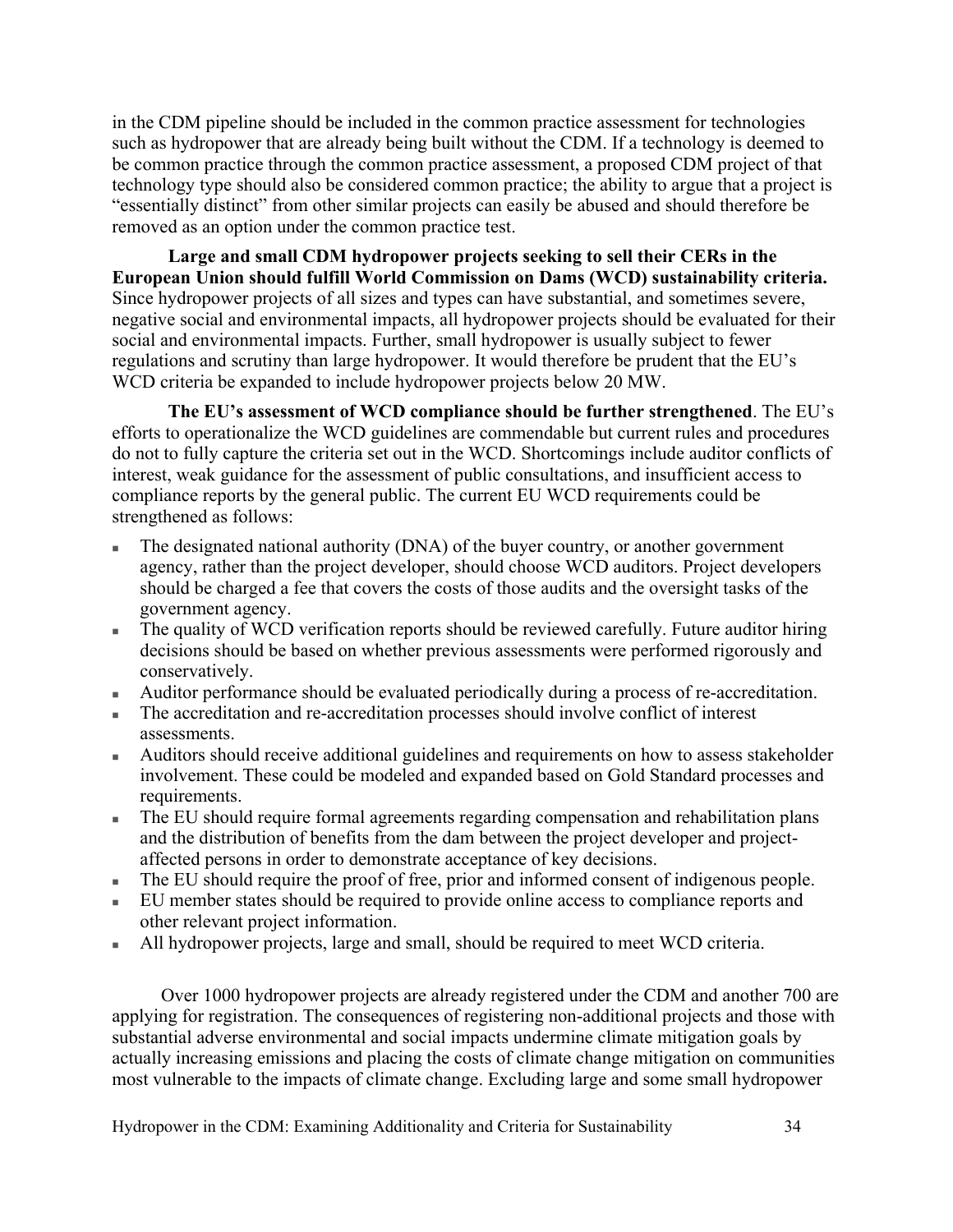projects from the CDM and strengthening WCD compliance evaluations are important steps the European Union could take to strengthen the integrity of its climate mitigation goals.

#### **ACKNOWLEDGMENTS**

This report was commissioned by CDM Watch. The authors would like to thank Anja Kollmuss and Richard Norgaard for their helpful and insightful comments on this paper. We would also like to thank Peter Bosshard, Fritz Kahrl, Kristen McDonald, Jim Williams and Katy Yan for their thoughtful input.

#### **REFERENCES**

- Aleem, A. (1972). Effect of river outflow management on marine life, *Journal of Marine Biology*, 15, 200-208.
- Amodovar, A. and Nicola, G. (1999). Effects of a small hydropower station upon brown trout *Salmo trutta* L. in the River Hoz Seca (Tagus basin, Spain) one year after regulation, *Regulated Rivers, Research and Management* 15(5), 477-484.
- Anderson, E. et al. (2006). Ecological consequences of hydropower development in Central America: Impacts of small dams and water diversion of neotropical stream fish assemblages, *Rivers Research and Applications*, 22, 397-411.
- Barros, N. et al. (2011). Carbon emission from hydroelectric reservoirs linked to reservoir age and latitude, *Nature Geoscience*, 4.

Bartolome and Danklmaier (1999). Contributing Paper for WCD Thematic Review I.3 Displacement.

- Bartolome, L. et al. (2000). WCD Thematic Review I.3 Displacement, resettlement, rehabilitation, reparation and development.
- Behura and Nayak (1993). Involuntary displacement and the changing frontiers of kinship: A study of resettlement in Orissa, In Cernea, M. and Guggenheim, S. eds. Anthropological Approaches to Resettlement: Policy, Practice, Theory, Westview Press, Boulder.
- Bogner, M. and Schneider, L. (2011) "Is the CDM Changing Investment Trends in Developing Countries or Crediting Business-as-Usual? A Case Study on the Power Sector in China", in Improving the Clean Development Mechanism - Options and Challenges Post-2012, edited by Michael Mehling, Amy Merrill and Karl Upston-Hooper. Berlin: Lexxion.
- Bosshard, P. (2008). China's Environmental Footprint in Africa. *China in Africa Policy Briefing* (3)
- Boyd, E. et al. (2009). Reforming the CDM for sustainable development: lessons learned and policy futures, *Environmental Science and Policy* (12), 820-831.
- Caspary, G. (2007). The impacts of development-induced displacement on human security, *Human Security Journal*, 4, 70-81.
- CDM Executive Board. (2009). Guidelines on the Assessment of the Investment Analysis. EB 51 Report Annex 58. Copenhagen.
- CDM Executive Board. (2008). Guidelines for Completing the Project Design Document (CDM-PDD) and the Proposed New Baseline and Monitoring Methodologies (CDM-NM).
- Central Electricity Authority. (2008). *Hydro Development Plan for 12th Five Year Plan (2012-2017)*, New Delhi.
- Hydropower in the CDM: Examining Additionality and Criteria for Sustainability 35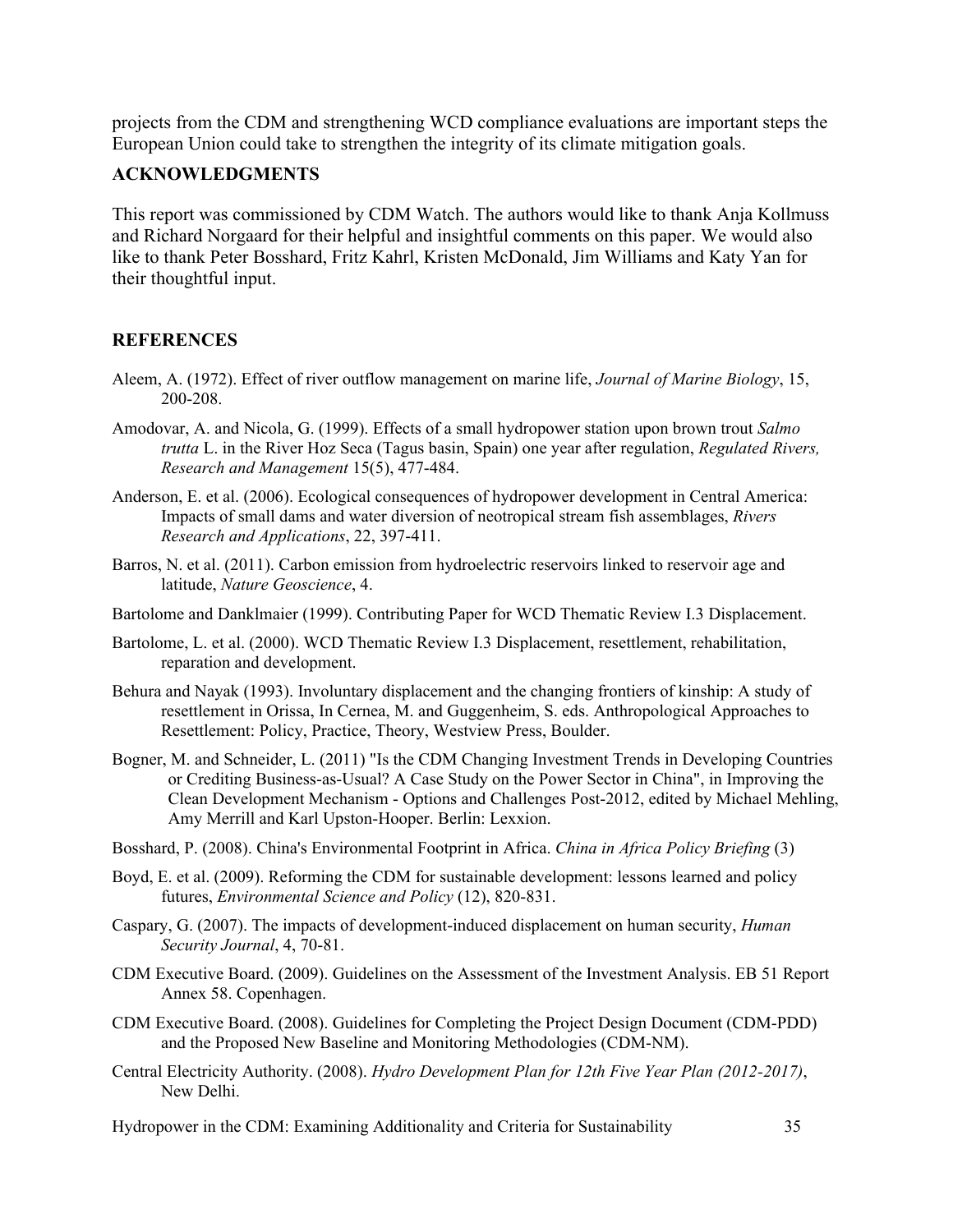- Central Electricity Regulatory Commission. (2009). (Terms and Conditions for Tariff determination from Renewable Energy Sources) Regulations. New Delhi.
- Cernea, M. (1999). The Economics of Involuntary Resettlement: Questions and Challenges, World Bank, Washington, D.C.
- Cernea. M. (2000). Risks, Safeguards, and Reconstruction: A Model for Population Displacement and Resettlement, In Cernea, M. and McDowell, C. eds. *Risks and Reconstruction: Resettlers' and Refugees' Experiences*, World Bank, Washington D.C., USA.
- Chambers, R. (1995). Paradigm shifts and the practice of participatory research and development. In *Power and Participatory Development: Theory and Practice*, ed. N Nelson, Susan Wright. London: ITDG Publishing
- Drinkwater, K. and Frank, K. (1994). Effects of river regulation and diversion on marine fish and invertebrates, *Aquatic Conservation: Marine and Freshwater Ecosystems*, 4(2), 135-151.
- Egré, D. and Milewski, J.C. (2002). The diversity of hydropower projects, *Energy Policy,* 30(14), 1225- 1230.
- Englund, G. and Malmqvist , B. (1996). Effects of flow regulation, habitat area and isolation on the macroinvertebrate fauna of rapids in North Swedish rivers, *Regulated Rivers,* 12, 433-445.
- European Small Hydro Association (2010). Available at: www.esha.be/index.pjp?id=13
- European Union (2004). Directive 2004/101/EC Available at: http://eur-lex.europa.eu/LexUriServ/LexUriServ.do?uri=OJ:L:2004:338:0018:0023:EN:PDF
- European Union (2008a). Guidelines on a common understanding of Article 11b (6) of Directive 2003/87/EC as amended by Directive 2004/101/EC (non-paper) Available at http://ec.europa.eu/clima/policies/ets/linking/ji-cdm/docs/art11b6\_guide\_en.pdf
- European Union (2008b). Compliance Report Assessing Application Of Article 11 B (6) Of Emissions Trading Directive To Hydroelectric Project Activities Exceeding 20 MW (Final Version of 17 November 2008) Available at http://ec.europa.eu/clima/policies/ets/linking/jicdm/docs/art11b6\_comp\_temp\_en.pdf
- Fearnside, P. (2004). Greenhouse gas emissions from hydroelectric dams: Controversies provide a springboard for rethinking a supposedly "clean" energy source – An editorial comment, *Climatic Change,* 66, 1-2.
- Fernandes, W. and Paranjpye, V. (1997). Hundred Years of Displacement in India: Is the Rehabilitation Policy an Adequate Response? In Walter Fernandes and Vijay Paranjpye (eds) *Rehabilitation Policy and Law in India: A Right to Livelihood,* 1-34, Indian Social Institute, New Delhi, India.
- Giles, J. (2006). Methane quashes green credentials of hydropower, *Nature,* 444, 524-525.
- GS (2009). Gold Standard Toolkit. Available at: http://www.cdmgoldstandard.org/Current-GS-Rules.102.0.html
- Hægstad Flåm K. (2007). A Multi-level Analysis of the EU Linking Directive Process The Controversial Connection between EU and Global Climate Policy. Fridtjof Nansen Institute. Available: http://www.fni.no/doc&pdf/FNI-R0807.pdf
- Haya, B., (under preparation) Can the CDM's investment analysis accurately test additionality? A focused look at wind power, biomass energy and hydropower projects in India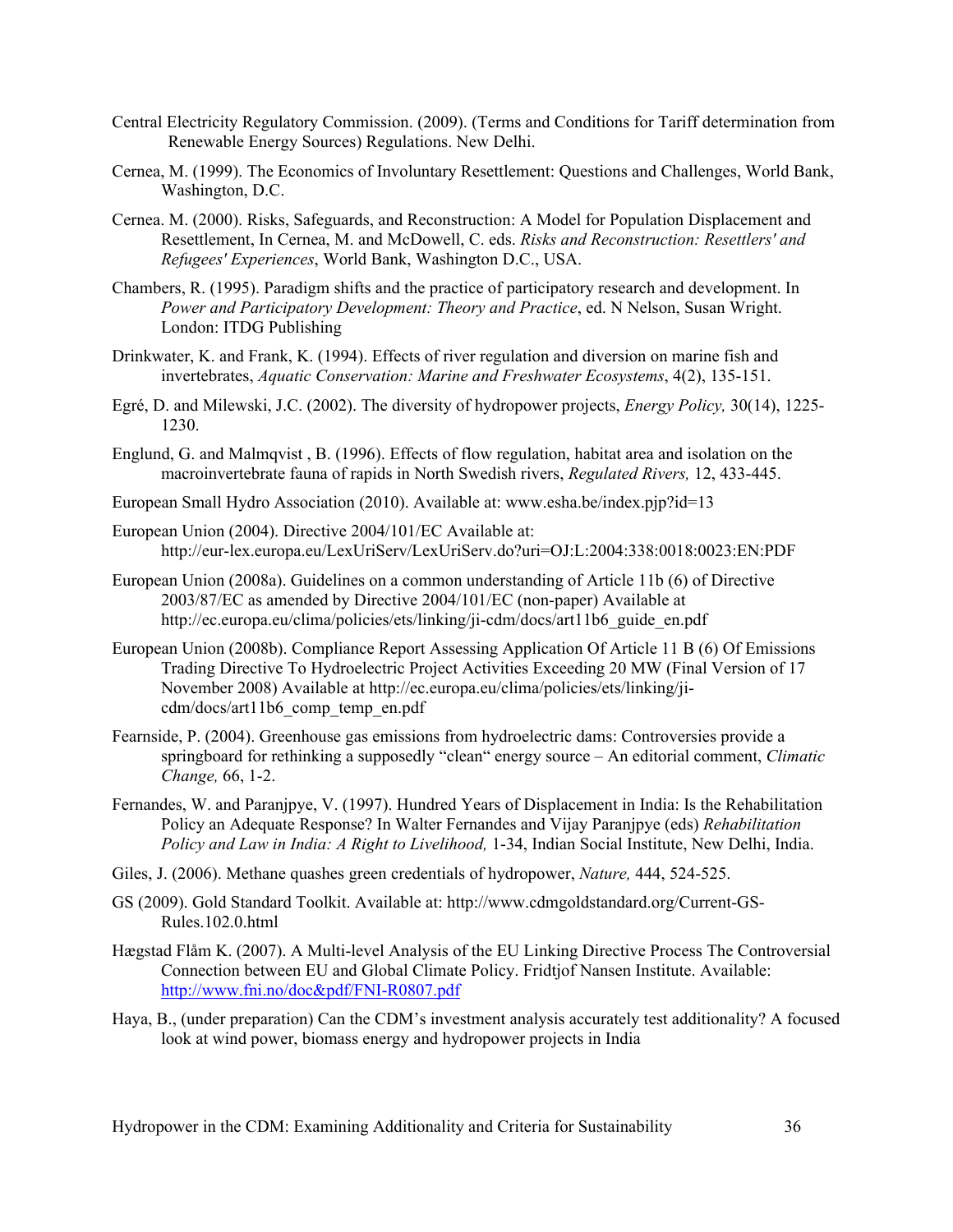- He, G., Morse, R.K. (2010). *Making Carbon Offsets Work in the Developing World: Lessons from the Chinese Wind Controversy*, Program on Energy and Sustainable Development, Stanford University, Palo Alto.
- Herz S. and Schneider AK. (2008). International Rivers' Comments on the Non-paper on a Common Understanding of Article 11b (6) of Directive 2003/87/EC as amended by Directive 2004/101/EC and the Draft Compliance Report Assessing Implementation of Article 11b(6) to Hydro-electric Projects Exceeding 20 MW. International Rivers. Available at: http://www.internationalrivers.org/files/International%20Rivers%27%20comments.pdf
- IJHD (2010). World Atlas and Industry Guide, International Journal of Hydropower and Dams, Wallington Surrey, UK.
- Institute for Global Environmental Strategies (IGES). (2011). IGES CDM Project Database. Japan: 1 September 2011
- International Energy Agency. (2007). *World Energy Outlook 2007: China and India Insights*, Paris
- Irving, J. and Bain, M. (1993). Assessing cumulative impacts on fish and wildlife in the Salmon River, Idaho, In S. Hildebrand and J. Cannon, *The Scientific Challenges of NEPA: Future directions based on 20 years of experience*, 357-372, Lewis Publishers, Boca Raton, USA.
- Jiandong, T. (2009). Some Features of China's Small Hydropower. *Hydro Nepal* (4)
- Kahrl, F., Williams, J., Jianhua, D., Junfeng, H. (2011). Challenges to China's transition to a low carbon electricity system. *Energy Policy* (39): 4032-41
- Kemenes, A. et al. (2011).  $CO<sub>2</sub>$  emissions from a tropical hydroelectric reservoir (Balbina, Brazil), *Journal of Geophysical Research,* 116.
- Kibler, K. (2011). *Development and Decommission of Small Dams: Analysis of Impact and Context*, Ph.d. Dissertation, Oregon State University.
- Koenig, D. and Diarra, T. (2000). The effects of resettlment on access to common property resources, In Cernea, M and McDowell, C. eds. *Risks and Reconstruction: Resettlers' and Refugees' Experiences*, World Bank, Washington, D.C.
- Kubecka, J. et al. (1997). Adverse ecological effects of small hydropower stations in the Czech Republic: 1 bypass plants, *Regulated Rivers Research and Management,* 13, 101-113.
- Kumar, A. et al. (2011). Hydropower. In *IPCC Special Report on Renewable Energy Sources and Climate Change Mitigation* [O. Edenhofer, R. Pichs‐Madruga, Y. Sokona, K. Seyboth, P. Matschoss, S. Kadner, T. Zwickel, P. Eickemeier, G. Hansen, S. Schlömer, C. von Stechow (eds)], Cambridge University Press, Cambridge and New York. Available at: http://srren.ipccwg3.de/report.
- Lazarus, M. and Chandler, C. (2011). *Coal Power in the CDM: Issues and Options.* Stockholm Environment Institute, Seattle.
- Magee, D., McDonald, K. (2009). Beyond Three Gorges: Nu River Hydropower and Energy Decision Politics in China. *Asian Geographer* 1-2(25): 39-60
- Mahmood, K. (1987). Reservoir sedimentation: Impact, extent and mitigation, Technical Paper No. 71, World Bank, Washington, DC
- Mäkinen, K. and Khan, S. (2010). Policy considerations for greenhouse gas emissions from freshwater reservoirs, *Water Alternatives,* 3.
- McCully, P. (2001). Silenced Rivers: The Ecology and Politics of Large Dams. Zed Books, London.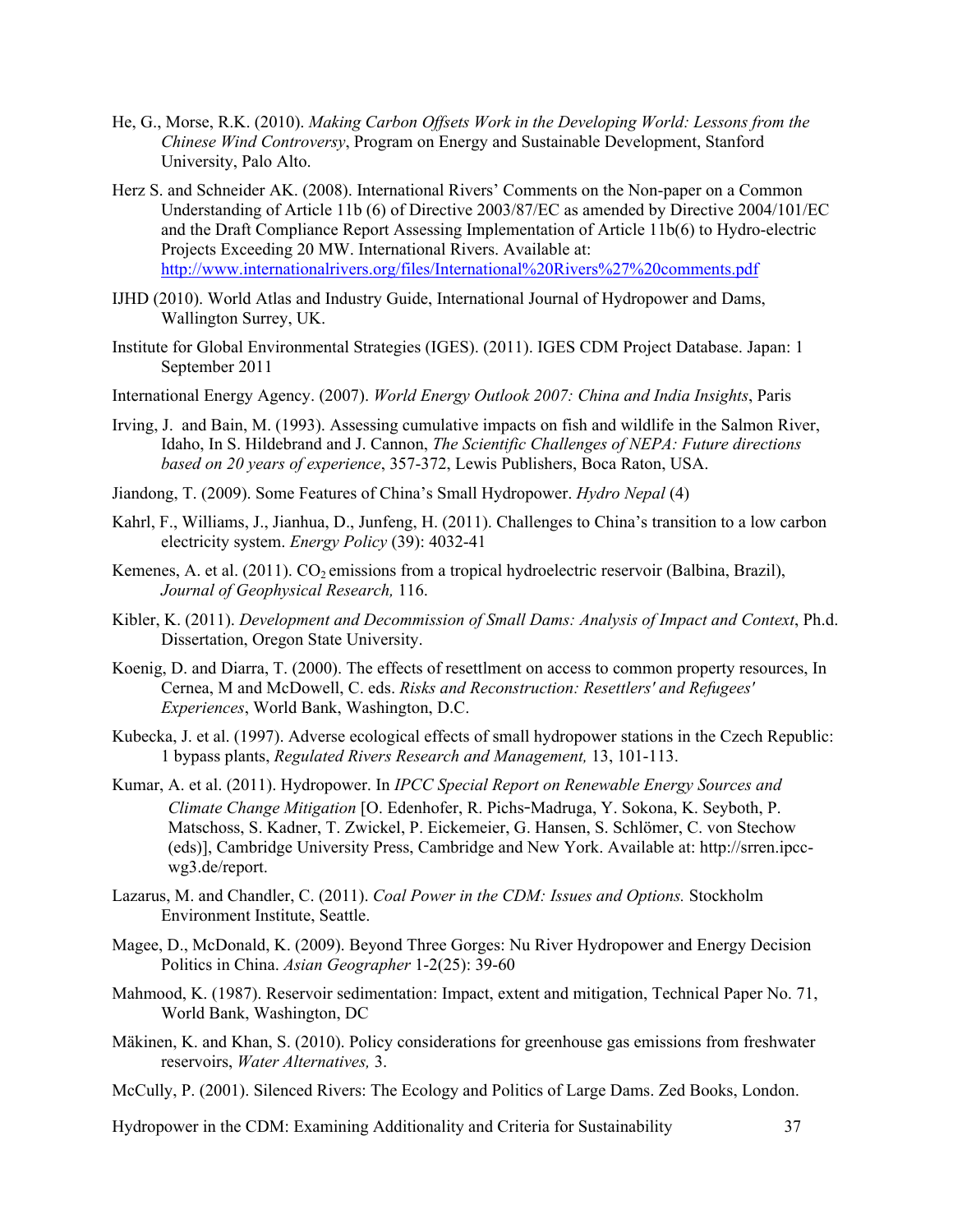- McCully, P. (2008). The Great Offset Swindle, in ed. Pottinger, *Bad Deal for the Planet, Dams, River and People Report 2008,* International Rivers, Berkeley. Available at http://www.internationalrivers.org/climate-change/bad-deal-planet-why-carbon-offsets-arentworkingand-how-create-a-fair-global-climate-
- Michaelowa, A., Purohit, P. (2007). Additionality determination of Indian CDM projects: Can Indian CDM project developers outwit the CDM Executive Board?, Climate Strategies, Zurich.
- Ministry of New and Renewable Resources (2009). *Small Hydro Power Programme (up to 25 MW Capacity).* No. 14 (1)/2008-SHP. New Dlehi
- Ministry of Water Resources in People's Republic of China (2002). Small Hydropower Station Design Specifications, Ref. No. GB50071-2002, Beijing.
- MOEF- Ministry of Environment and Forests (2006). Environmental Impact Assessment Notification, Ministry of Environment and Forests, Government of India.
- Mosse, D. (1995). Local Institutions and power: The history and practice of community management of tank irrigation systems in south India. In *Power and Participatory Development: Theory and Practice*, ed. N Nelson, Susan Wright. London: ITDG Publishing.
- Natural Resources Canada (2009). Available at: http://canmetenergy-canmetenergie.nrcanrncan.gc.ca/eng/renewables/small\_hydropower.html
- Naughton, B. (2007). The Chinese Economy: Transitions and Growth. MIT Press, Cambridge.
- NDRC. (2007). Medium and Long Term Plan for Renewable Energy Development in China. Beijing
- Neeraj, V. and Das, P. (2010). Damming Northeast India, Kalpavriksh, Pune, India. Available at: http://www.kalpavriksh.org/media-articles-and-press-releases
- Office of the Compliance Advisor/Ombudsman of the International Finance Coroporate (2005). Assessment Report: Complaint regarding Allain Duhangan Hydro Power Project
- Pandey, B. (1998). Depriving the underprivileged by development, Institute for Socio-Economic Development, Bhubaneshwar, India.
- Planning Commission of the Government of India. (2006). *Integrated Energy Policy*, New Delhi, http://planningcommission.nic.in/reports/genrep/rep\_intengy.pdf
- Planning Commission of the Government of India. (2008). *Eleventh Five Year Plan (2007-2012)*, New Delhi
- Raghunath, H. (2009). *Hydrology: principles, analysis, and design, New Age International*, New Delhi.
- Revenga, C. et al. (2000). Pilot analysis of global ecosystems: Freshwater ecosystems, World Resources Institute, Washington, D.C.
- Rodenhoff, V. (2003). "The Aarhus convention and its implications for the 'Institutions' of the European Community". *Review of European Community and International Environmental Law* 11 (3): 343– 357.
- Rosenberg, J., F.L. Korsmo. (2001). Local participation, international politics, and the environment: The World Bank and the Grenada Dove. *Journal of Environmental Management* (62): 283-300
- Schneider, L. (2007). Is the CDM fulfilling its environmental and sustainable development objectives? An evaluation of the CDM and options for improvement, Report Prepared for WWF, Öko-institut e.V., Berlin.